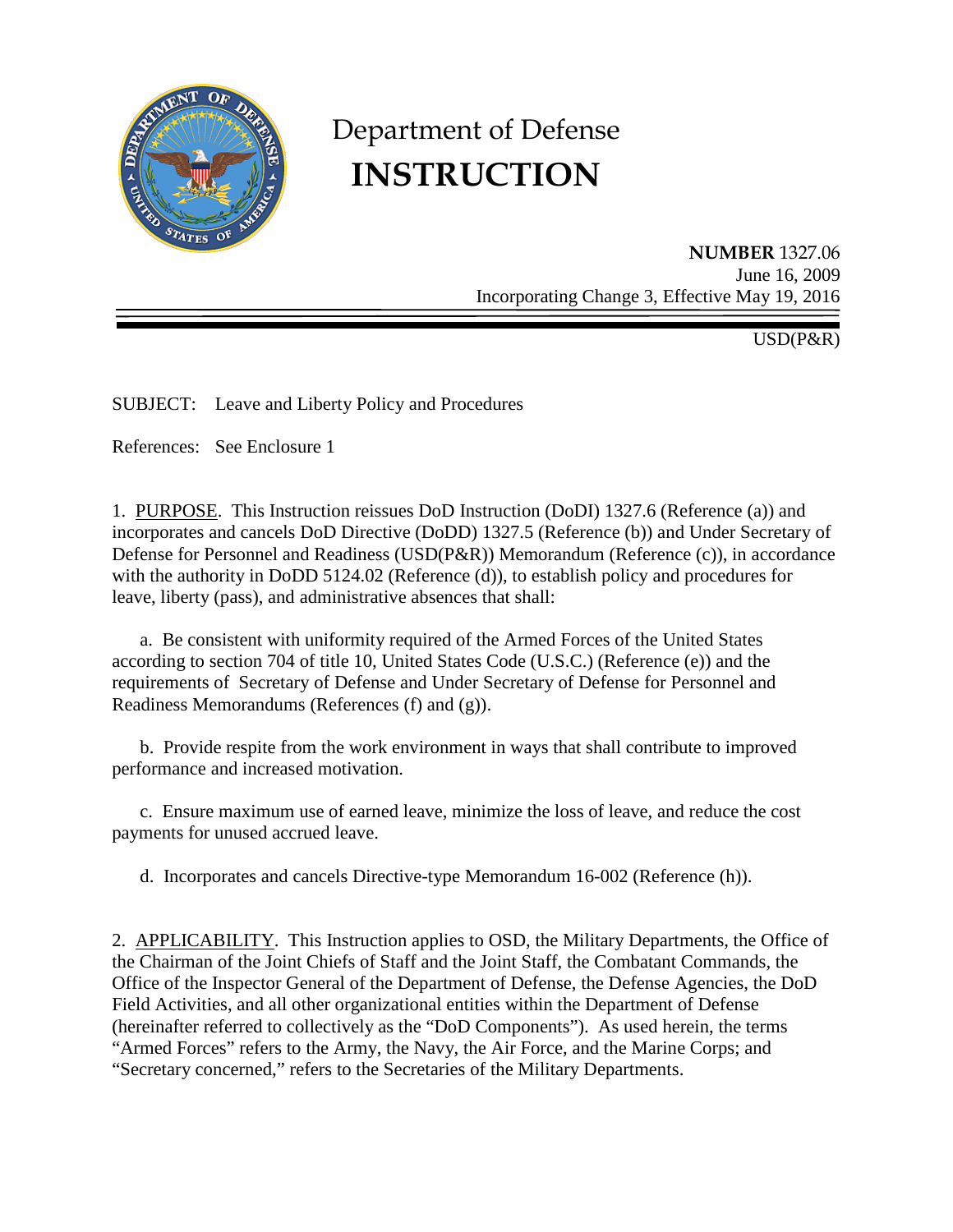3. DEFINITIONS. See Glossary.

4. POLICY. It is DoD policy that:

a. To obtain the maximum benefit from the objectives of annual leave programs, commanders and supervisors shall provide Service members the opportunity to take frequent periods of leave and, when possible, at least one extended leave period each year of approximately 14 consecutive days or longer within the constraints of operational requirements. Additionally, Service members shall be allowed to take authorized time to tend to emergency situations and other purposes as outlined in this Instruction.

b. All officers in command, major headquarters, and the Military Departments shall ensure that secondary and nonessential efforts, though desirable in themselves, do not prevent an effective leave program. Implementation of the following policies will increase positive contributions to morale, level of performance, career motivation, and cost savings.

# 5. RESPONSIBILITIES

a. Principal Deputy Under Secretary of Defense for Personnel and Readiness (PDUSD(P&R)). The PDUSD(P&R), under the authority, direction, and control of the Under Secretary of Defense for Personnel and Readiness (USD(P&R)), shall:

(1) Ensure that the implementing policies and procedures of the Military Departments are uniform, to the extent feasible.

(2) Monitor, as required, the effectiveness of the Military Departmental policies and procedures on leave balances, lost leave, and cost of unused accrued leave payments.

b. Heads of the DoD Components. The Heads of the DoD Components shall conduct leave and liberty programs that comply with the policies herein to meet the stated objectives.

c. Secretaries of the Military Departments. The Secretaries of the Military Departments, in addition to the responsibilities in paragraph 5.b., shall:

(1) Publish Departmental guidance on leave and liberty programs in accordance with this Instruction.

(2) Ensure that implementing regulations and instructions provide for leave to be taken annually as accrued.

(3) Establish programs to measure and reduce the amount of leave lost by Service members annually and the cost of unused accrued leave payments.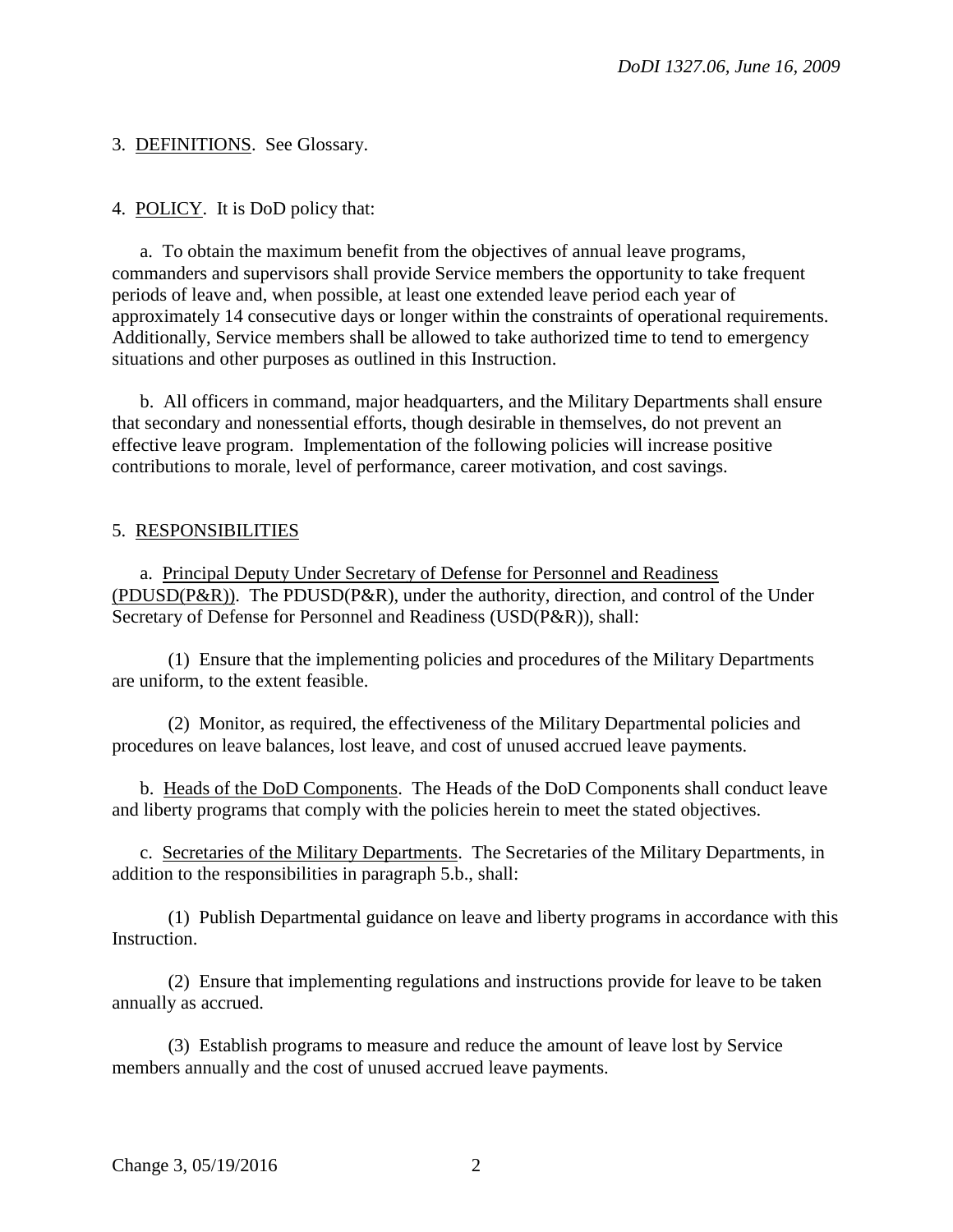6. PROCEDURES. Enclosure 2 provides procedures and requirements for leave, liberty (pass), and administrative absences.

7. RELEASABILITY. **Cleared for public release**. This Instruction is available on the Internet from the DoD Issuances Web Site at http://www.dtic.mil/whs/directives.

8. SUMMARY OF CHANGE 3. Administrative changes were made to this issuance to:

a. Incorporate and cancel Reference (h) by including the exact policies and procedures from Reference (h) in this issuance.

b. Update references and acronyms for accuracy.

9. EFFECTIVE DATE. This Instruction is effective June 16, 2009.

WHM. Gin

Gail H. McGinn Deputy Under Secretary of Defense (Plans) Performing the Duties of the Under Secretary of Defense (Personnel and Readiness)

Enclosures

- 1. References
- 2. Procedures
- 3. Funded Environmental Morale Leave Program Data Sheet
- 4. Post Deployment Mobilization Respite Absence

**Glossary**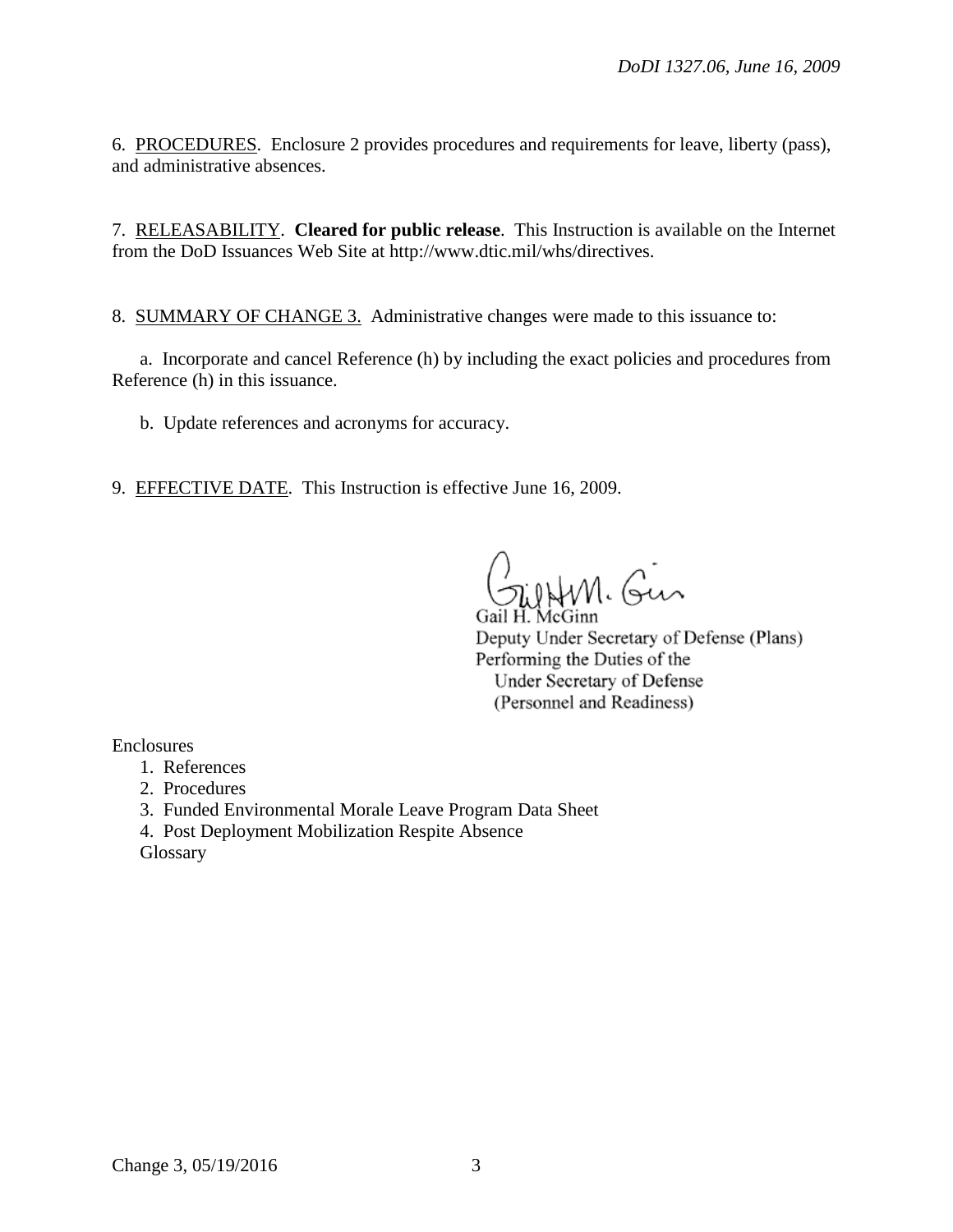# **TABLE OF CONTENTS**

| Special Leave Accrual for Service Members Assigned to Hostile Fire or Imminent |  |
|--------------------------------------------------------------------------------|--|
|                                                                                |  |
|                                                                                |  |
|                                                                                |  |
|                                                                                |  |
|                                                                                |  |
|                                                                                |  |
|                                                                                |  |
|                                                                                |  |
|                                                                                |  |
|                                                                                |  |
|                                                                                |  |
|                                                                                |  |
|                                                                                |  |
|                                                                                |  |
|                                                                                |  |
| FOR QUALIFYING DEPLOYMENTS AND MOBILIZATIONS ON OR AFTER                       |  |
|                                                                                |  |
| FOR QUALIFYING DEPLOYMENTS AND MOBILIZATIONS EFFECTIVE                         |  |
|                                                                                |  |
|                                                                                |  |
|                                                                                |  |
|                                                                                |  |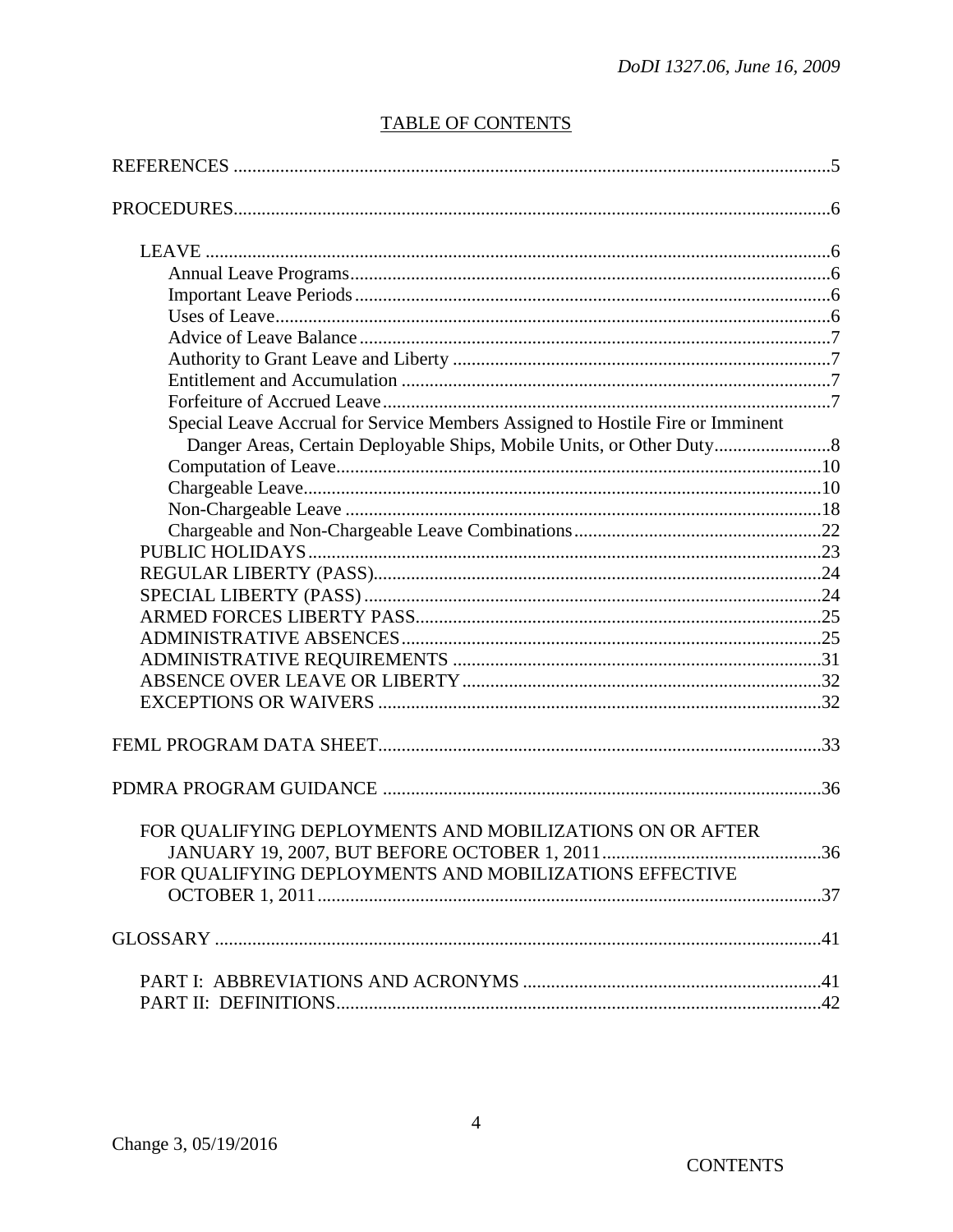# ENCLOSURE 1

# **REFERENCES**

- (a) DoD Instruction 1327.6, "Leave and Liberty Procedures," April 22, 2005 (hereby canceled)
- (b) DoD Directive 1327.5, "DoD Policy on Leave and Liberty," November 29, 2004 (hereby canceled)
- (c) USD(P&R) Memorandum, "Establishment of Non-Chargeable Rest and Recuperation (NCR&R) Leave Program and Revision of the Rest and Recuperation (R&R) Leave Program," January 28, 2010 (hereby canceled)
- (d) DoD Directive 5124.02, "Under Secretary of Defense for Personnel and Readiness (USD(P&R))," June 23, 2008
- (e) Title 10, United States Code
- (f) Secretary of Defense Memorandum, "Extending Benefits to the Same-Sex Spouses of Military Members," August 13, 2013
- (g) Under Secretary of Defense for Personnel and Readiness Memorandum, "Further Guidance on Extending Benefits to Same-Sex Spouses of Military Members," August 13, 2013
- (h) Directive-type Memorandum 16-002, "DoD-Wide Changes to Maternity Leave," February 5, 2016 (hereby cancelled)
- (i) Title 37, United States Code
- (j) DoD 7000.14-R, "Department of Defense Financial Management Regulations (FMRs)," Volume 7A, "Military Pay Policy and Procedures - Active Duty and Reserve Pay," current edition
- (k) Joint Travel Regulations, current edition
- (l) DoD Instruction 4515.13, "Air Transportation Eligibility," January 22, 2016
- (m) DoD Instruction 1315.18, "Procedures for Military Personnel Assignments," October 28, 2015
- (n) DoD Electronic Foreign Clearance Guide<sup>[1](#page-4-0)</sup>
- (o) DoD Directive 5101.6, "DoD Executive Agent for the United States Central Command (USCENTCOM) Rest and Recuperation (R&R) Leave Program," August 11, 2004
- (p) NAVADMIN 182/15, "Maternity and Convalescent Leave Policy," August 5, 2015, as amended
- (q) MARADMIN 421/15, "Marine Corps Maternity and Convalescent Leave Policy," August 26, 2015
- (r) Secretary of Defense Memorandum, "Utilization of the Total Force," January 19, 2007
- (s) Chapter 30 and section 3021 of title 38, United States Code

 $\overline{a}$ 

<span id="page-4-0"></span><sup>1</sup> https://www.gcg.pentagon.mil/fcg.cfm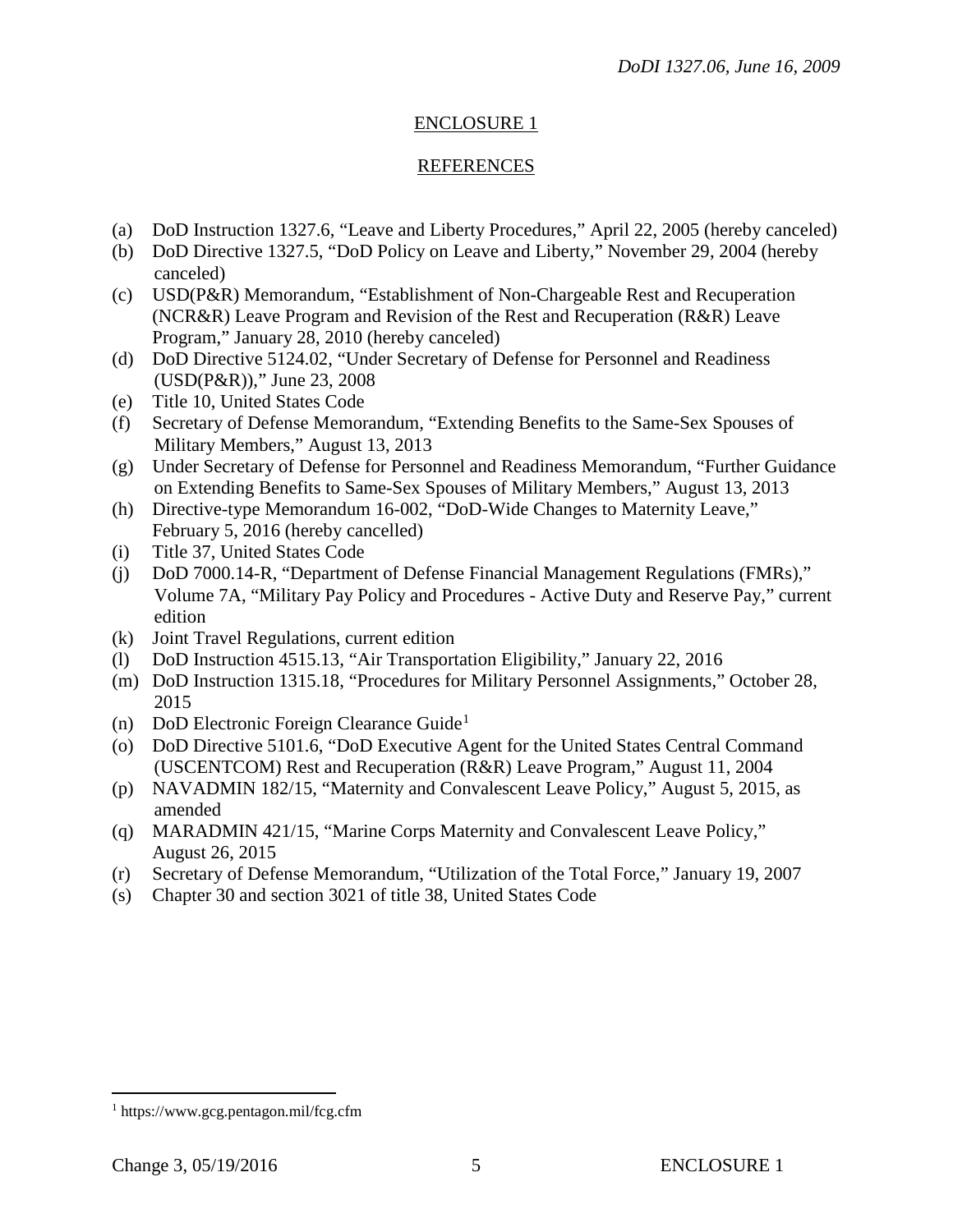#### ENCLOSURE 2

#### PROCEDURES

## 1. LEAVE

a. Annual Leave Programs. All commanders shall establish annual leave programs that provide their Service members the opportunity to take leave within the constraints of operational requirements. To obtain maximum benefit from the objectives of annual leave programs, commanders shall provide Service members the opportunity to take frequent periods of leave, including, whenever possible, at least one extended leave period each year of approximately 14 consecutive days in length or longer. Notwithstanding, Service members who refuse to take leave throughout the year shall be counseled regarding their obligation to execute military programs and policies. They should also be cautioned that such refusal may result in the loss of earned leave.

 b. Important Leave Periods. When encouraging a Service member to use leave, particular emphasis shall be placed on granting leave in the following circumstances:

 (1) Upon a permanent change of station (PCS) or after periods of arduous duty and protracted periods of deployment from the home station or port.

(2) Upon reenlistment or augmentation from active Reserve to Regular status.

(3) During the traditional national holiday periods.

 (4) When there is evidence of deteriorating health and/or morale or when Service members and/or their families have been personally affected by natural disasters or emergencies. (Depending upon the circumstances, emergency leave may be more appropriate.)

 (5) For attendance at spiritual events or for other religious observances for which liberty (pass) is inadequate or inappropriate.

 (6) During the processing period incident to separation from active duty, or upon retirement, when requested.

 (7) Prior to the end of an active duty tour for Reserve Component (RC) personnel. However, an RC member who accumulates leave during a period of active service may carry over any leave so accumulated to the member's next period of active service, subject to the accumulation limits in section 701 of Reference (e), without regard to separation or release from active service if the separation or release is under honorable conditions.

c. Uses of Leave. The use of leave as a method of compensation or as a career continuation incentive through the accrual of large leave balances contradicts the intent of Congress to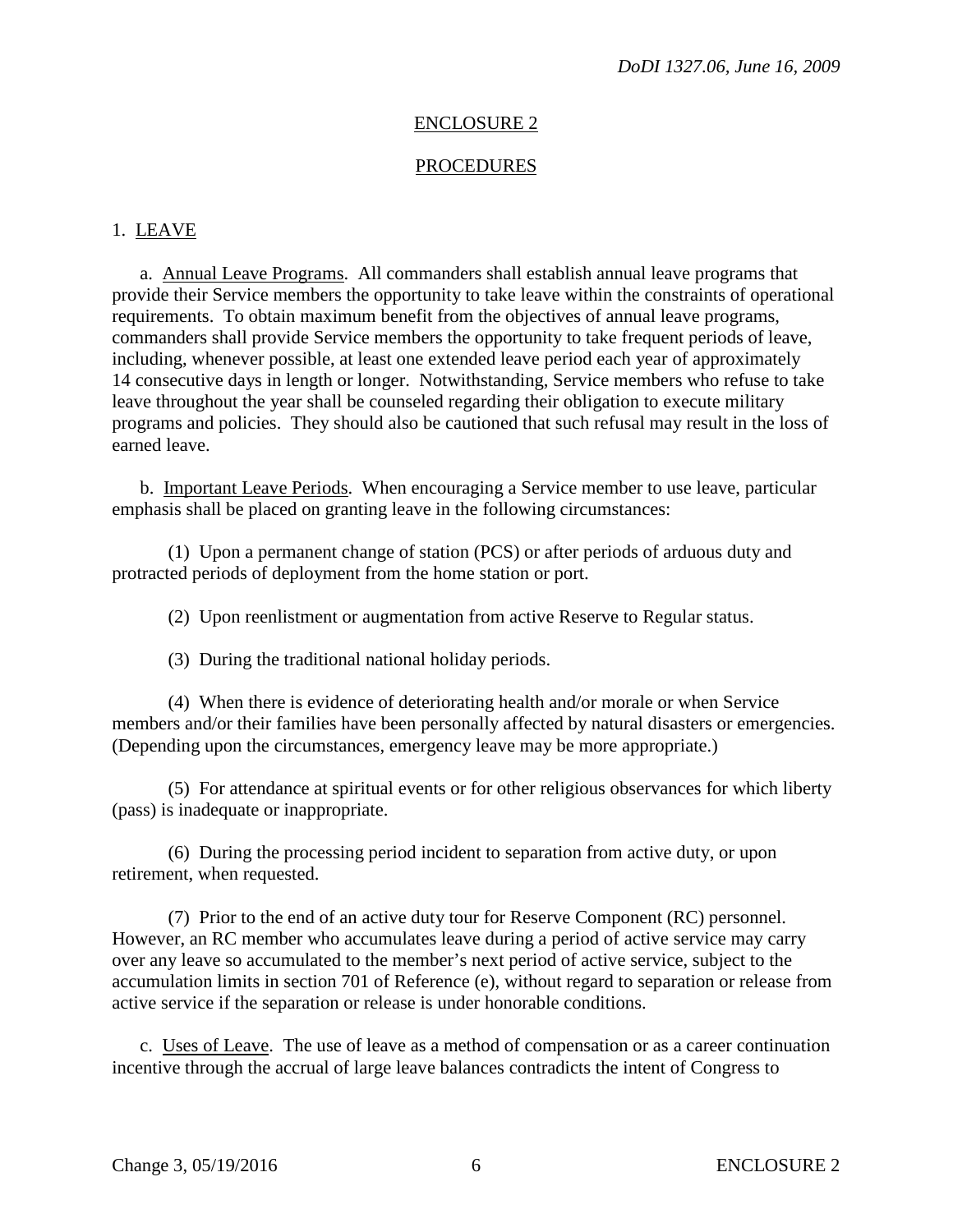provide for the health and welfare of Service members. Commanders shall encourage and assist all Service members to use, on the average, their 30 days accrued leave each year.

d. Advice of Leave Balance. Service members are provided a monthly leave balance update on their Leave and Earning Statement. The Service member is required to provide that balance when requesting leave.

e. Authority to Grant Leave and Liberty. Authority to grant leave and liberty, except where otherwise specified by this Instruction, shall normally be extended to unit commanders. Such authority may, at the discretion of the Secretary concerned, be further delegated. Notwithstanding, Service members undergoing treatment for an infectious or contagious disease may not be granted leave, liberty, or an administrative absence unless the attending physician determines that the Service member poses no threat to public health.

 f. Entitlement and Accumulation. Members of the Armed Forces, regardless of their DoD Component, are entitled by section 701 of Reference (e) to accumulate leave at the rate of 2 1/2 days for each month of active service. Except as provided in paragraph 1.h. of this enclosure, or when a Service member is in a missing status, leave accumulated in excess of 60 days (75 days until September 30, 2015) shall be lost at the end of the fiscal year. Furthermore, Service members shall not accrue leave while:

- (1) Absent from duty without leave.
- (2) On unauthorized absence.

 (3) Confined as the result of a court-martial sentence. Leave does not accrue during a military or civil confinement of more than 1 day if confinement is in connection with a courtmartial sentence. If the member is acquitted, he or she shall be credited with the leave that would have accrued.

 (4) On appellate leave, pending completion of the appellate review when the Service member is sentenced by court-martial to a dismissal or to receive a punitive discharge, under the provisions of section 876a of Reference (e).

(5) On excess leave.

g. Forfeiture of Accrued Leave. Any Service member who is discharged under other than honorable conditions shall forfeit all accrued leave to his or her credit at the time of discharge according to section 501(e)(1) of title 37, U.S.C. (Reference (i)). Section 501(e)(2) of Reference (i) provides for the forfeiture of all accrued leave of those Service members who are discharged before completing 6 months of active duty because of a failure to serve satisfactorily. For the purpose of this Instruction, the forfeiture of all accrued leave of those Service members who are discharged before completing 6 months of active duty because of failure to serve satisfactorily shall apply to all Service members, including those with prior military service (breaks in military service of more than 90 or more consecutive days) who are separated for: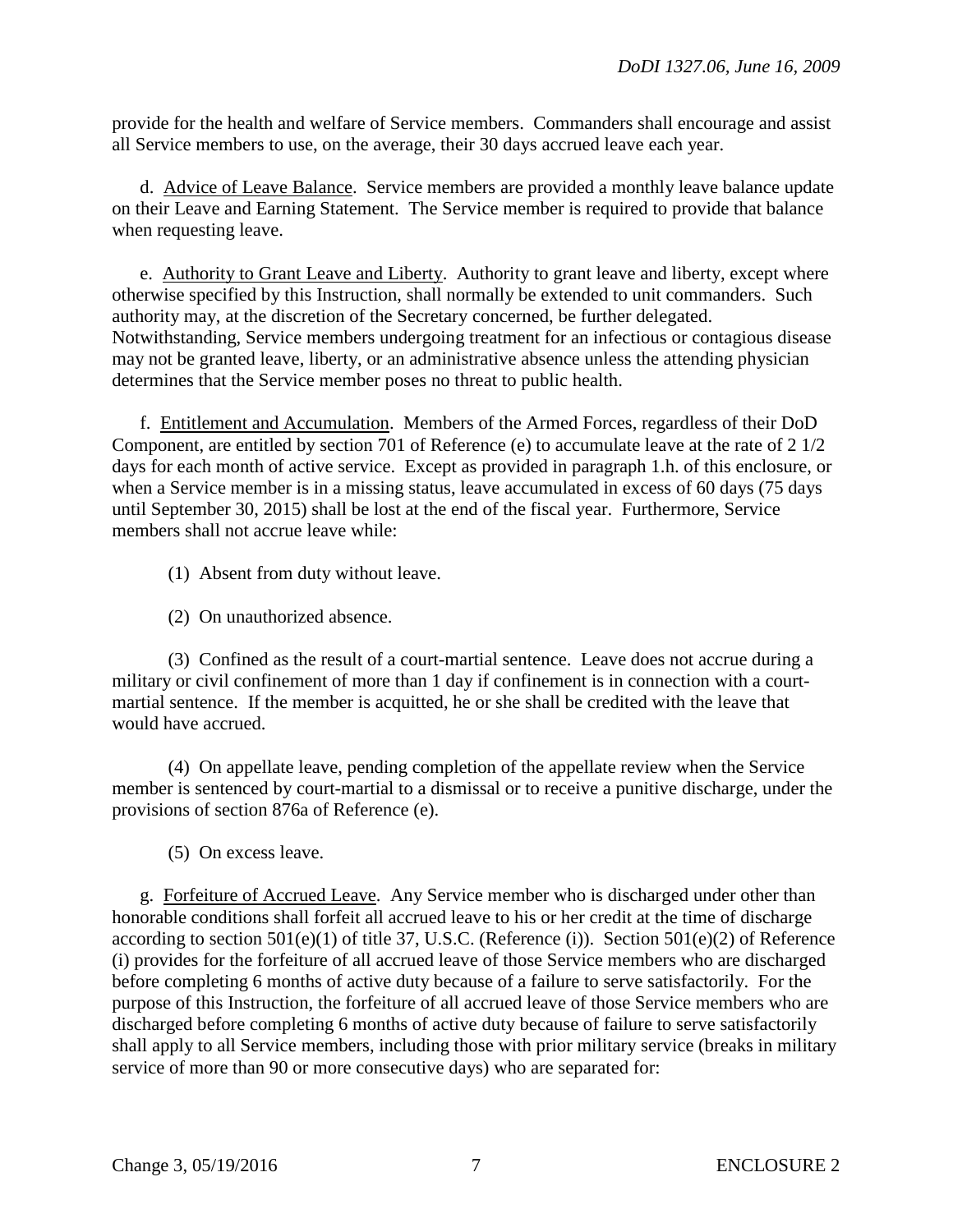## (1) Enlisted Separation Reasons

- (a) Defective enlistments and inductions (minority and fraudulent entry only).
- (b) Entry-level performance and conduct.
- (c) Unsatisfactory performance.
- (d) Drug and/or alcohol abuse rehabilitation failure.
- (e) Misconduct; moral and/or professional dereliction.
- (f) Separation in lieu of trial by court-martial.
- (g) Security (unless the Service member receives an Honorable Discharge).

#### (2) Officer Separation Reasons

 (a) Separation for cause (e.g., officers separated for substandard performance of duty).

- (b) Dropped from the rolls.
- (c) Misconduct; moral and/or professional dereliction.
- (d) Separation in lieu of trial by court-martial.
- (e) Security (unless the Service member receives an Honorable Discharge).

 h. Special Leave Accrual for Service Members Assigned to Hostile Fire or Imminent Danger Areas, Certain Deployable Ships, Mobile Units, or Other Duty. In accordance with section 701 of Reference (e), Service members assigned under certain conditions are eligible to accumulate and maintain leave in excess of normal limits established under paragraph 1.f. of this enclosure. Because special leave accrual (SLA) often occurs under conditions that qualify the Service member for combat zone tax exclusion (CZTE) or combat zone tax relief under the provisions of DoD 7000.14-R, Volume 7A, Chapter 44 (Reference (j)), the Services must be able to differentiate between tax-excluded leave and taxable leave earned under SLA conditions. Chapter 35 of Reference (j) provides guidance on tax-excluded and taxable leave earned under SLA conditions.

 (1) Service members who serve on active duty for a continuous period of at least 120 days in an area in which they are entitled to special pay for duty subject to hostile fire or imminent danger under the provisions of Chapter 10 of Reference (j) may accumulate up to 120 days leave at the end of the fiscal year. Service members not serving in a hostile fire or imminent danger area, but who are assigned to a designated deployable ship, mobile unit, or other similar prescribed duty as determined by the Secretary concerned, or are performing duties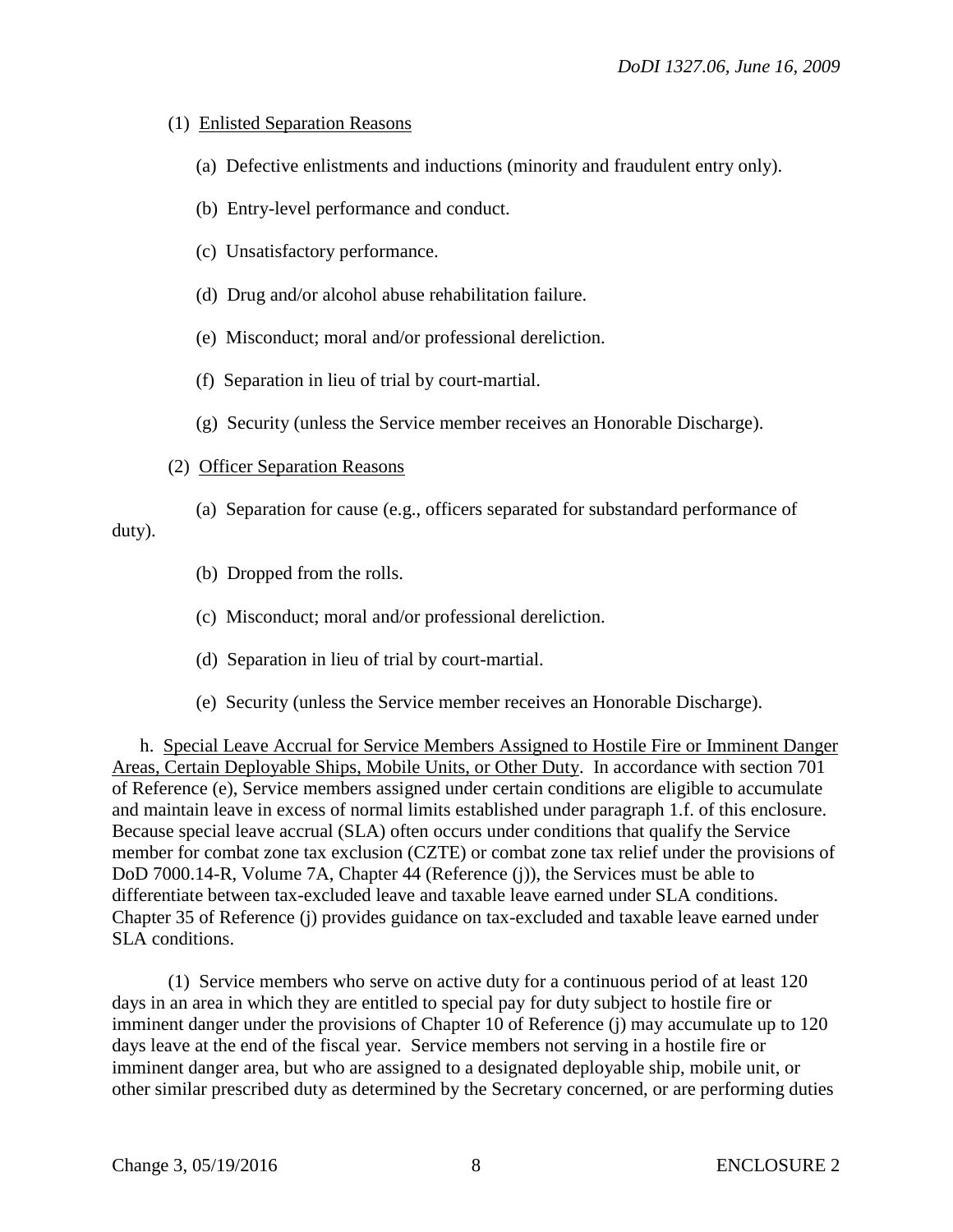designated by the Secretary concerned as a qualifying duty, may accumulate up to 120 days of leave.

 (a) Leave that exceeds 60 days (75 days during the period of October 1, 2008 through September 30, 2015) is lost unless used before the third fiscal year (fourth fiscal year if leave was accrued during the period of October 1, 2008 through September 30, 2015) following the fiscal year in which Service members qualified to accumulate up to 120 days leave at the end of the fiscal year.

 (b) The situation preventing Service members assigned to such activities from using leave must have been caused by a catastrophe, national emergency and/or crisis or operations in defense of national security. Furthermore, it should be a result of the members' inability to take leave or to reduce their leave balance to 60 days (75 days from October 1, 2008 through September 30, 2015) before the end of the fiscal year while being assigned to said activities.

 (2) Active duty members who serve in a duty assignment in support of a contingency operation are authorized to accumulate annual leave in excess of 60 days (75 days from October 1, 2008 through September 30, 2015), as shown on the end of the month September Leave and Earning Statement. These Service members are authorized to retain such leave until the end of the second fiscal year following the fiscal year in which the duty assignment in support of a contingency operation is terminated. (See section 701 of Reference (e).)

 (3) The Secretary concerned shall designate those members who are authorized SLA according to the criteria listed in paragraphs  $1.h(1)$  and  $1.h(2)$  of this enclosure and may designate specific operational missions or contingency operations that qualify Service members in their respective Departments for SLA. The Secretary concerned may not delegate this authority below the next command subordinate to the headquarters level that directs leave policy for the Military Service concerned. However, once a specific operational mission or contingency operation has been designated as qualifying for SLA, the authority for approving specific Service members assigned to unit, headquarters, and supporting staffs for SLA when they were prohibited from taking leave because of their involvement in a designated operation may be further delegated. For members serving in joint organizations, determination of eligibility for SLA shall be made by the joint organization in which the member is serving.

(4) SLA shall not be used as a means to authorize the accumulation of leave in excess of 60 days (75 days from October 1, 2008 through September 30, 2015) that is a result of Service members' failure to properly manage their leave balance. It would be inappropriate to carry over that portion of Service members' leave balance that exceeds 60 days (75 days from October 1, 2008 through September 30, 2015) that would have been lost at the end of the fiscal year regardless of whether or not Service members were assigned to a designated activity.

(5) An additional one-time SLA sell back, to be sold at anytime, is authorized for enlisted Service members who would lose leave accumulated in excess of 120 days in accordance with section 701(f)(1) of Reference (e). Under the provisions of section 501 of Reference (i), an enlisted Service member may sell back up to 30 days of SLA (this does not apply to officers). Such a sell back counts toward the enlisted Service member's cap of 60 days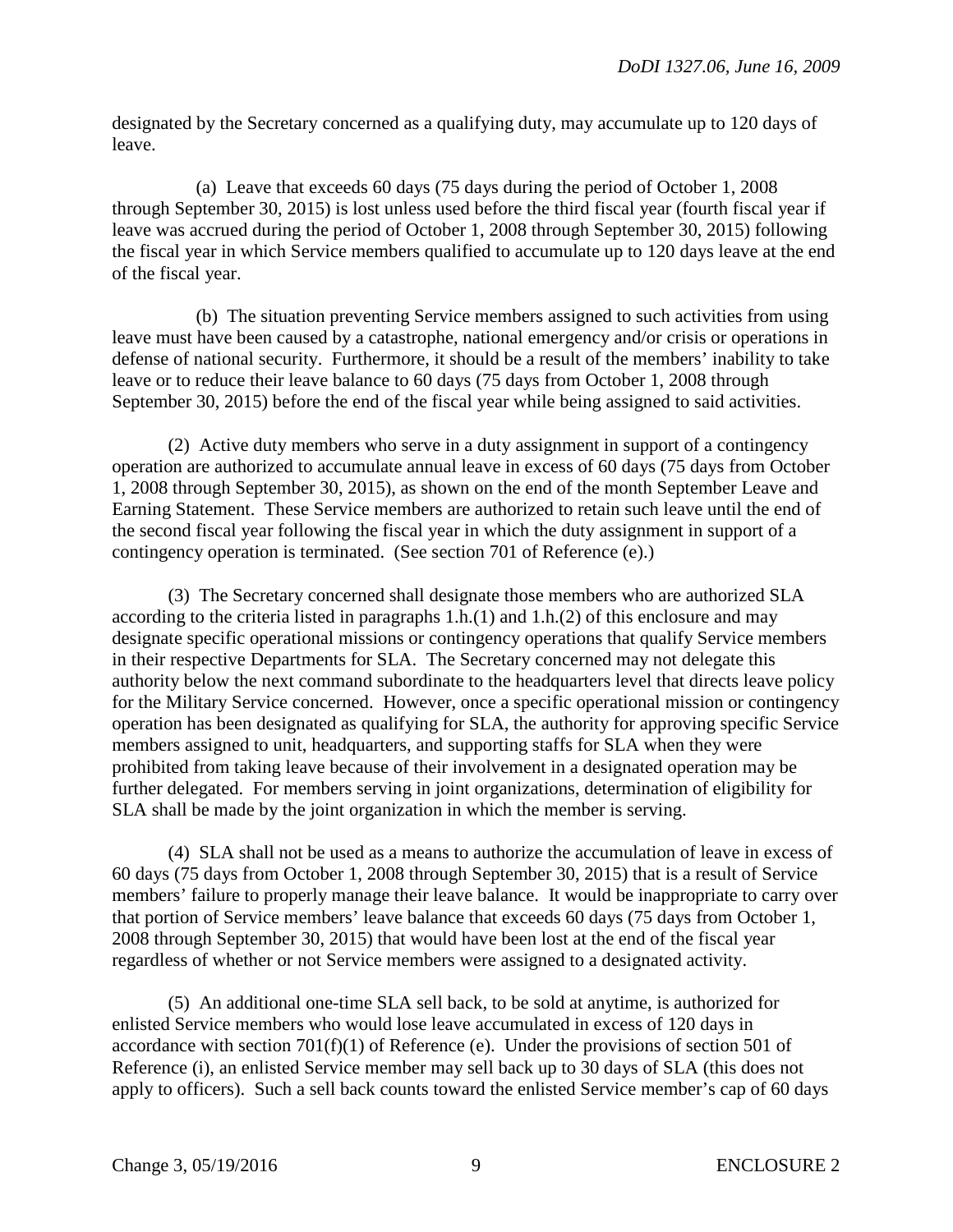over a career. The Service member may exercise this option only once any time throughout his or her career. This provision has no termination date. (See Reference (i) for all other leave sellback policies, to include RC leave dispositions.)

i. Computation of Leave. Leave accrual shall be accounted for according to currently established procedures. Leave shall be used in a "last-in first-out" manner, except as follows:

 (1) CZTE leave is used first, regardless of when it is earned. For Service members with advance leave balances, CZTE leave will accrue when:

(a) The member's leave balance becomes greater than zero.

(b) The member continues to serve in a designated CZTE area.

 (2) Saved Leave Balance (SLB), which is earned leave due on August 31, 1976, is used last.

 j. Chargeable Leave. The following types of leave are chargeable toward the Service member's leave balance:

 (1) Annual Leave. Annual leave is leave granted in execution of a commander's leave program, chargeable to the Service member's leave account. This is also referred to as "ordinary leave." All Service members shall be provided the opportunity to take annual leave. Commanders authorized to grant leave may establish and regulate schedules that provide for maximum use of earned leave consistent with operational requirements, training workloads, and the desires of the Service member.

 (2) Advance Leave. Advance leave is a means whereby Service members with limited or no accrued leave may be granted leave to resolve urgent, personal, or emergency situations. Regardless of the amount of advance leave requested, all accrued leave must be taken before the Service member may enter an advance leave status. Advance leave shall be limited to the minimum amount needed and may be granted within the following limitations:

 (a) To avoid excessive negative leave balances, advance leave shall normally be limited to the lesser of:

1. 30 days;

 2. The amount of leave that shall be earned during the remaining period of active service; or

 3. While serving on an extension, leave that shall be accrued prior to the Service member's date of separation.

 (b) Advance leave that exceeds 30 days shall be authorized by the Secretary concerned.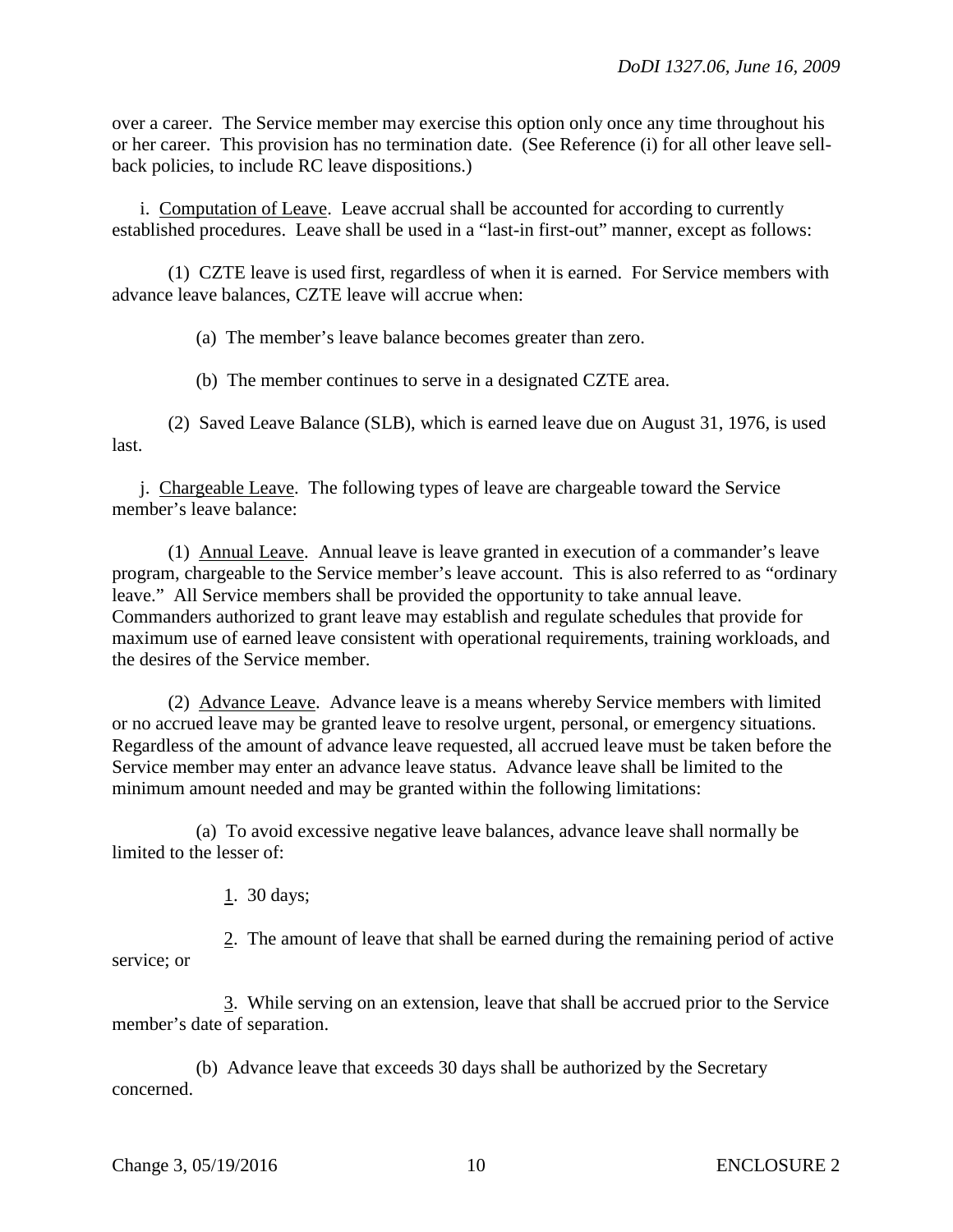(c) Service members separating within 3 months of the expiration of their enlistment, including those who reenlist within 24 hours, shall have any advance leave treated as excess leave upon separation.

 (d) Advance leave shall not be authorized together with any excess leave authorized for personnel in professional degree, officer procurement, punitive discharge, administrative discharge, or disability discharge programs.

 (3) Emergency Leave. Commanders may authorize up to 30 days of emergency leave. Requests for leave in excess of 30 days must be authorized by the Secretary concerned. Emergency leave is chargeable leave. Emergency leave and extensions thereto shall normally be granted to Service members for family emergencies involving members of their household, their immediate family, or a sole surviving relative whenever the circumstances warrant and the military situation permits. Swift and sensitive action on emergency leave requests is essential. Nevertheless, care must be taken to ensure that an emergency does exist and that the Service member's presence can resolve or alleviate the situation.

(a) Emergency leave may be appropriate when:

1. A member of the household or immediate family has died.

 2. The Service member's presence would contribute to the welfare of a dying member of the household or immediate family.

 3. Serious illness of a member of the household or immediate family imposes a demand on the Service member that must be met immediately and cannot be accomplished from the duty station or by any other means.

 4. The Service member's failure to return home places a severe or unusual hardship on the Service member, his or her household, or immediate family.

 (b) When the commander granting leave has reason to doubt the validity of an emergency situation, assistance in determining its validity and of the need for the Service member's presence should be requested from the American Red Cross or Military Service personnel nearest the location of the emergency. Caution must be taken to ensure that delays in obtaining verification do not result in the Service member arriving too late to accomplish the purpose for which the emergency leave is intended.

 (c) Emergency leave travel at Government expense is authorized in accordance with the Joint Travel Regulations (Reference (k)). Authorized transportation expenses are chargeable to the appropriated funds that support the temporary duty (TDY) travel of the Service member's assigned unit. However, emergency leave shall not be denied solely because of lack of funds for authorized funded emergency leave travel, nor shall emergency leave be granted for the purpose of either increasing the Service member's travel priority or to offset personal travel costs. Service members not authorized emergency leave travel under the provisions of Reference (k)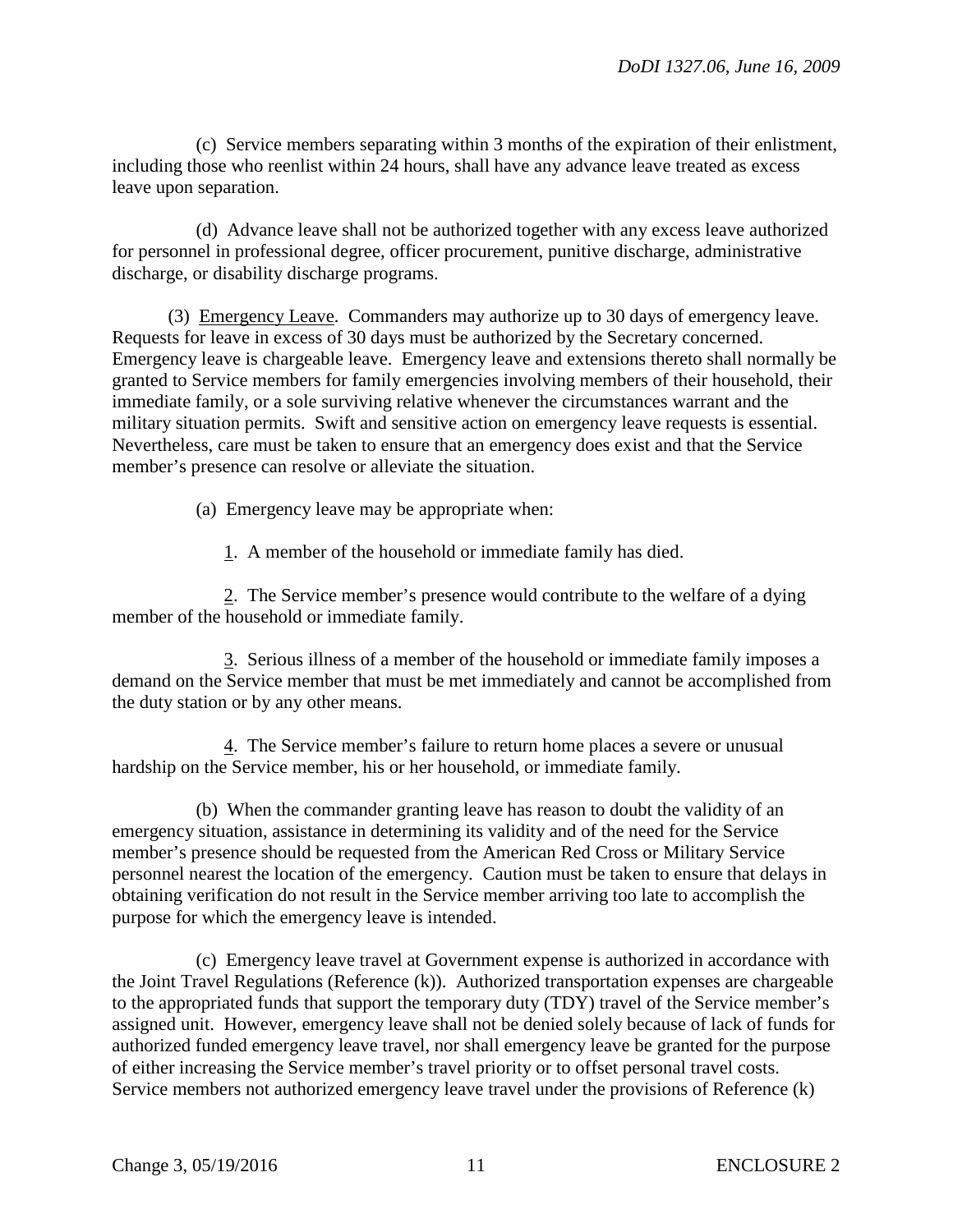may be authorized travel on Government owned or controlled aircraft in accordance with DoDI 4515.13 (Reference (l)).

 (d) Time spent in emergency leave travel authorized at Government expense or on military aircraft shall not be charged to the Service member's leave account.

 (e) The Secretary concerned may grant a Service member a non-chargeable emergency leave of absence for a qualifying emergency. (See paragraph 1.k.(7) of this enclosure.)

 (4) Reenlistment Leave. Up to 90 days leave incident to reenlistment may be authorized to Service members provided that any advance leave involved does not exceed 30 days. Except for emergency leave, the first leave taken after reenlistment shall be considered reenlistment leave and should normally begin immediately upon reenlistment. However, reenlistment leave may be delayed to begin upon completion of a course of instruction that begins within 30 days of reenlistment or upon transfer from an overseas station incident to the Service member's reenlistment. Reenlistment leave may also be deferred for reasons of operational necessity. Leave authorized under this paragraph shall be deducted from leave accrued during active service before reenlistment or charged against leave that may accrue during future active service, or both. Reenlistment leave is a chargeable leave.

 (5) Leave in Conjunction with PCS. In conjunction with a PCS movement, Service members shall, whenever feasible, be authorized not less than 30 days delay-en-route leave provided no excess leave is involved. Furthermore, Service members should not be asked to take less than the full amount of leave that has been authorized between duty stations. Exceptions should only be for military operational requirements.

 (a) For Service members completing recruit training, delay-en-route leave should normally not be less than 10 days prior to reporting to their first duty station. However, if the initial PCS is an overseas station or homeport, this delay should normally be 14 days or more. Exceptions should only be for military operational requirements.

 (b) Upon completing officer candidate training, newly commissioned officers shall normally be authorized 30 days leave (advance leave if needed) upon graduation and before reporting to their first duty station. Exceptions should only be for military operational requirements.

# (6) Leave Travel in Connection with Consecutive Overseas Assignments

 (a) Section 411b of Reference (i) stipulates that Service members stationed outside the continental United States (OCONUS) who are ordered to a consecutive overseas tour (COT) of duty at the same duty station, or who are reassigned PCS to another overseas duty station, may be paid travel and transportation allowances in connection with authorized leave from their last duty station. The tours of duty, whether at the same duty station or a new duty station, must be the authorized tours as prescribed in Appendix Q of Reference (k). Travel entitlements may not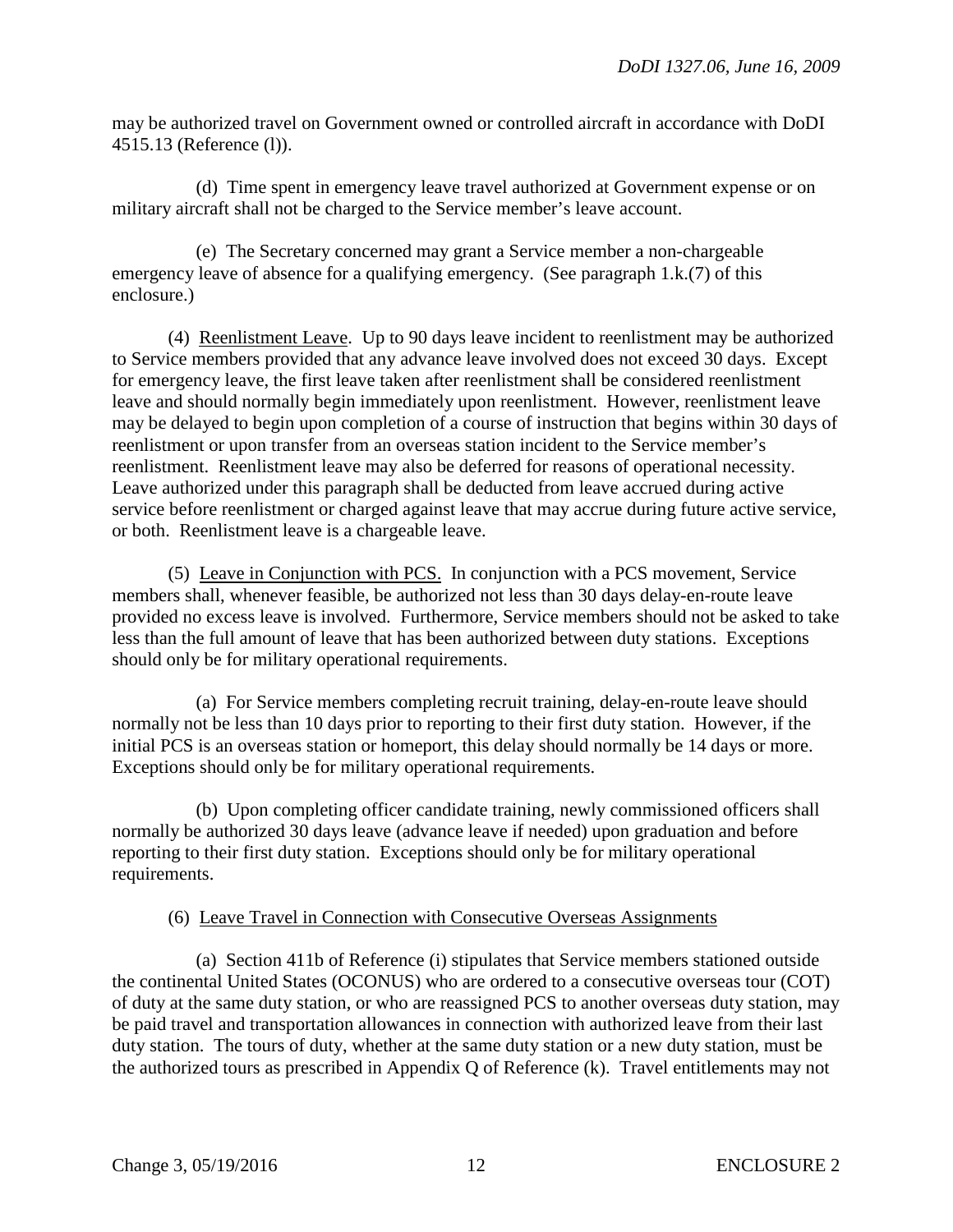exceed those authorized by Reference (k). The Service member and dependents may travel together or independently.

 (b) Service members who shall be serving on an in-place COT must have completed their initial tour, to include voluntary extension, and agreed to and be authorized by the Military Service concerned to serve the prescribed tour length elected.

 (c) To receive travel and transportation allowances authorized in Reference (k), a Service member reassigned PCS to another overseas duty station must serve the prescribed tour at the new permanent duty station and one of the tours must be unaccompanied or, if both tours are accompanied, the total time to be served between the two locations must equal at least the sum of the unaccompanied tour lengths for those locations or as prescribed by DoDI 1315.18 (Reference (m)).

(d) Travel under paragraph  $1.$ j. $(6)(a)$  of this enclosure shall be performed in a duty status, and the amount of leave authorized shall be determined by the Secretary concerned. However, Service members authorized travel and transportation allowances under this authority may defer travel between the two tours of duty and utilize such allowances during the second tour of duty. Furthermore, the travel must be completed prior to the end of the new tour or it expires. As an exception, Service members who are unable to undertake the travel because of duty in conjunction with a contingency operation, as defined under Appendix A1 of Reference (k), may defer travel up to 1 year after the completion of such duties that precluded travel. The Secretary concerned is authorized to approve the combination of travel in connection with a consecutive overseas assignment with other authorized travel upon Service member request, provided that the combination of travel is in the best interest of the Department.

 (7) Terminal Leave. To prevent the loss of leave and to minimize accrued leave payments, absence on leave at the time of retirement, separation or release from active duty without returning to the separation site should normally be granted, if desired by the Service member. If Service members desire leave without returning to the separation site, they must have their retirement, separation, or release orders in their possession and have completed all administrative processing before departing on leave. In addition, the retirement or separation date must occur following completion of the authorized leave period.

# (8) Environmental Morale Leave (EML) and Funded Environmental Morale Leave (FEML).

 (a) EML and FEML General Information. A Service member assigned to an overseas duty location that includes extraordinarily difficult living conditions or adverse environmental conditions that would offset the full benefits of annual leave programs may obtain EML or FEML based on:

 1. Geographic isolation, substandard housing, inadequate commercial transportation, and lack of cultural and recreational facilities;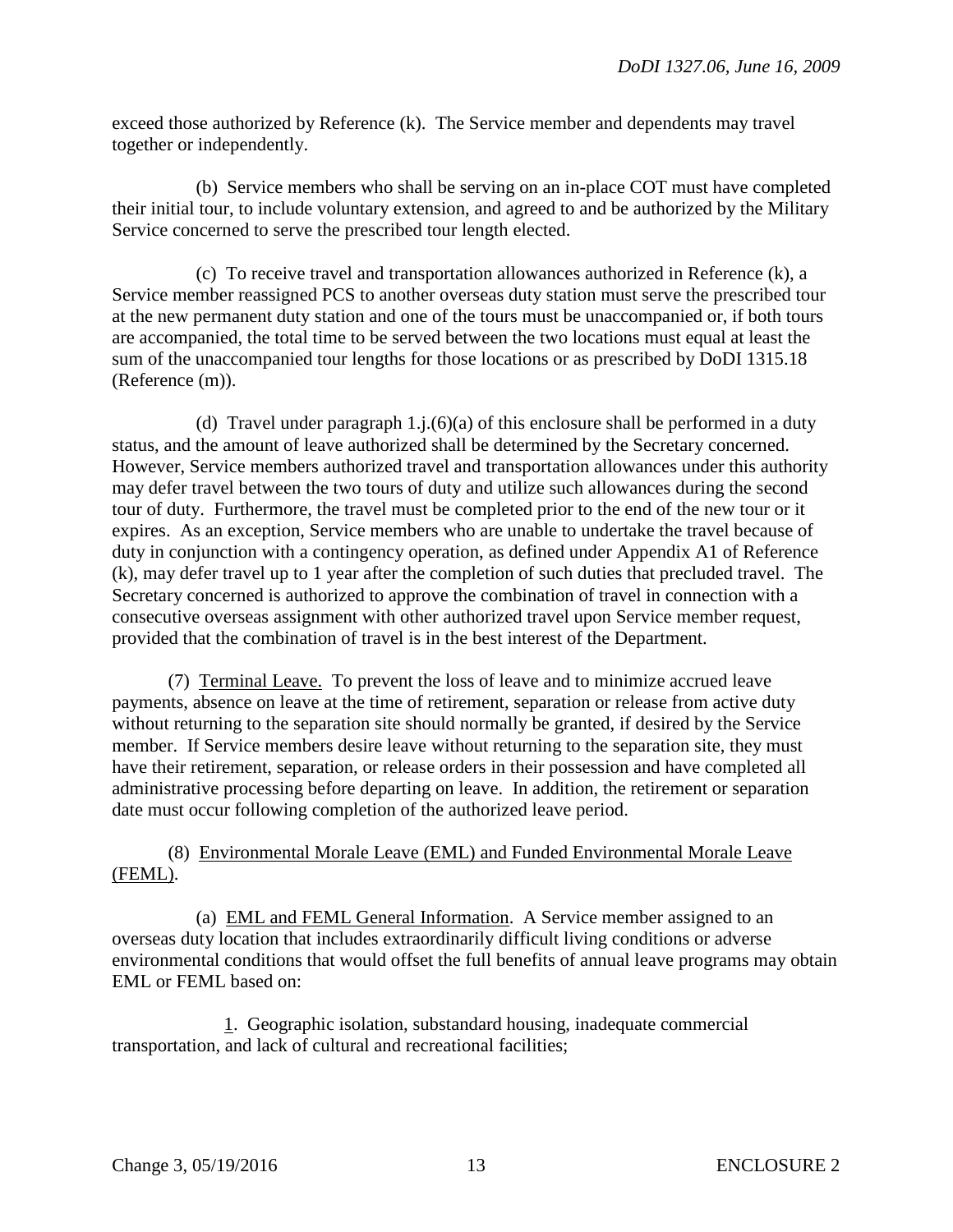2. Notably unhealthful conditions, such as high incidence of disease and epidemics, lack of public sanitation, and inadequate health control measures; or

 3. Excessive physical hardship (e.g., deleterious effects of climate and altitude and dangerous conditions affecting life, physical well-being, or mental health).

 (b) EML Program. The purpose of this program is to make use of DoD-owned or controlled military airlift to further annual leave objectives. The Combatant Commanders shall designate the authorized EML duty locations and destinations. Normally, the necessary adverse environmental conditions for the EML program are present at those overseas locations where the accompanied-by-dependents tour length is 24 months or less. Prescribed overseas tour lengths are contained in Reference (k). Permanently assigned Service members, regardless of their accompanied status, and/or their dependents may be provided space available (Space-A) air transportation from EML duty locations to take accrued leave at an EML destination site. The Service member's dependents must be command sponsored to participate. In addition, participants may take no more than two EML trips per year. Except those Service members assigned to dependent-restricted areas, EML trips may not be taken within 6 months of the beginning or end of the Service member's tour of duty at the eligible location. The Combatant Commanders are authorized, on a case-by-case basis, to waive the 6-month rule, when appropriate. For Service members assigned to dependent-restricted areas, the Military Service concerned may establish, for operational necessity, the time frames in which an eligible Service member may take EML.

 (c) FEML Programs. FEML provides Government-funded transportation from the FEML duty location to the designated FEML destination. The Deputy Under Secretary of Defense for Military Personnel Policy (DASD(MPP)) shall designate the authorized FEML duty locations, which shall be limited to those locations that are truly isolated, austere or unhealthful, and designated FEML destinations. Normally, FEML applies to Service members assigned to a prescribed tour outside the United States who incur a tour length of at least 24 consecutive months, to include voluntary extensions. A member assigned to a 24-month tour is eligible for one round trip under FEML. A member assigned to a 36-month tour is eligible for two round trips. No more than two FEML trips are authorized for any overseas tour including extensions to that tour. In addition, the Service member's dependents, in order to participate, must be command sponsored. FEML travel may not be taken within 6 months of the beginning or end of the Service member's tour of duty. The Combatant Commanders are authorized, on a case-bycase basis, to waive the 6-month rule, when appropriate.

 1. Authorized FEML duty locations and destinations shall be recertified every 2 years by the DASD(MPP). Initial designations and re-certifications shall be made based upon Combatant Commanders' recommendations.

 2. Such recommendations shall be justified fully and incorporate a FEML data sheet (Enclosure 3), completed by the commander recommending the designation, as well as comments from other DoD Components, including the Military Departments, and the proposed FEML relief destination.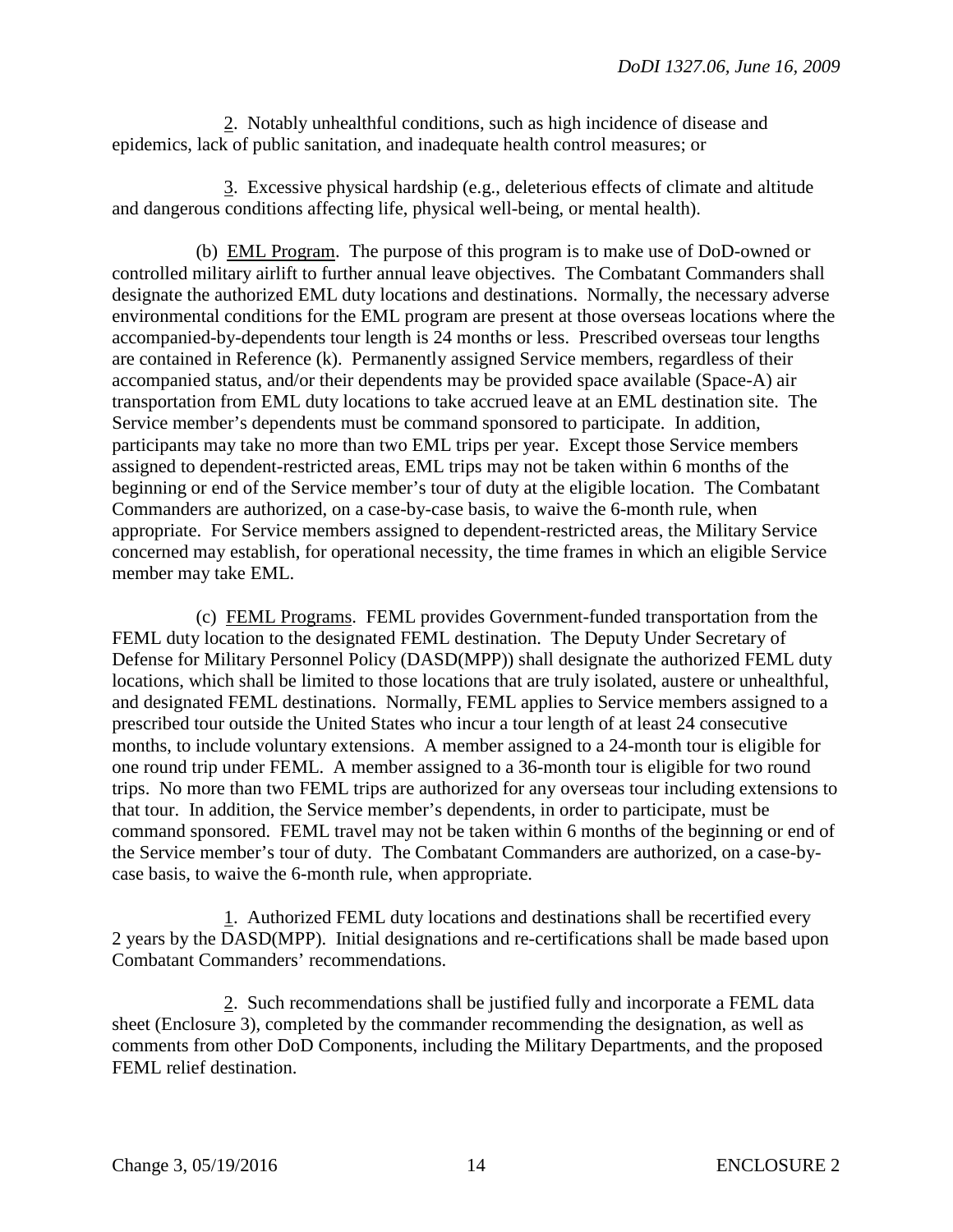(d) EML and FEML Relief Destinations. Normal military airlift (EML) and commercial air (FEML) routes shall be considered in determining relief destinations, and they shall be limited to the closest location offering environmental relief, suitable accommodations, and recreational facilities. In recommending relief destinations, commanders must give due consideration to:

1. A favorable political, social, economic, and climatic environment.

- 2. Availability of facilities, activities, and services.
- 3. The cost of transportation.

 4. Availability of space-available military airlift and/or commercial transportation.

 (e) Transportation. While eligible participants may be provided military air (EML) or commercial air transportation at Government expense (FEML) between the designated EML and FEML duty locations and relief destinations, commanders must use space-available military air resources if available when approving requests for FEML travel. Regardless of whether military or commercial resources are used, participants may travel to locations other than those approved by the DASD(MPP). However, when such deviations are made, total transportation costs cannot exceed the costs that would have been incurred if the participants had traveled to and from the designated FEML relief destinations.

(f) Travel Time and Leave Accountability

 1. EML Programs. At locations where commercial air transportation is available, the entire authorized absence, including time spent in a travel status, is charged to the Service member's leave account. At locations where commercial air transportation is not available (e.g., Diego Garcia and Thule, Greenland) and members must travel by military air, time spent in travel status shall not be charged against the members' leave account. Authority to designate time spent in travel status as non-chargeable leave may be delegated no lower than the unit commander level.

2. FEML Programs. Travel time is not chargeable as leave.

#### (9) Rest and Recuperation (R&R) Leave Program

 (a) The R&R leave program provides Government-funded transportation from the R&R duty location to the designated R&R destination. R&R locations must meet all of the following criteria:

1. Be in an area that is dependent-restricted.

2. Be in an area designated for hostile fire or imminent danger pay, as authorized by section 310 of Reference (i).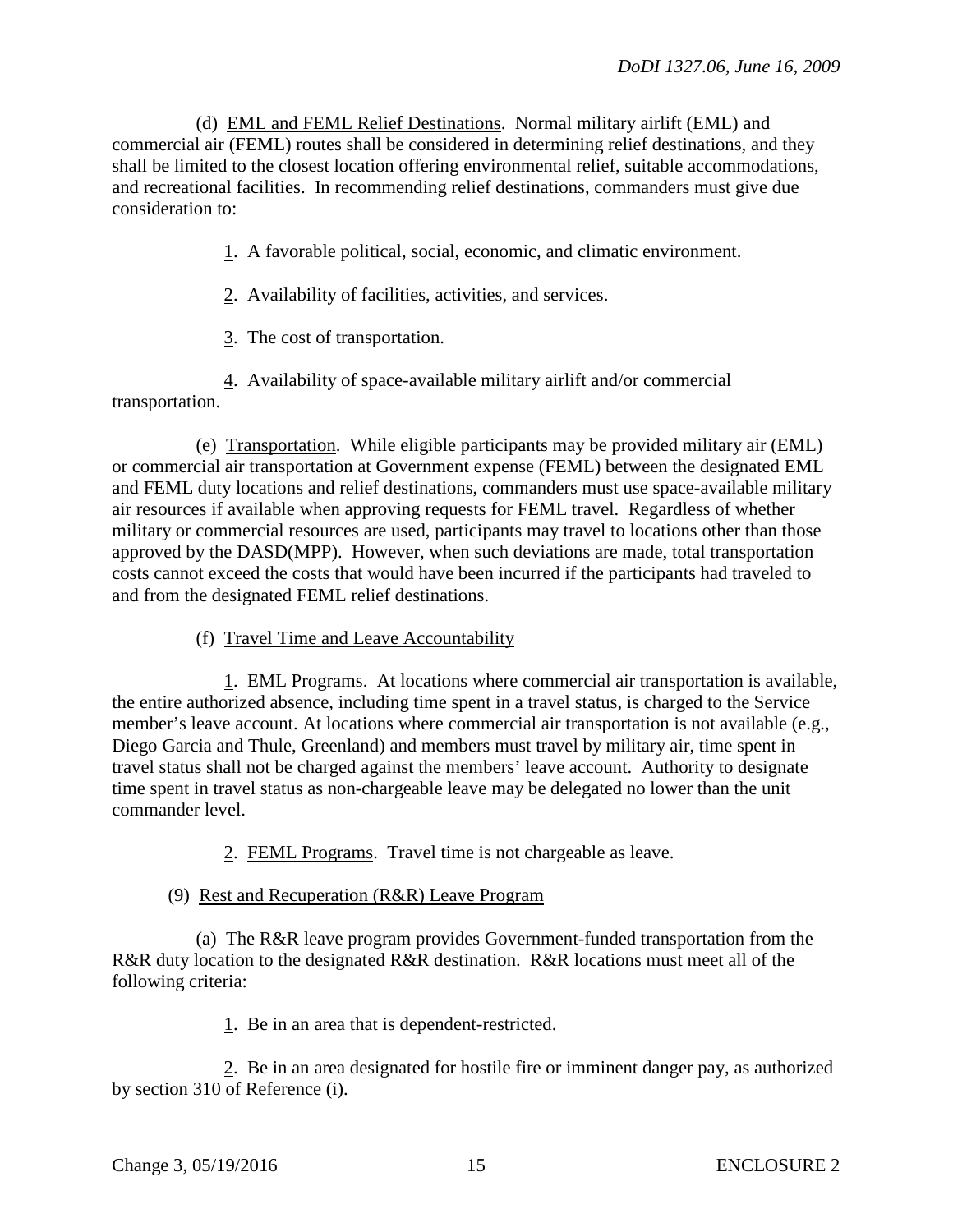3. Be in an area in which entry of Service members on official or unofficial travel is controlled (see the DoD Electronic Foreign Clearance Guide (Reference (n))).

 4. Be in an area where ordinary annual leave programs have been restricted for reasons of military necessity.

 (b) Recommendations to designate a specific duty location as an R&R location shall be made based on the applicable Combatant Commanders' recommendation, through the Joint Staff Personnel Directorate (J-1), to the PDUSD(P&R).

 1. The PDUSD(P&R) shall designate authorized R&R locations and destinations. Authorized R&R locations and destinations are contained in Appendix U of Reference (k).

 2. Authorized R&R locations shall be recertified every 2 years by the PDUSD(P&R). Recertification requests shall follow the same procedures as initial requests.

 (c) Travel under the R&R leave program may not be combined with liberty, administrative absences, temporary duty, or travel for other purposes. The Combatant Commanders are authorized to approve the combination of R&R travel with other authorized travel upon Service member request, providing the combination of travel is in the best interest of the Department. This authority may not be delegated below the general or flag officer (G/FO) or Senior Executive Service (SES) equivalent level. The Department of the Army, DoD Executive Agent for the United States Central Command (USCENTCOM) R&R Leave Program, is authorized to approve the combination of R&R travel with other authorized travel for Service members in the USCENTCOM area of responsibility (see DoDD 5101.6, Reference (o)). This authority may not be delegated below the G/FO or SES equivalent level.

 (d) Transportation to and from R&R areas shall be provided on a space-required basis, unless otherwise authorized by the PDUSD(P&R), and travel time shall not be charged to the Service member's leave account. Additionally, the Combatant Commanders are authorized to approve the combination of a parental leave of absence with R&R, upon Service member request, providing the combination is in the best interest of the Department. The actual leave period at the R&R destination shall be charged to the Service member's leave account, except for the 10-day parental leave of absence.

 (e) Transportation shall be to another location outside the United States having different social, climatic, or environmental conditions than those at the duty station at which the Service member is serving; or to a location in the United States.

 (f) R&R leave periods shall be limited to one per 12-month period assigned to, or one per deployment to, an approved R&R duty location (including extensions). Service members assigned or deployed to an approved R&R location for 18 months or more are authorized one additional R&R leave period after the 18 month point.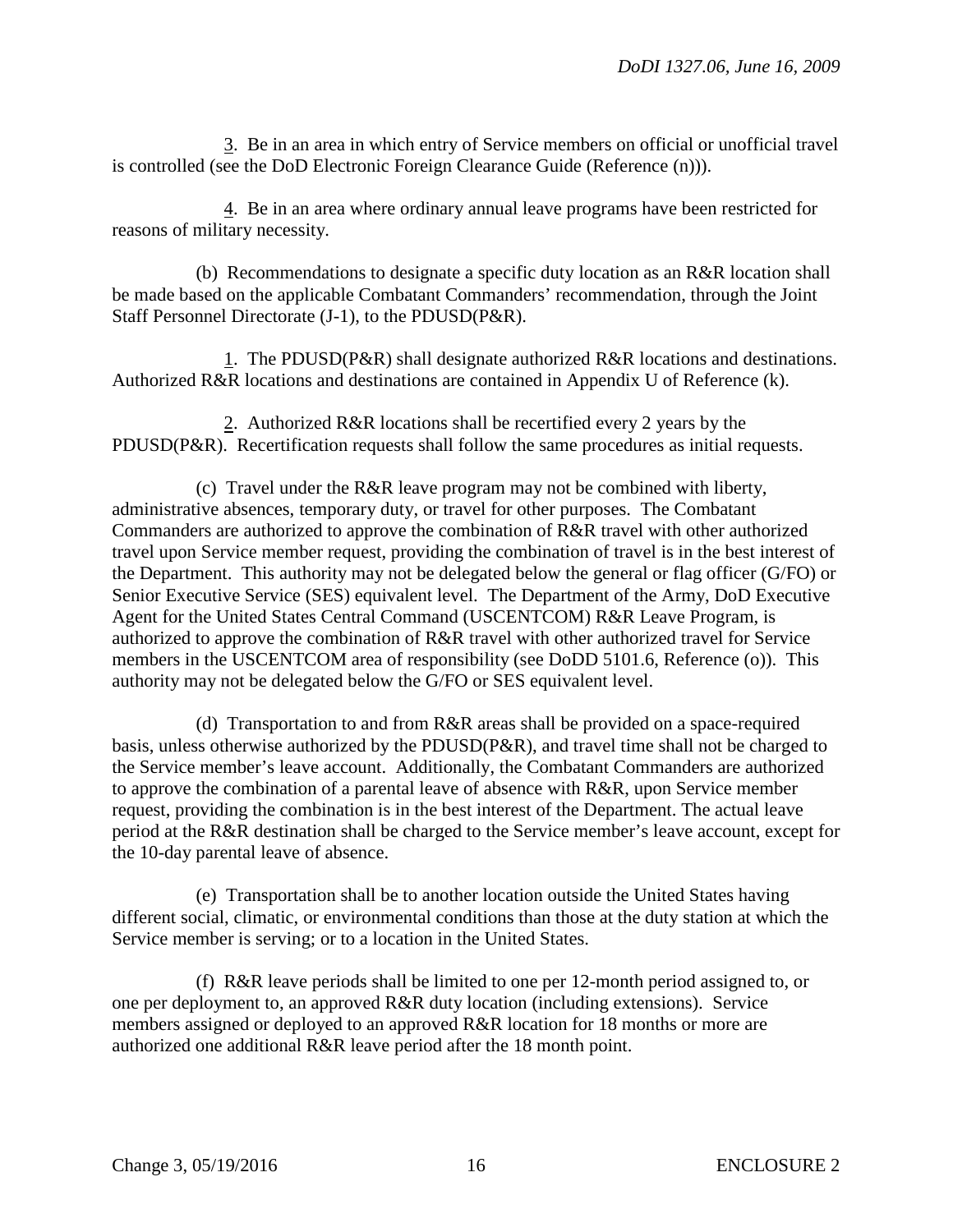(g) The applicable Combatant Command Commander shall terminate the R&R leave program immediately when a location no longer meets the criteria contained in paragraph 1.j.9.(a) of this enclosure.

#### (10) Non-Chargeable Rest and Recuperation (NCR&R) Leave Program

 (a) The NCR&R Leave Program codified in section 705a of Reference (e) provides the Secretary concerned with the authority to grant Service members serving in designated authorized R&R locations with a non-chargeable administrative absence of up to 15 days to be used in conjunction with the benefits provided under the R&R Leave Program. Authorized NCR&R locations are subject to the R&R Leave Program policy contained in subparagraph 1.j.(9) of this enclosure, unless specifically addressed in paragraph 1.j.(10) of this enclosure.

 (b) Recommendations to designate a specific duty location as an NCR&R location shall be made based on the applicable Combatant Commander's recommendation, through the Joint Staff Personnel Directorate (J-1), to the PDUSD(P&R).

1. The PDUSD(P&R) shall designate authorized NCR&R duty locations.

 2. Authorized NCR&R duty locations shall be recertified every 2 years by the PDUSD(P&R). Recertification requests shall follow the same procedures as initial requests.

 (c) Authorized NCR&R Leave Program locations must meet all the following criteria:

 1. Be an authorized R&R Leave Program area or location meeting the criteria contained in subparagraph 1.j.(9) of this enclosure.

2. Be in an area designated as a combat zone by Presidential Executive Order.

 3. Be an area where hardship duty pay is authorized to be paid under section 305 of Reference (i) or be an area where Service members are subject to extremely arduous conditions, above and beyond those associated with other deployments/assignments. The Combatant Command request to designate a location as an NCR&R location shall detail the extremely arduous conditions.

 4. Be an area where U.S. forces have been engaged in combat operations against a hostile force within the last 6 months and where combat operations are expected to continue for the next 6 to 12 months (e.g., where Service members receive Hostile Fire Pay (HFP)).

 (d) NCR&R shall be limited to one per 270-day period assigned to, or one per 270 day deployment to, an approved R&R duty location (including extensions). Service members are limited to either one NCR&R administrative absence of up to 15 days or one R&R leave per 12-month period.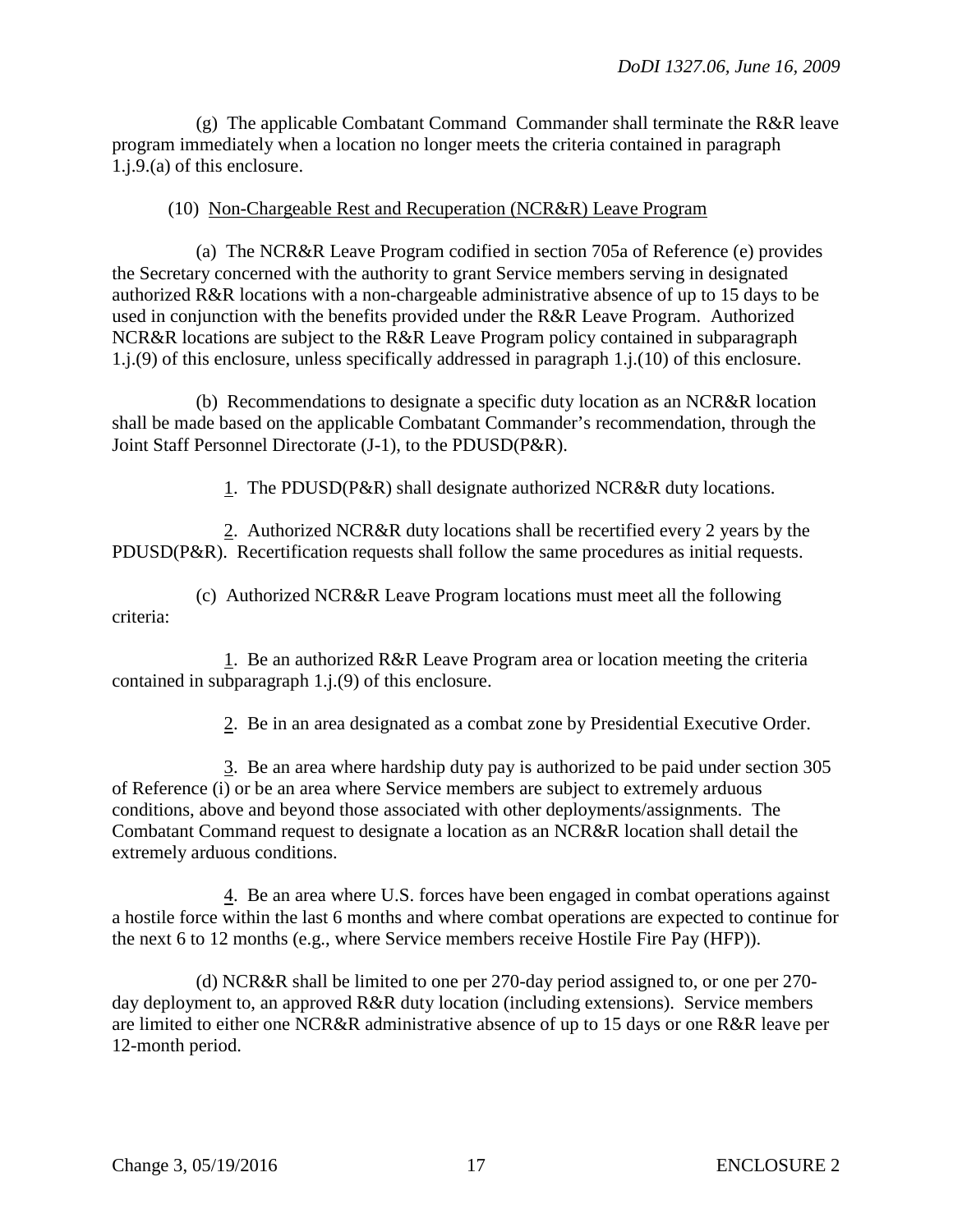(e) The Combatant Commanders are authorized to approve the combination of a parental leave of absence with NCR&R, upon Service member request, providing the combination is in the best interest of the Department.

 (f) The applicable Combatant Commander shall terminate the NCR&R Leave Program immediately upon a location no longer meeting the criteria contained in paragraph 1.j.10.(c) of this enclosure.

 (11) Court Determination and/or Child Support Leave. When a Service member requests leave on the basis of need to attend hearings to determine paternity or to determine an obligation to provide child support, ordinary leave shall be granted unless:

(a) The member is serving in or with a unit deployed in a contingency operation; or

(b) Exigencies of military service require a denial of such request.

 (12) Continuation or Recall of Retirees. Retiring Service members who are subsequently continued on, or are recalled to, active duty may, at the discretion of the Secretary concerned, have their leave, which accumulated during their service before retirement, carried over to their period of military service after retirement (section 701 of Reference (e)). In addition, the Secretary concerned may, for operational reasons, limit the number of consecutive days of leave that a continued or recalled retiree may take. The Secretary concerned may not, as a condition of the continuation or recall action, prohibit Service members from taking leave accrued during the new period of military service.

 (13) SLB. The SLB was established on September 1, 1976. Earned leave due on August 31, 1976, became the SLB. Leave accounts that showed an advance leave balance on August 31, 1976, do not have an SLB. A member with an SLB has the option to use the leave prior to retirement or sell it back upon retirement. A member's SLB is tracked, maintained, and liquidated by the Defense Finance and Accounting Service.

 k. Non-Chargeable Leave. The following types of leave are not chargeable toward the member's leave balance:

 (1) Convalescent Leave. In accordance with procedures established by the Secretary concerned, the Service member's commanding officer or the hospital commander may grant convalescent leave to patients not yet fit for duty. Such leave shall not exceed 30 days per period of hospitalization. In granting convalescent leave, care must be taken to limit the duration to the minimum that is essential in relation to the diagnosis, prognosis, and probable final disposition of the patient. Convalescent leave that exceeds 30 days shall be controlled at the level designated by the Secretary concerned. Travel entitlements that may be associated with convalescent leave are governed by Reference (k).

 (2) Maternity Leave. Maternity leave is a convalescent period immediately following pregnancy and childbirth. (Reference (m) provides information on deferment from duty based on childbirth.)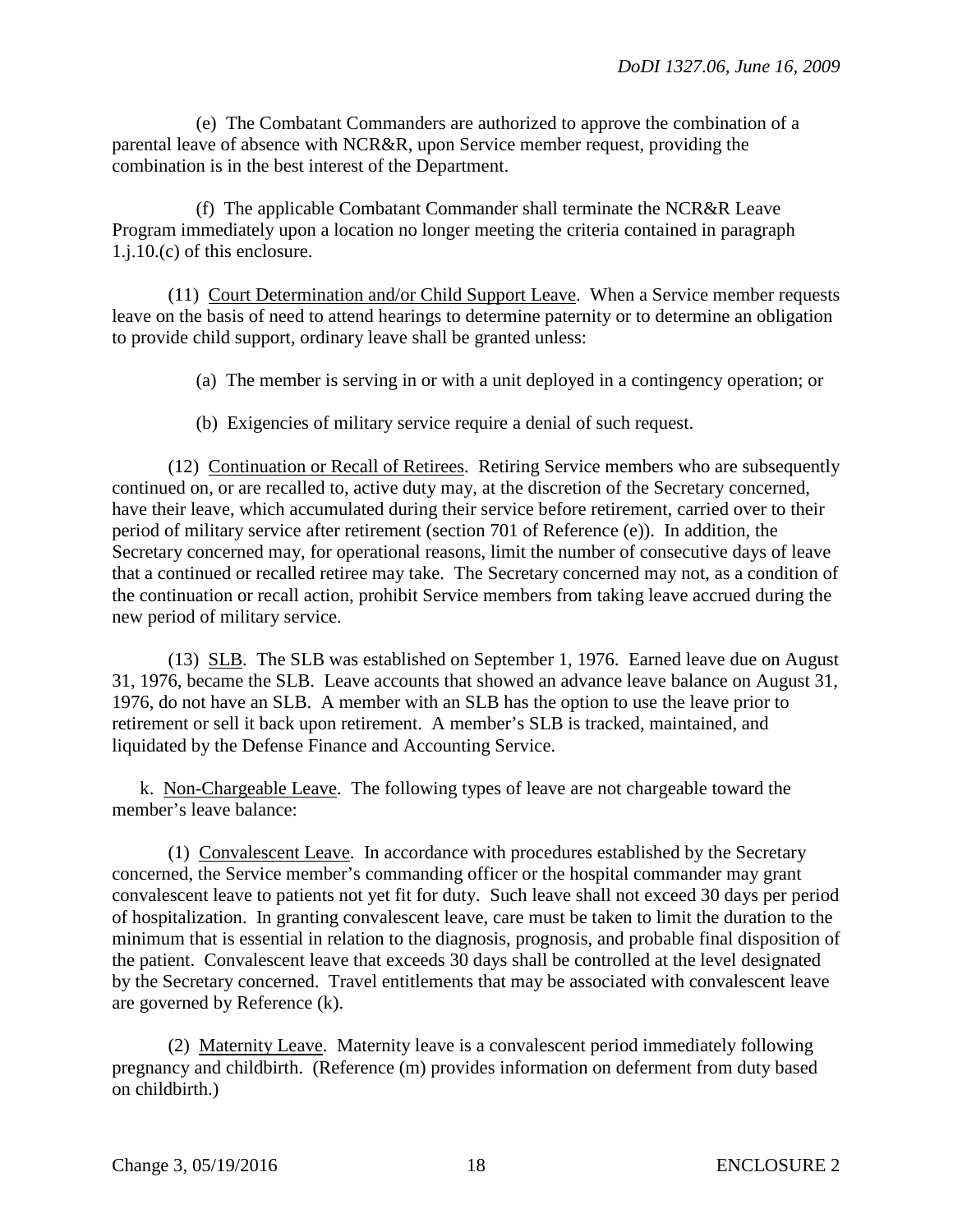(a) Subject to subparagraph 1.k.(2)(b) of this enclosure in regards to members of the Navy and Marine Corps, maternity leave will be authorized for a period of up to 12 continuous weeks immediately following a birth event, or release from hospitalization following a birth event. Service members on maternity leave as of February 2, 2016, will be granted a 42-day extension. Members on approved ordinary (chargeable) leave in conjunction with their maternity leave, as of February 2, 2016, are authorized to convert their regular leave to nonchargeable maternity leave and to extend their maternity leave, but by only so much as to not exceed a total of 84 days. This policy will apply equally to Active Component members and Reserve Component members serving under a call or order to active service for a continuous period of at least 12 months.

 1. Commanders (or other designated approval authorities under procedures established by the Secretary concerned) may not deny maternity leave to eligible Service members. Eligible members, including eligible members of the Reserve Components, will receive maternity leave based on their application and procedures established by the Secretary concerned.

 2. Nothing in this maternity leave policy will be construed as to prohibit unit commanders and medical providers from continuing to grant convalescent leave in accordance with subparagraph 1.k.(1) of this enclosure based on an individual Service member's fitness for duty (including a member's fitness following childbirth that does not qualify as a birth event, as defined in this instruction). This maternity leave policy does not, in and of itself, limit convalescent leave in cases where it may exceed 12 weeks because a health professional or medical authority has deemed that such an amount of leave is warranted.

 3. Any amount of maternity leave remaining unused at the time of separation from active service will be forfeited. In the case where two Service members are married to each other, maternity leave as authorized in this enclosure may not be transferred to create any kind of shared benefit.

 4. No member will be disadvantaged in her career, including limitations in her assignments (except in the case where she voluntarily agrees to accept an assignment limitation), performance appraisals, or selection for professional military education or training, solely because she has taken maternity leave.

 (b) In accordance with policies and procedures established by the Secretary of the Navy in 2015, Sailors and Marines whose maternity leave or additional maternity leave (as defined in NAVADMIN 182/15 and MARADMIN 421/15 (References (p) and (q)) was approved by their commanding officers before March 3, 2016, or who are pregnant or experience a birth event on or before March 3, 2016, will remain eligible for the full 18 weeks of maternity leave and or additional maternity leave combined, consistent with Department of the Navy policy and procedural guidance on this subject.

 (3) Recruiting Assistance Leave Program. The Secretary concerned may grant leave up to a period of 14 days to Service members who provide assistance to recruiting. Recruiting assistance leave may be authorized in conjunction with ordinary leave.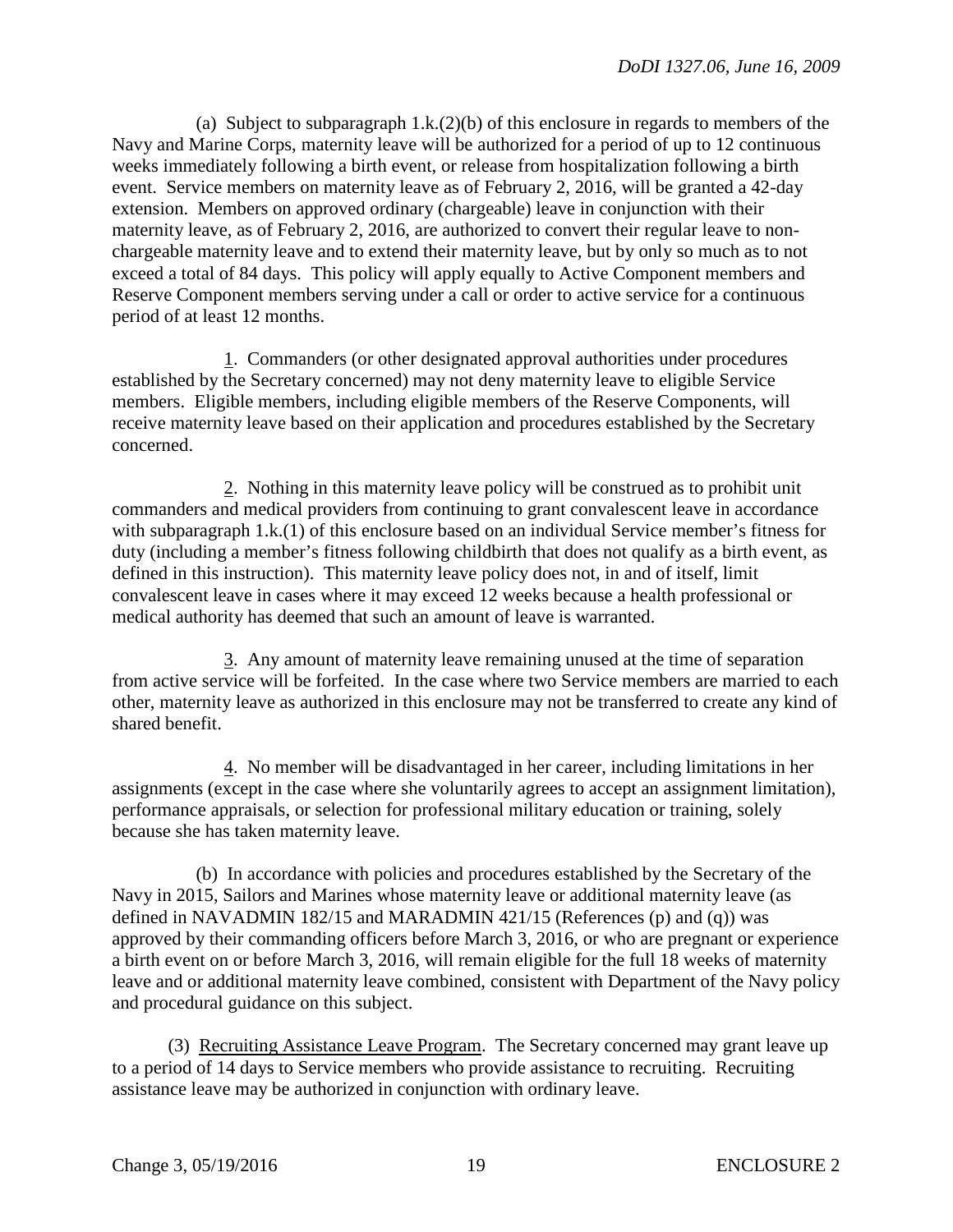(4) Adoption Leave. A Service member who adopts a child in a qualifying adoption shall receive up to 21 days of non-chargeable leave of absence to be used in connection with the adoption. This absence shall be taken within 12 months following the adoption and may be authorized in conjunction with ordinary leave. In the event that two Service members who are married to each other adopt a child in a qualifying child adoption, only one of the members shall be granted an adoption leave of absence. A qualifying adoption is defined as an adoption where the member is eligible for reimbursement of qualified adoption expenses under section 1052 of Reference (e). (Reference (m) provides information on deferment from duty based on adoption.)

 (5) Parental Leave. A married member on active duty whose spouse gives birth to a child shall receive 10 days of non-chargeable leave of absence to be used in connection with the birth of the child. This absence should be taken consecutively and within a reasonable amount of time following the birth.

 (6) Graduation Leave. Graduates of the United States Military Academy, the United States Naval Academy, or the United States Air Force Academy who, upon graduation, are appointed into any component of the Armed Forces may, at the discretion of the Secretary concerned or designated representative, be granted graduation leave of not more than 60 days. This leave is not chargeable to the officer's leave account; it must be used within 3 months of the officer's graduation and before the officer reports to the first duty location or port of embarkation for permanent duty OCONUS. Extensions of this graduation leave period for the convenience of the Service member shall be charged to the officer's leave account.

 (7) Excess Leave. Excess leave is a no-pay status; therefore, entitlement to pay and allowances and leave accrual stops on the first day of excess leave. Excess leave may be authorized in emergencies provided that the aggregate of all leave granted (accrued + advance + excess) does not exceed 60 days and that advance leave is used before the excess leave. Consideration for humanitarian reassignment should be given in those cases where emergencies require the absence of the Service member for more than 60 days.

 (a) When excess leave is authorized together with accrued leave, care must be taken to ensure that no leave may be accrued during a period of excess leave.

 (b) When a unit commander directs appellate review leave, this leave is considered involuntary excess leave. Members may opt to use accrued leave or a combination of accrued leave and payment of remaining accrued leave before entering excess leave status.

 (c) Indefinite periods of excess leave may be granted to personnel awaiting appellate review of a court-martial sentence to a dismissal or punitive discharge and to personnel awaiting an administrative discharge, as provided in paragraph 1.l.(2**)** of this enclosure.

 (d) Members pending discharge may request excess leave while awaiting completion of administrative discharge proceedings.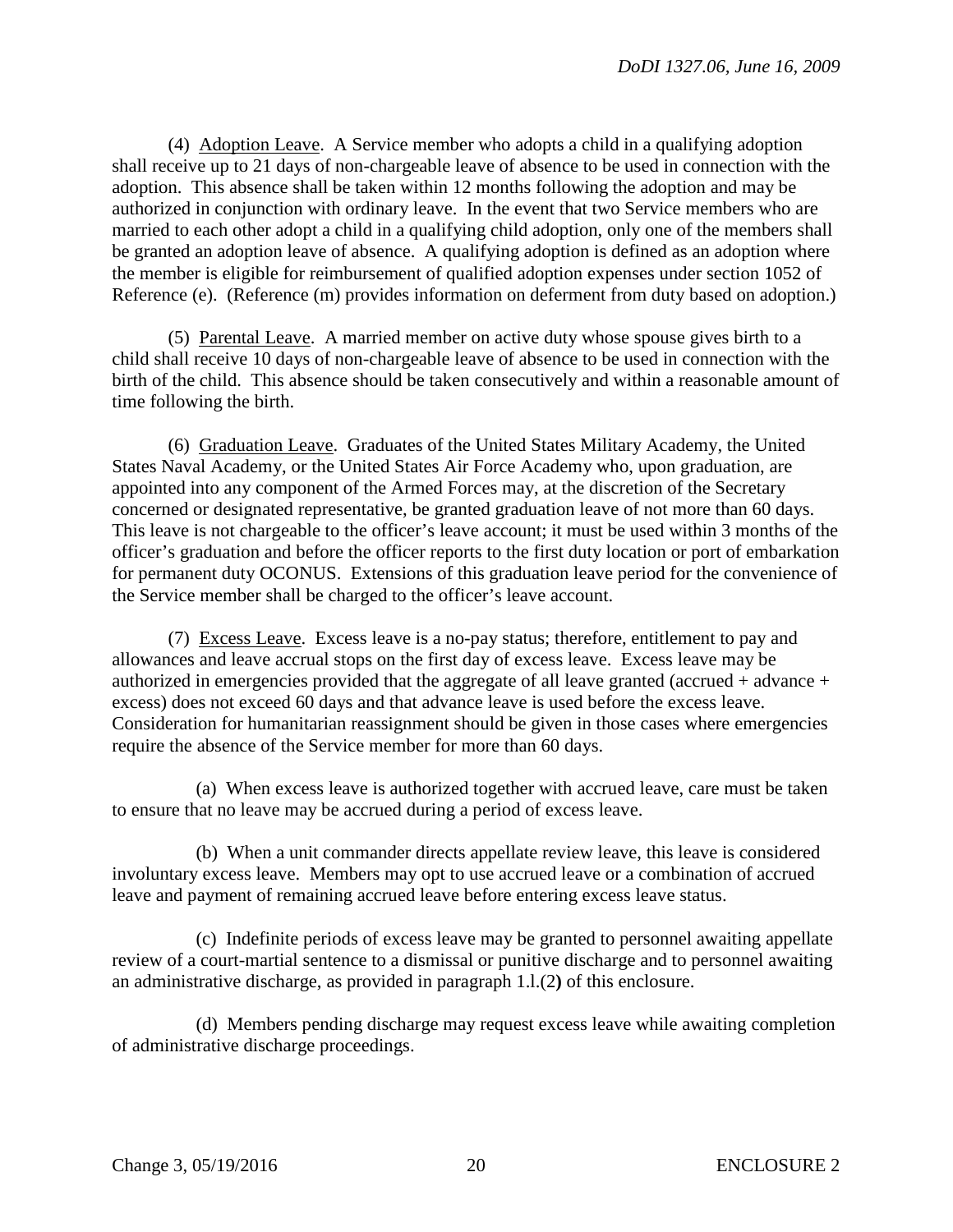(e) As an exception to the 60-day limitation, excess leave may be granted to Service members completing educational programs leading to a professional degree or associated licensing examinations in connection with an officer procurement program. However, participants shall not be required to use their accrued leave before being placed in an excess leave status and accrued leave shall be retained until duty in a pay status is resumed.

 (f) If requested by the Service member, excess leave (for a period not in excess of 30 days) shall be granted to a Service member prior to being discharged or released from active service through an involuntary separation under honorable conditions unless doing so would impede mission requirements.

 (g) Other requests for periods of leave involving excess leave that extend beyond the 60-day limitation may be granted at the Military Department or Service headquarters level, at the discretion of the Secretary concerned.

 (h) Service members separating within 3 months of the expiration of their enlistment, including those who reenlist within 24 hours, shall have any advance leave treated as excess leave upon separation.

 (8) Emergency Leave of Absence. The Secretary concerned may grant a Service member a non-chargeable emergency leave of absence for a qualifying emergency, with the following limitations:

 (a) The qualifying emergency is verified to the Secretary's satisfaction based upon information or opinion from a source in addition to the Service member that the Secretary considers to be objective and reliable and the qualifying emergency is due to:

 1. A medical condition of a member of the immediate family of the Service member; or

2. Any other hardship that the Secretary concerned determines appropriate.

 (b) Such emergency leave of absence may be granted only once during an entire career for any Service member.

 (c) Such emergency leave of absence may be granted only to prevent the Service member from entering advanced leave status or excess leave status that could result in recoupment of any pay and allowance.

 (d) Such emergency leave of absence may not extend for a period of more than 14 days.

(9) Marriage Leave for Same-sex Couples. The Secretary concerned may grant nonchargeable leave to Service members who are in same-sex relationships and are assigned to duty stations located more than 100 miles from a U.S. state (or the District of Columbia) that allows same-sex couples to marry, for travel to a state or jurisdiction that allows same-sex couples to be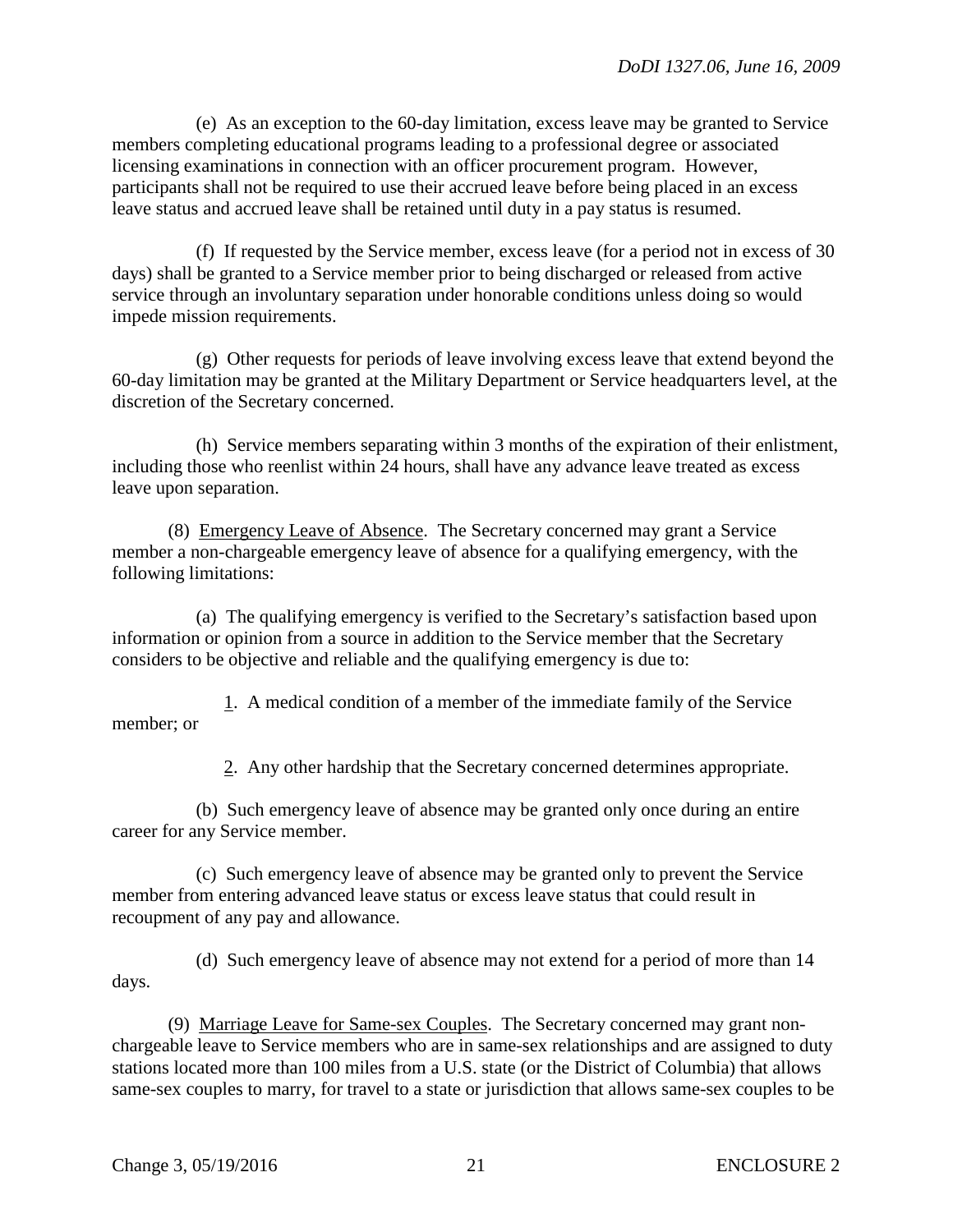married. When two Service members who are a same-sex couple desire to be married, both members may be granted marriage leave for same-sex couples if qualified.

(a) Eligible Service members assigned within the Continental United States (CONUS) may be granted non-chargeable leave for a period of up to 7 days. Eligible Service members assigned OCONUS may be granted non-chargeable leave for a period of up to 10 days. When both members of a same-sex couple are Service members, each member may be granted the applicable number of days based on his or her individual assignment location.

(b) Extensions of this non-chargeable leave period for the convenience of the Service member(s) will be charged to the member's leave account. Marriage leave may be granted only once during the career of a Service member.

 l. Chargeable and Non-Chargeable Leave Combinations. Certain types of leave may begin as chargeable and become non-chargeable after a period of time:

 (1) Leave Awaiting Orders as a Result of Disability Proceedings. When ordered home or to another designated location in a PCS status to await further orders and disposition as a result of a disability separation, the Service member shall be charged leave for each day in an awaiting-orders status. An authorized absence, in an awaiting-orders status, that exceeds maximum accrued leave is not chargeable as leave.

 (2) Leave Awaiting Punitive or Administrative Discharge. Under regulations prescribed by the Secretary concerned, Service members who have been sentenced by court-martial to be dismissed or to receive a punitive discharge may be required to take excess leave (leave of absence without pay) pending completion of the appellate review. Authority to direct such leave rests with the officer exercising court-martial jurisdiction over the Service member. Service members may be required to begin their leave at any time on or after the date on which the sentence is approved. Such leave may be continued until a time when the final review is completed and the sentence is executed. The authority that approved this leave may terminate it at any time by written notice. When confinement is included as part of the approved sentence, the period of confinement must have been served or deferred before the beginning of the leave.

 (a) Service members required to take such leave and who have accrued leave may elect one of the following options:

 1. Receipt of pay and allowances during the period of accrued leave with leave beyond that which was accrued charged as excess leave.

 2. Payment for accrued leave to the Service member's credit on the day before the day leave begins with the total period of required leave charged as excess leave.

3. A combination of receipt of pay and allowances and accrued leave payment.

 (b) If the Service member's court-martial sentence is disapproved or set aside, then the Service member shall receive pay and allowances for any period of required excess leave,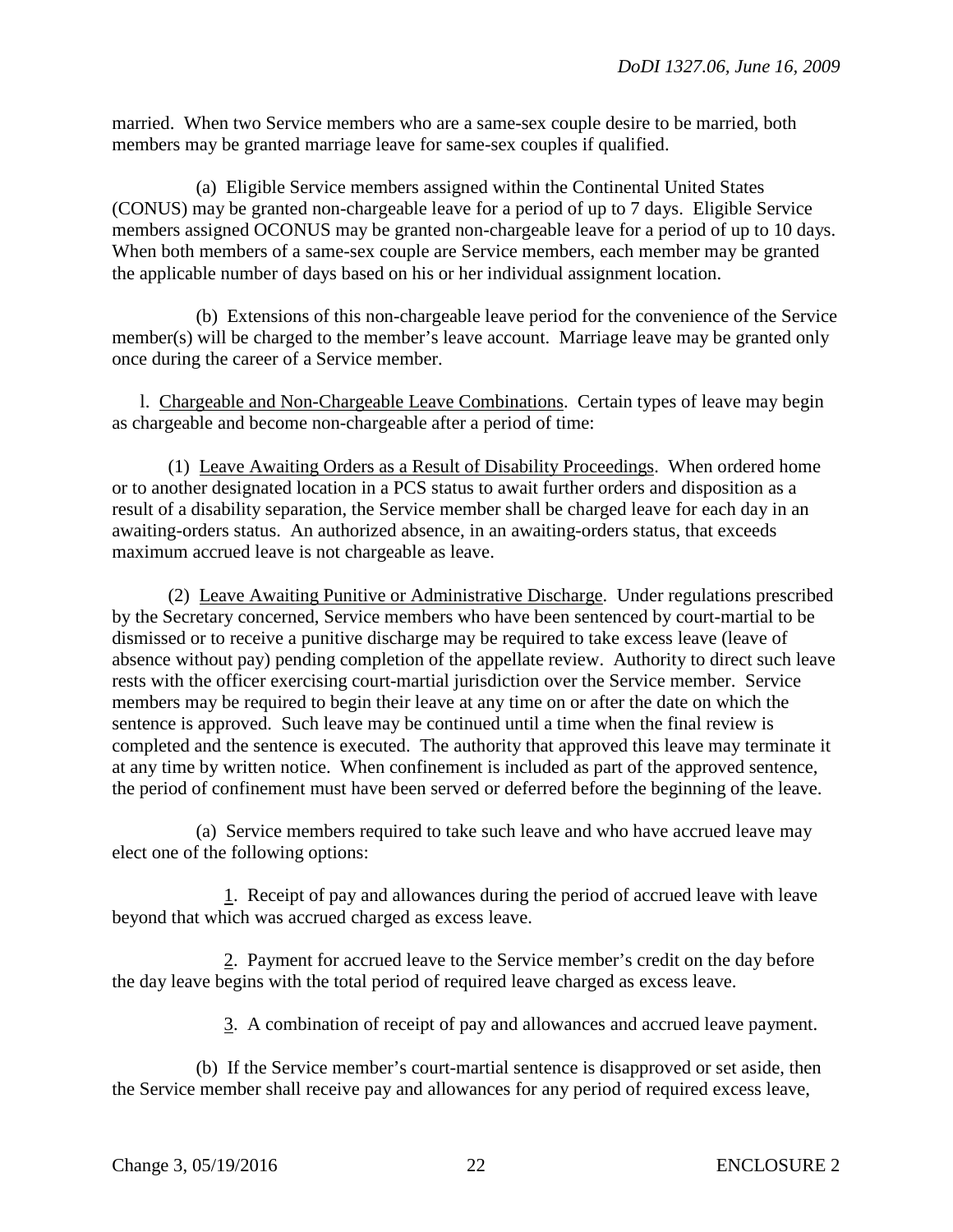except any day of accrued leave for which the Service member elected payment before departing on leave. However, this requirement does not apply if a rehearing or new court-martial is ordered that results in a dismissal or a dishonorable or bad conduct discharge.

 (c) Service members sentenced by court-martial to a dismissal or punitive discharge, but whose sentence has not yet been approved by the court-martial convening authority, may submit a written request for voluntary leave. The requested leave may be approved at the discretion of the commander exercising court-martial authority, if in his or her opinion the best interest of the Department of Defense would be served by granting the Service member's request. Service members volunteering to take such leave and who have accrued leave to their credit shall utilize ordinary leave until the accrued leave is exhausted. After the accrued leave is used, the Service member shall enter excess leave status. However, before such leave is approved, all adjudged confinements shall have been served, commuted, remitted, suspended, or deferred. Before the court-martial sentence is approved by the appropriate authority, voluntary leave shall be terminated upon the written request of the Service member or may otherwise be terminated by the Service member's commanding officer. Upon approval of the court-martial sentence by the officer exercising court-martial jurisdiction, the Service member's leave status shall be changed from voluntary to required.

 (d) Service members awaiting completion of administrative discharge proceedings may be granted leave. Such Service members shall utilize ordinary leave until their accrued leave is exhausted, at which time they shall enter excess leave status.

 (3) Authority to Require That an Officer Take Leave Pending Review of Recommendation for Removal by a Board of Inquiry. Section 1182(c)(2) of Reference (e) states that, when a board of inquiry makes a recommendation that an officer not be retained on active duty, said officer may be required to take leave pending the completion of his or her case.

 (a) The officer may be required to begin such leave at any time following his or her receipt of the report of the board of inquiry, including the board's recommendation for removal from active duty, and the expiration of any period allowed for submission by the officer of a rebuttal to that report.

 (b) The leave may be continued until the date on which action by the Secretary concerned on the officer's case is completed or may be terminated at any earlier time.

 (c) Section 707a of Reference (e) provides that an officer who is required to take such leave and, as a result, incurs excess leave and whose recommendation for removal from active duty in a report of a board of inquiry is not approved by the Secretary concerned, shall be paid for the period of leave charged as excess leave.

2. PUBLIC HOLIDAYS. U.S. public holidays established by Federal statute shall be observed, except when prevented by military operations. When such holidays fall on a Saturday, the preceding Friday shall be considered a holiday, and when such holidays fall on a Sunday, the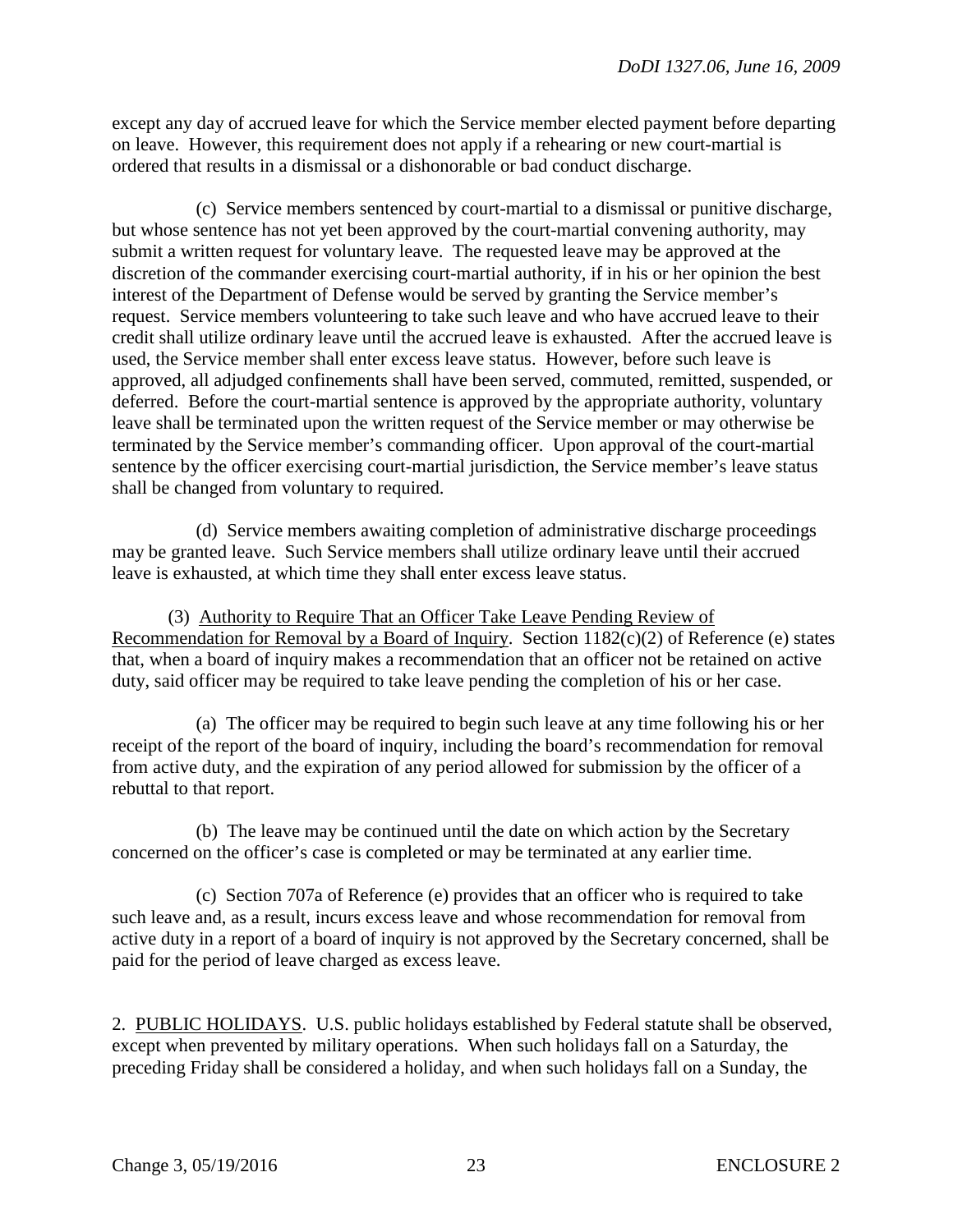succeeding Monday shall be considered a holiday. Holidays are to be charged as leave if they fall within the effective dates of leave.

# 3. REGULAR LIBERTY (PASS)

a. Regular liberty periods shall not exceed 3 days. Regular liberty shall normally be from the end of normal duty hours on the first day to the beginning of normal duty hours on the following work day. On 2-day weekends, regular liberty shall extend from the end of normal duty hours on Friday until the beginning of normal duty hours on the following Monday. On 3-day Federal holiday weekends, regular liberty shall include Saturday, Sunday, and the Federal holiday (Monday or Friday). The only occasion where regular liberty pass may be 4 days is when a Federal holiday falls on a Thursday (or Tuesday) and the President designates the accompanying Friday (or Monday) as a day off.

 b. The local commander shall establish a liberty and/or pass recall policy that meets organizational readiness requirements.

 c. For Service members on shift work, equivalent regular liberty pass schedules should be arranged, even though the days of the week may vary. When operational circumstances permit, compensatory time off as liberty should normally be granted following duty performed during national holidays. Except for unusual cases, this compensatory time off should be granted on the first duty day following the holiday. However, if the holiday falls on a weekend and either Friday or Monday is designated as the non-duty day, compensatory time off should be applied to both the holiday and the observed day, on a day-for-day basis.

 d. Liberty periods shall not be used in succession immediately before or after return to duty (there must be a duty day between liberty periods).

 e. Regular liberty, at no cost to the Government, may be authorized at the beginning or the end of a TDY period.

 f. When Service members request an extension of authorized liberty in excess of 3 days (liberty and extension combined), the portion exceeding the regular liberty shall be charged to the Service member's leave account.

# 4. SPECIAL LIBERTY (PASS)

a. Special liberty may not be used in combination with normal liberty, holidays, or other offduty periods where the combined periods of continuous absence would exceed 4 days (regarding leave, see paragraph 4.b. of this enclosure). Furthermore, special liberty may not, under any circumstances, exceed 4 days. Special liberty periods in excess of 2 days may only be granted for special occasions or under special circumstances, such as: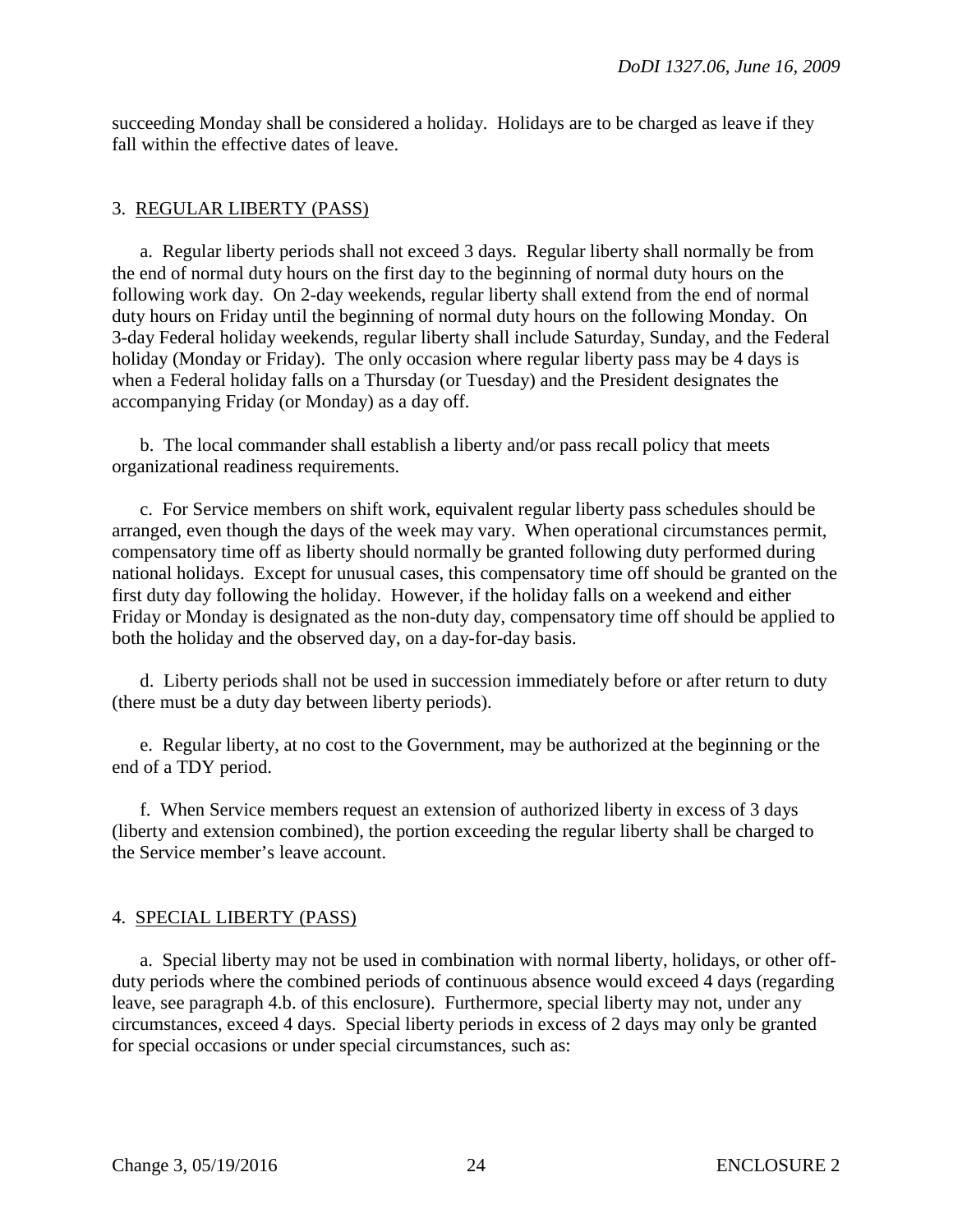(1) Compensation for significant periods of unusually extensive working hours; long or arduous deployment from home station or port; duty in an isolated location where normal liberty is inappropriate; or to Service member's onboard ship in overhaul away from homeport.

 (2) As special recognition for exceptional performance, such as Soldier, Sailor, or Airman of the Month or Year.

 b. Special liberty may be taken in conjunction with leave without a duty day between the liberty and leave periods. The special liberty may be taken in accordance with the local commander's guidance and policies for special liberty, but requires a unit commander's memorandum authorizing the special pass. The member must be physically present at the home station or port when departing and returning from leave. If the member wishes to leave the home station or port during the special liberty period and not return prior to the beginning of the leave period, then the entire leave and liberty period will be charged as leave.

c. When, because of unforeseen emergency circumstances, Service members request an extension of an authorized period of special liberty that exceeds 4 days (original authorization and extension combined), the extension beyond 4 days shall be charged to the Service member's leave account.

5. ARMED FORCES LIBERTY PASS. A valid Armed Forces Identification Card shall suffice to identify a Service member on authorized absence not classified as leave.

# 6. ADMINISTRATIVE ABSENCE

a. Administrative absences are authorized for specific circumstances as explained in this Instruction. They may include "permissive travel" to attend or participate in activities of an official nature to the benefit of the mission of the Department of Defense.

 b. In approving administrative absence requests, care must be taken to ensure that the planned absence clearly falls within the criteria provided; if it does not, the absence is subject to normal leave and liberty procedures. Administrative absences that exceed 30 days should be controlled at the Service headquarters level.

c. Appropriate uses for administrative absence include:

 (1) Professional Meetings. Attendance at meetings sponsored by recognized non-Federal technical, scientific, professional (e.g., medical, legal, and ecclesiastical) societies and organizations. The meetings must have a direct relationship to the Service member's professional background or primary military duties and clearly enhance his or her value to the Military Service.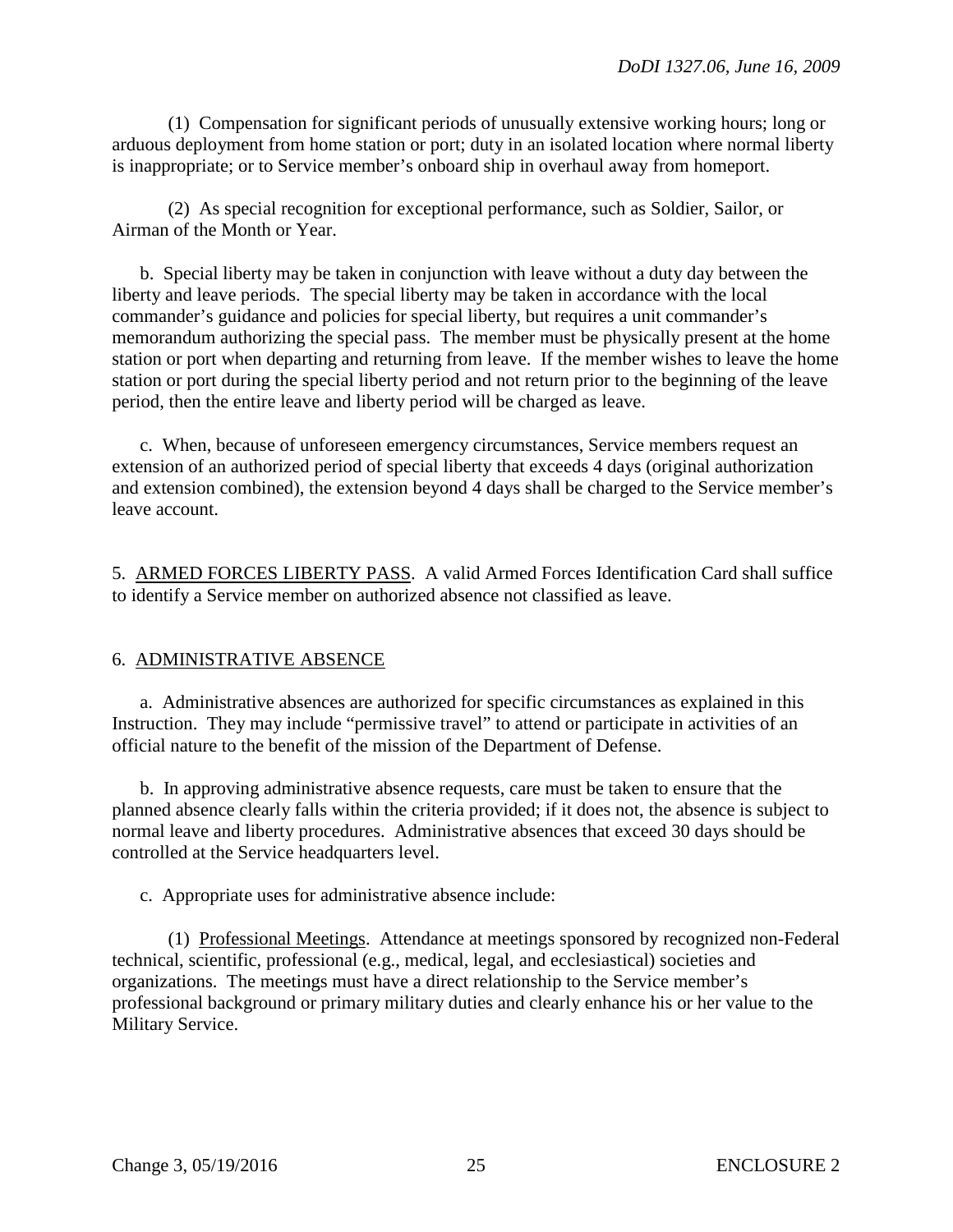(2) Transition Assistance Program (TAP) Seminars. Attendance at a DoD-sponsored employment assistance seminar under the TAP when the Service member cannot schedule one locally and when the Service member will separate or retire within 180 days.

 (3) Credit Union Board Meetings. Attendance by a member of the Board of Directors of a DoD credit union. Meetings of associations, leagues, or councils formed by DoD credit unions must be directly related to DoD credit union programs.

 (4) Competitive Sporting Events. Participation in competitive sporting events and essential support of participants in competitive sporting events, Service- or DoD-sponsored events, or other recognized events must be approved by the Secretary concerned.

 (5) Legal Witness. Attendance in response to a subpoena, summons, or request instead of process, as a witness at a State or Federal criminal investigative proceeding. Criminal prosecution must be of substantial public interest, such as major crimes, where the Service member would be an essential witness.

 (6) Professional Development. Participation in military programs that enhance the Service member's value to the Military Service or the Service member's understanding of the military and his or her relationship to it, and where a funded TDY is inappropriate.

 (7) House Hunting. House hunting incident to a PCS when Government quarters are not immediately available or, if available, are not required to be occupied at the gaining installation. The Secretary concerned may grant up to a maximum of 10 days for this purpose.

 (8) Retirement Presiding Official. Participation in an official military retirement ceremony as the presiding official. The permissive absence authorized may not exceed 3 days and is limited to one presiding official per retirement ceremony.

 (9) Post Deployment or Mobilization Respite Absence (PDMRA). This category of administrative absence applies to Service members required to deploy or mobilize above DoD rotation frequency thresholds established by Secretary of Defense Memorandum (Reference (r)). Enclosure 4 of this Instruction contains PDMRA program guidance. Section 2 of Enclosure 4 contains PDMRA accrual rates for qualifying deployments and mobilizations on or after January 19, 2007, but before October 1, 2011. Section 3 of Enclosure 4 contains PDMRA accrual rates for qualifying deployments and mobilizations effective October 1, 2011.

 (10) Transition Leave of Absence. Participation in pre-separation job search and house hunting activities that facilitate relocation or transition of the Service member to civilian life is authorized under this paragraph for:

(a) Service members being involuntarily separated under honorable conditions.

(b) Service members retiring from active duty.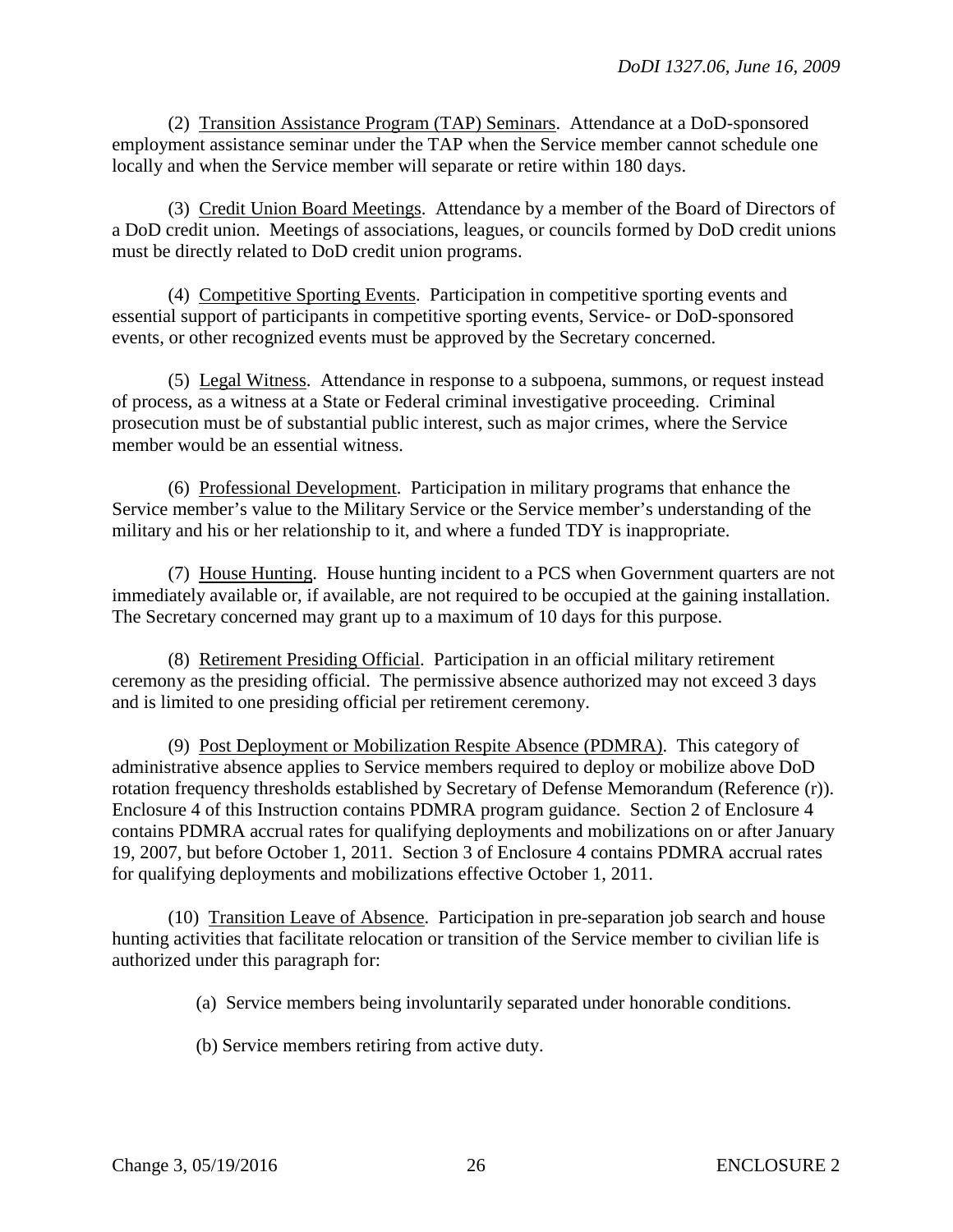(11) Involuntary Separation Leave of Absence. The Secretary concerned shall grant a Service member who is being involuntary separated, under honorable conditions as defined in section 1141 of Reference (e), an administrative absence not to exceed 30 days, or permissive absence not to exceed 10 days, as the member requires in order to facilitate the member's carrying out necessary relocation activities such as job search or residence search activities, unless to do so would interfere with mission requirements.

 (12) Educational Leave of Absence. In accordance with section 708 of Reference (e), eligible Service members may be authorized an educational leave of absence not to exceed 2 years for pursuing a program of education. The educational leave of absence may exceed 2 years, but may not exceed 3 years, in the case of an eligible Service member pursuing a program of education in the health care profession. Educational leave of absence approval rests with the Secretary concerned, and may not be delegated below the Headquarters level. Furthermore, approval shall only be granted when in the best interest of the Government.

 (a) For the purpose of this program, an "eligible Service member" is any Service member on active duty who is eligible for basic educational assistance under chapter 30 of title 38, U.S.C. (Reference (s)) and:

 1. Has completed at least one term of enlistment and has reenlisted (enlisted Service members) or has completed his or her initial period of obligated military service on active duty (officers).

 2. Is stationed OCONUS and is within 12 months of completing his or her full overseas tour of duty. However, the full overseas tour of duty must be completed prior to beginning any authorized educational leave of absence. Service members not stationed in the United States or one of its territories must complete a PCS back to a unit in the United States or one of its territories in order to begin any authorized educational leave of absence.

 (b) An eligible Service member may not be granted an educational leave of absence unless the Service member agrees in writing to extend his or her current enlistment (enlisted Service members) or to serve on active duty (officers) after completion (or other termination) of the program of education for a period of 2 months for each month of educational leave of absence. Furthermore, an educational leave of absence may not be granted until the Service member has completed any enlistment or reenlistment extension, or any period of obligated military service, incurred by reason of any previous educational leave of absence under the authority of section 708 of Reference (e).

 (c) Service members on an educational leave of absence shall, for administrative and accountability purposes, remain assigned to the unit they were assigned to before approval of their educational leave of absence. Even though the Service member's educational leave of absence is considered to be non-chargeable leave, the Service member shall be charged leave during scheduled school breaks unless he or she returns to duty with the unit of assignment during the break. The carry-over of leave at the end of the fiscal year exceeding 60 days will not be authorized unless authorized by paragraph 1.h. of this enclosure.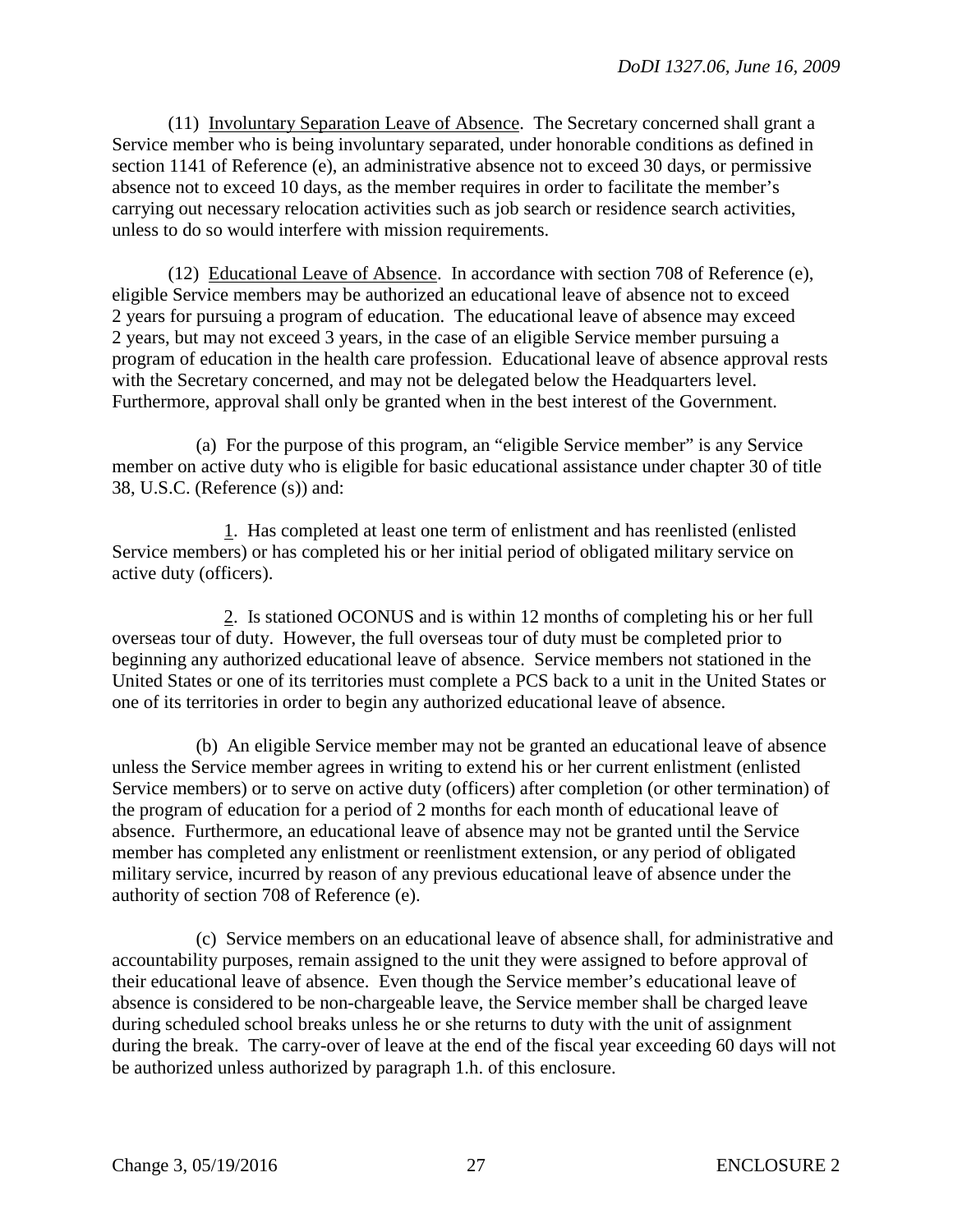(d) While on an educational leave of absence, Service members shall be entitled to basic pay for their applicable pay grade and to accrue leave. However, they will not receive basic housing or subsistence allowance or any other pay and allowance or assistance-in-kind to which they would otherwise be entitled. Furthermore, Service members authorized an educational leave of absence shall not, as a result of their decision to pursue a program of education, be entitled to any entitlements governed by Reference (k). The period of time a Service member is on an educational leave of absence shall count toward the computation of the Service member's basic pay, eligibility for retired pay, and time-in-grade for promotion purposes. However, this period of educational leave of absence may not count toward the completion of the term of enlistment for enlisted Service members or for entitlement to supplemental educational assistance under section 3021 of Reference (s).

 (e) In time of war or national emergency, as declared by the President or Congress, the Secretary concerned may terminate any educational leave of absence granted under the authority of section 708 of Reference (e). Furthermore, the Secretary concerned may terminate an educational leave of absence when the Secretary determines that the Service member is not satisfactorily pursuing the program of education for which the absence was granted.

 d. The Secretary concerned may authorize Service members described in paragraph 6.c.(10) or 6.c.(11) of this enclosure and those retiring:

 (1) An additional 20 days, up to a total of 30 days, of permissive absence to Service members stationed OCONUS.

 (2) An additional 10 days, up to a total of 20 days, of permissive absence to Service members stationed in CONUS.

 (3) An additional 20 days, up to a total of 30 days, of permissive absence to those Service members who were domiciliaries before entering active duty and continue to be domiciliaries of States, possessions, or territories of the United States located OCONUS, or of foreign countries, when stationed at a location other than the State, possession, territory, or country of their domicile. Service members may be authorized up to a total of 30 days permissive absence only for house and job-hunting to the State, territory, possession, or country of their domicile.

 (4) An authorized permissive absence may be taken in conjunction with a transition leave of absence by members who are retiring, being separated involuntarily under honorable conditions, or voluntarily separating through a Military Department force reduction or force shaping program. The permissive absence and transition leave of absence may be taken in a series of trips prior to separation, but the total number of days of combined permissive absence and transition leave of absence may not exceed 30 days. Service members voluntarily separating at the end of a normal term of service (ETS or end of active duty obligated service) or involuntarily separating under conditions other than honorable are not eligible for permissive absence. Additionally, the Secretary concerned: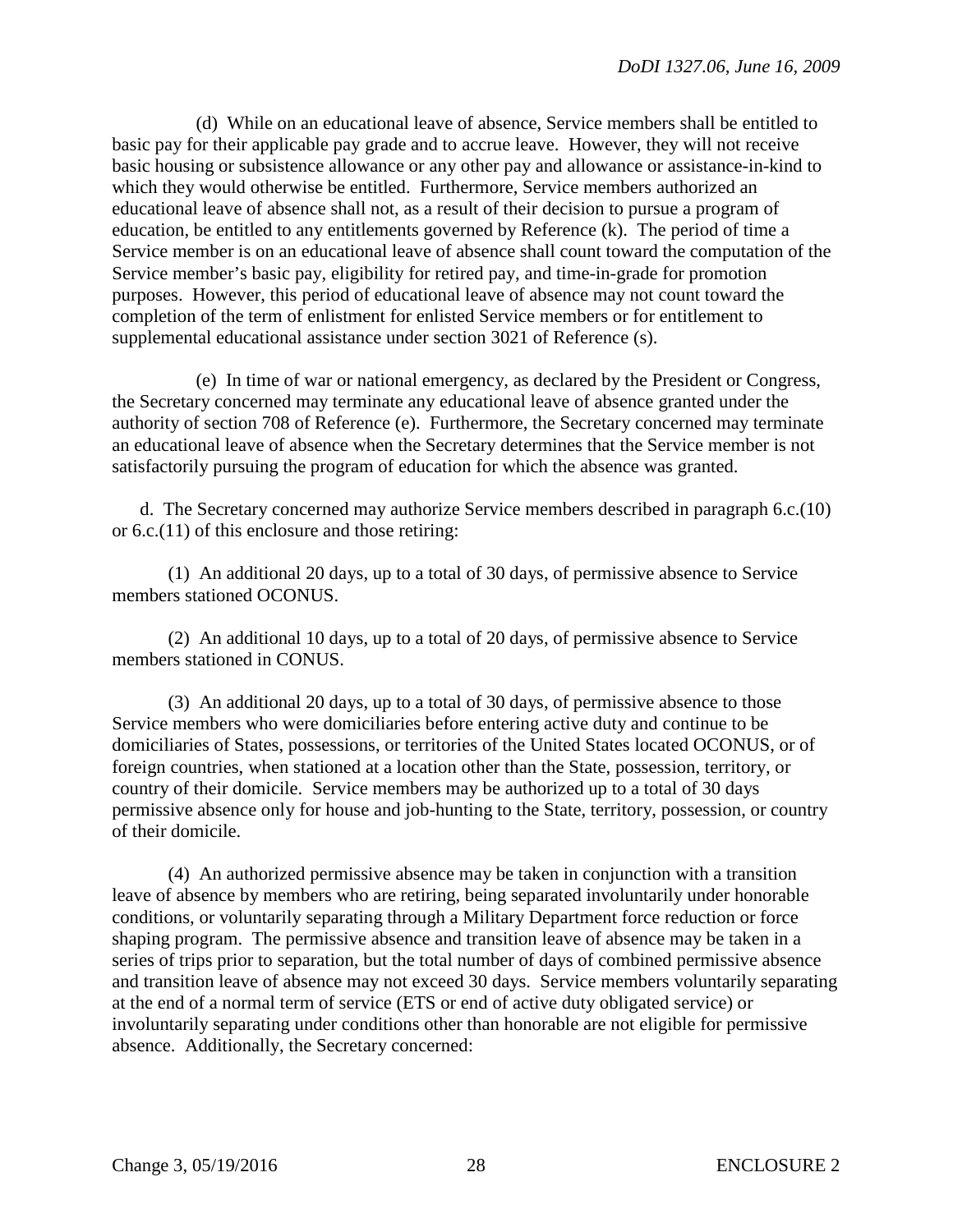(a) May grant a recalled RC Service member, serving on active duty, a permissive absence up to 30 days in conjunction with involuntary separation or release from active duty.

 (b) May grant a recalled RC or active duty Service member permissive absence up to 30 days after the Service member receives approval for retirement based upon at least 20 years of accumulated active duty service.

e. Proceed time will be authorized for members in certain PCS circumstances.

 (1) Service members entitled to transportation of dependents and/or household goods may be authorized 4 days of proceed time under the following conditions:

 (a) When being reassigned to or from a dependent restricted and/or all others overseas tour, as defined by Reference (m).

(b) When the Service member's ship of assignment is changing homeport.

 (2) Proceed time may only be authorized to eligible Service members when they actually relocate their dependents and/or household goods as a result of the conditions outlined in paragraph 6.e.(1) of this enclosure. Proceed time shall not be granted:

(a) Incident to the Service member's first permanent duty station.

 (b) When the reassignment is between two stations located within close proximity or between two ships that have the same homeport.

(c) Incident to separation, release from active duty, or retirement.

(d) When orders require reporting within 4 days of departure from last duty station.

 (3) Proceed time is not intended to serve the needs of military check-out and check-in procedures with military personnel offices, security and pass offices, billeting offices, and public quarters clearance and the like, which are military administrative requirements to be provided for during normal working hours.

 f. Under the authority of section 705 of Reference (e) and section 314 of Reference (i), qualified Service members possessing certain specialties may, under specific conditions, be entitled to special rest and recuperation (SR&R) absence, extending duty at designated locations overseas under the Overseas Tour Extension Incentive Program.

(1) To be eligible for SR&R, a Service member must:

(a) Be entitled to basic pay as defined in section 204 of Reference (i).

 (b) Possess a military occupational specialty that is designated by the Secretary concerned as an imbalanced or under strength specialty.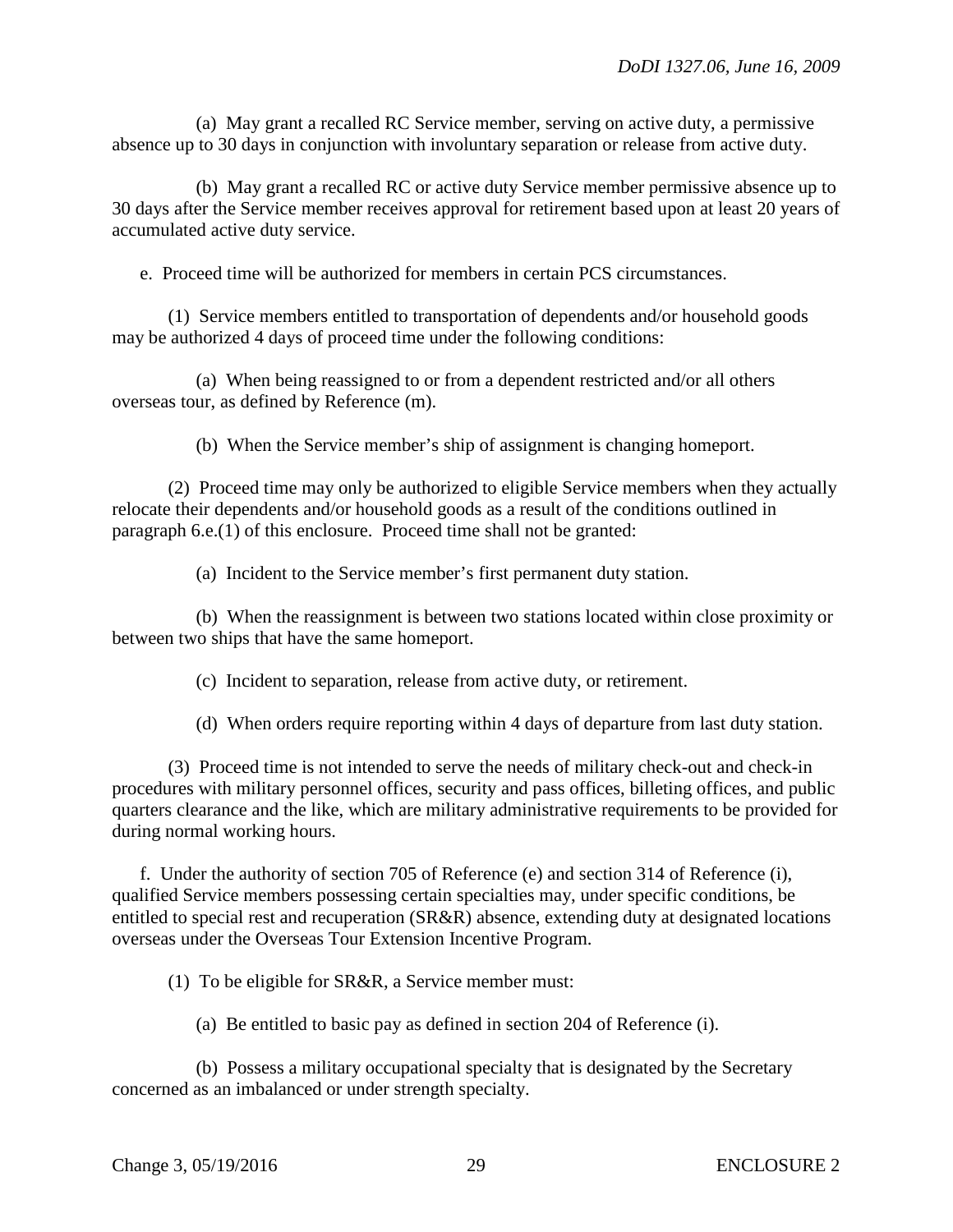(c) Have completed his or her overseas tour of duty, as defined by the Secretary concerned, at a location OCONUS that is designated by the Secretary concerned and at the end of the tour, have executed an agreement to extend that tour for a period of not less than 1 year.

 (2) Those Service members meeting the eligibility requirements in paragraph 6.f.(1) of this enclosure shall be entitled to receive one of the following:

 (a) Special pay for duty performed during the period of the extension at a rate defined by section 314 of Reference (i).

(b) A period of SR&R absence for not more than 30 days.

 (c) A period of SR&R absence for not more than 15 days and round-trip transportation at Government expense from the location of the extended tour of duty to the nearest CONUS port or an alternate destination not to exceed the cost to the nearest CONUS port and return for personnel completing an overseas duty tour of 12 months or less (transportation associated with this option is governed by Reference (k)).

 (d) A period of SR&R absence for not more than 20 days and round-trip transportation at Government expense from the location of the extended tour of duty to the nearest CONUS port or an alternate destination not to exceed the cost to the nearest CONUS port and return for personnel completing an overseas duty tour longer than 12 months (transportation associated with this option is governed by Reference (k)).

(e) Annual lump sum bonus under section 314 of Reference (i).

 (3) While the period of SR&R absence shall not be charged to the Service member's leave account, there are limitations to combining such absences with ordinary leave, liberty, administrative absence, TDY, or any other transportation entitlement authorized by Reference (k). Specifically, the 15-, or 20-day SR&R absence and round-trip transportation option may not be combined with any TDY or transportation entitlement authorized by Reference (k) that would result in the cost of the round-trip portion of the option exceeding the round-trip cost from the Service member's duty station to the nearest CONUS port.

 (4) Travel time from the CONUS port or alternate destination to the SR&R absence point and return is included in the 15-, or 20-day SR&R absence. This period shall begin the day after the Service member arrives at the aerial port of debarkation and continue until the day before the Service member returns to the designated port. The non-chargeable leave period shall continue until the day before the date of return to the designated port. Travel time to or from the CONUS port or alternate destination and the overseas location is non-chargeable and not included in the 15-, or 20-day SR&R absence.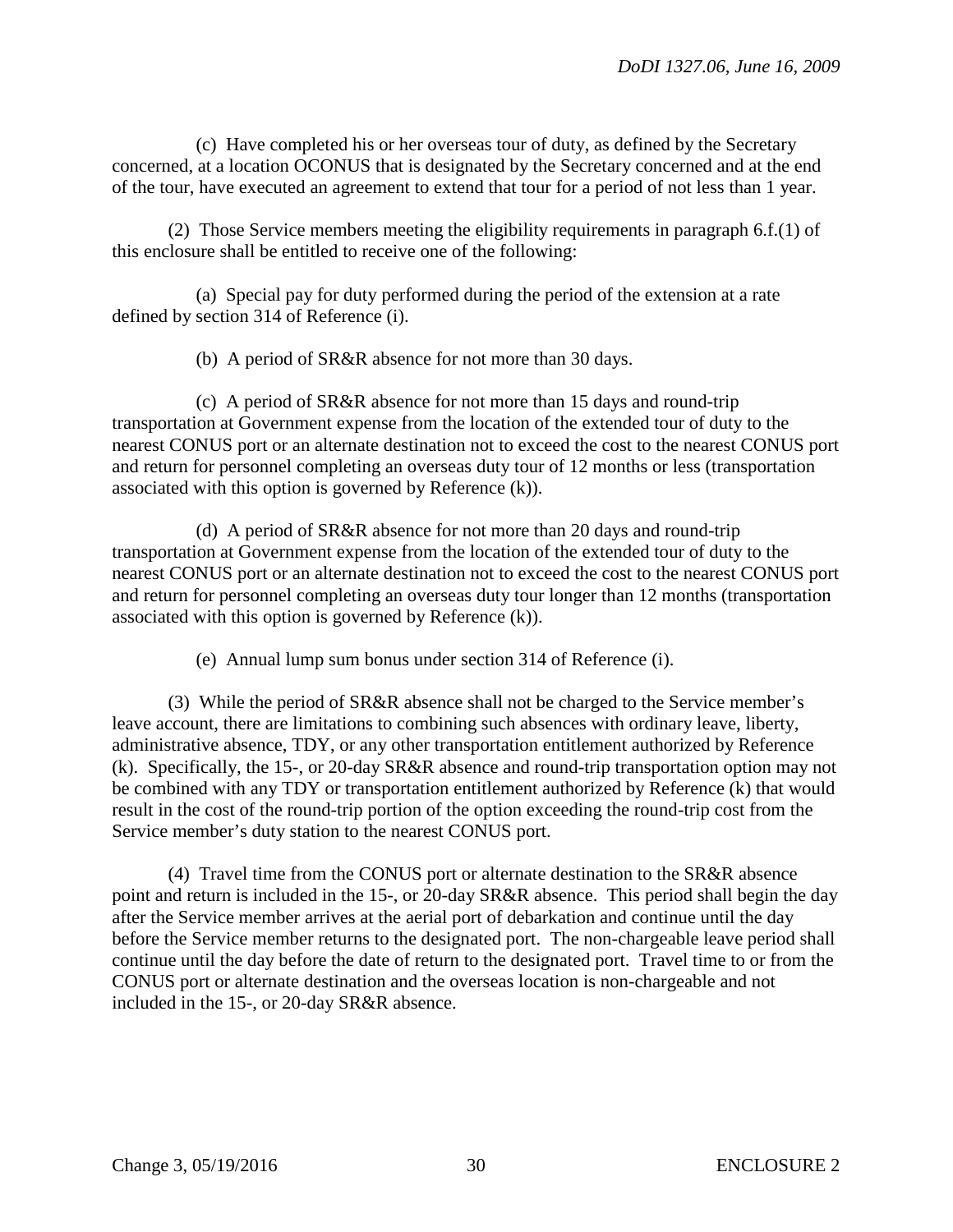## 7. ADMINISTRATIVE REQUIREMENTS

 a. Except when otherwise authorized in this Instruction, leave shall be calculated based on the actual date of departure on leave status and the actual date of return from leave. This shall be consistent with the requirements regarding combination of leave and special liberty (see paragraph 4.b. of this enclosure).

 b. The day a Service member departs on and returns from leave must not be charged as leave if the Service member is at his or her place of work ("on board," "for duty") for the majority of the normal working hours of a workday. Otherwise, it must be charged as leave. For leave starting on a non-duty day, the day of departure shall be charged as a day of leave. For leave ending on a non-duty day, the day of return shall not be charged as a day of leave.

 c. Administrative and leave accounting procedures are to be established by the Military Services to ensure that all authorized periods of absence involving periods charged as leave are accurately charged to the Service member's leave account.

 d. When Service members are on authorized leave and it becomes necessary to recall them to duty for reasons of military necessity, the period of absence shall not be charged to the leave account when the period between departure on leave and the Service member's receipt of the recall to duty is 3 days or less. The remaining time of absence shall be considered travel time unless it is determined that the Service member's absence is excessive; then the entire absence shall be charged as leave. For circumstances in which the Service member shall be entitled to travel reimbursement, orders authorizing travel should be issued in accordance with Reference (k).

 e. When a Service member's scheduled leave is canceled to permit the Service member to participate in a contingency operation, and the cancellation occurs within 48 hours of the leave commencing, the Secretary concerned may reimburse the Service member's travel and related expenses incurred due to ticketing or contractual requirements.

 f. Service members on leave who are hospitalized or placed on a "sick-in-quarters" status, (e.g., convalescent leave by a civilian or military physician) shall not be charged leave for that period since they are medically unfit for duty. Chargeable leave shall terminate the day the Service member is hospitalized and recommence the day following hospitalization or sick-inquarters.

 g. Appropriate safeguards may be established to ensure against abuse provided the safeguards are consistent with acceptance of certification from military authorities in emergency leave validation, compassionate assignments, and hardship discharge procedures.

 h. A Service member who is in a missing status, as defined by section 551(2) of Reference (i), accumulates leave regardless of the 60-, 75-, and 120-day limitations. A Service member who dies while in a missing status continues to earn leave through the date the Secretary concerned receives evidence that the Service member is dead or that the death is prescribed or determined under section 555 of Reference (i). Up to 150 days of leave may be earned in this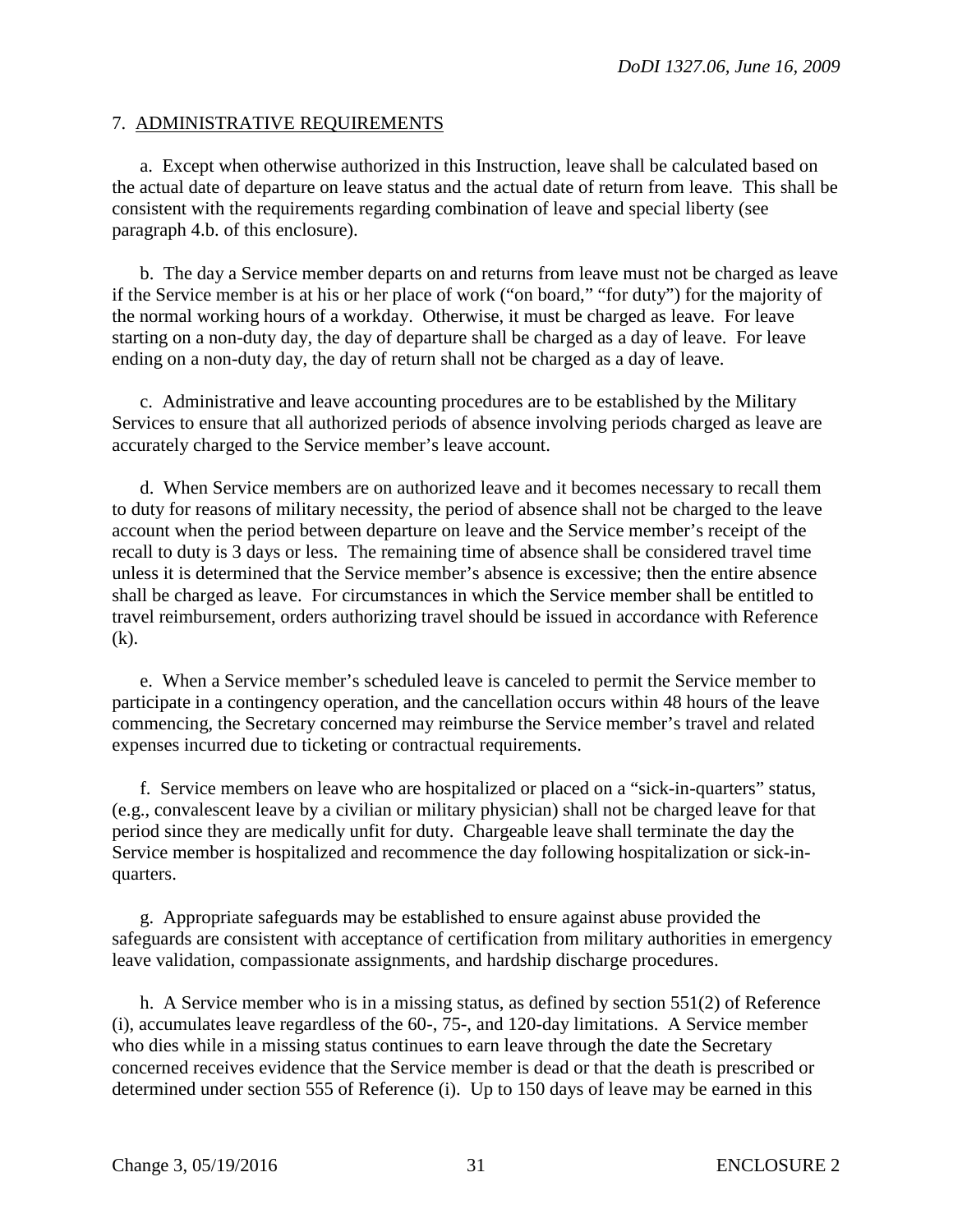status, which is in addition to any previous leave earned. However, if a Service member's death occurs on a date when he or she would have accrued more than 150 days, settlement shall be made for the number of days accrued to the actual date of death. Leave accumulated by a Service member while in a missing status shall be accounted for separately and shall be paid for under section 501(h) of Reference (i).

 i. A Service member who dies while on leave shall not be charged for leave on the day death occurs.

 j. Whenever requested and operationally feasible, accrued leave shall be granted together with TDY. Liberty may not be used to extend TDY periods. Advance leave may also be approved if the criteria of this Instruction are met.

# 8. ABSENCE OVER LEAVE OR LIBERTY

a. Service members absent from duty, beyond their authorized leave period, shall be considered absent without leave, unless it is determined that the absence was unavoidable, in such case it shall be charged to the Service member's leave account.

 b. The period of time that Service members may be absent from duty beyond their authorized liberty, when the absence has been determined to be unavoidable, shall be charged to the Service member's leave account when the entire period of authorized and excused unauthorized absence exceeds 3 days. However, when the absence is determined to be avoidable, the period exceeding that authorized shall be considered unauthorized.

c. Absences over leave or liberty caused by mental incapacity, detention by civilian authorities, or early departure of a mobile unit due to operational commitments, whether determined to be avoidable or excused as unavoidable, shall not be charged as leave, regardless of duration.

9. EXCEPTIONS OR WAIVERS. Only the Secretary of Defense, Deputy Secretary of Defense, Under Secretary of Defense for Personnel and Readiness, or the PDUSD(P&R) may approve exceptions or waivers to the provisions of this Instruction. All requests shall be forwarded to the PDUSD(P&R) for review and further action.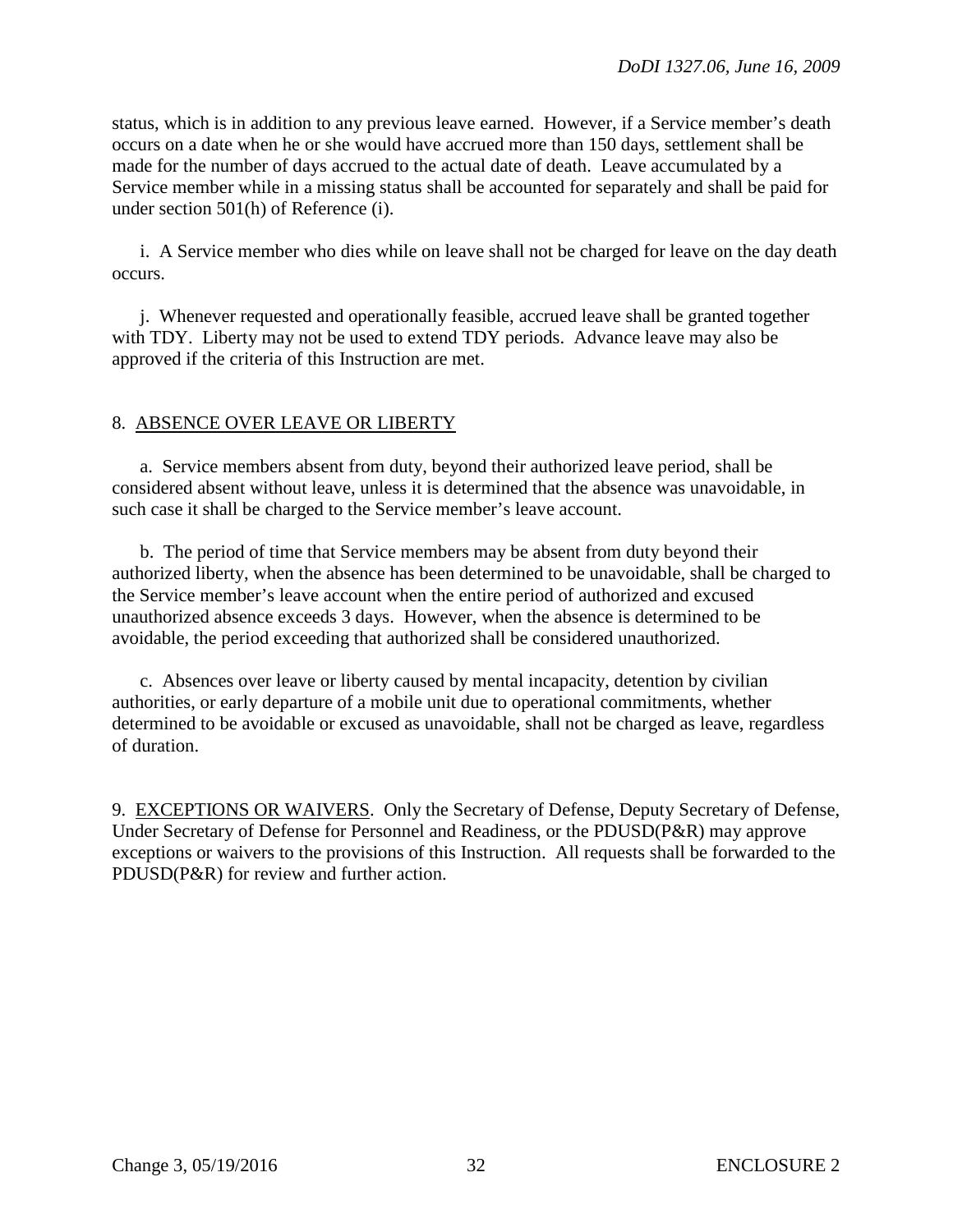# ENCLOSURE 3

## FUNDED ENVIRONMENTAL MORALE LEAVE PROGRAM DATA SHEET

1. GENERAL. This data sheet shall be used to ensure that the minimum required factors are considered. Combatant Commanders shall evaluate each item on this list, and are encouraged to add additional comments and factors that bear on the proposed request. This survey sheet does not constitute a request for designation. It provides background data to support FEML designation or changes.

a. Installation. Identify the installation, the location of the installation, and the date that the data sheet is prepared.

 b. Tour Lengths. Indicate the current tour lengths, both the accompanied-by-dependents and all other tour lengths.

c. Host Command. Indicate the host command of the installation.

 d. Affected Population. By Military Service, list the number of assigned officers, enlisted Service members and the total number of command-sponsored dependents.

e. Geography

(1) Nearest community (town, population, distance, and driving time).

 (2) Nearest community with population of 10,000 or more (town, population, distance, and driving time).

f. Isolation. If isolation is a contributing factor, explain.

g. Climate

(1) Temperature (highest, lowest, and annual average).

(2) Humidity (highest, lowest, and annual average).

(3) Precipitation (annual average of snow and rain).

(4) If climate is a contributing factor, explain.

 h. Self-Supporting. If location is not self-supporting, identify support base (base, distance, and driving time).

i. U.S. Installations. Nearest major U.S. installation (base, distance, and driving time).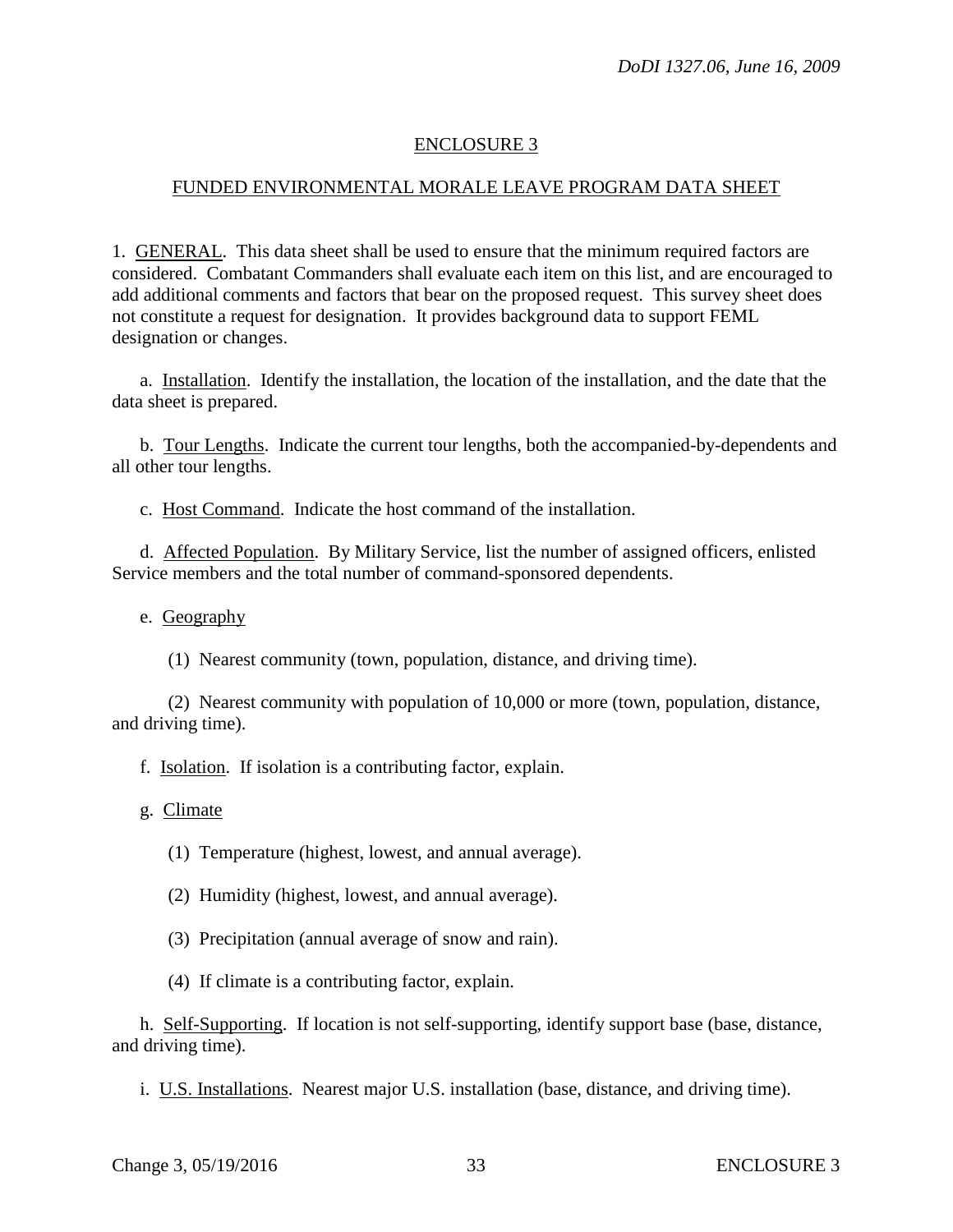#### j. Medical Support

- (1) Are medical and dental care available at the location?
- (2) Describe the medical and dental support and facilities at the location.
- (3) Is dependent medical and dental care usually available at the location?

#### k. Commissary Support

- (1) Is there an adequate U.S. commissary at this location?
- (2) If not, where is the nearest adequate U.S. commissary?

#### l. Host Nation Food Market

- (1) Availability.
- (2) Cost.
- (3) Sanitation.

#### m. Exchange Support

(1) Is there an adequate U.S. exchange (Base, Post, or Navy Exchange) at the location?

 (2) If not, where is the nearest adequate U.S. exchange? (Location, distance, and travel time.)

#### n. Local Civilian Stores Providing Exchange-type Goods and Services

- (1) Availability.
- (2) Cost.
- (3) Are banking facilities available?

#### o. Education Support

# (1) Comment on availability and accreditation status of dependent schools, to include location and commuting time.

(2) Comment on off-duty education available to Service members and dependents.

(3) Comment on library facilities.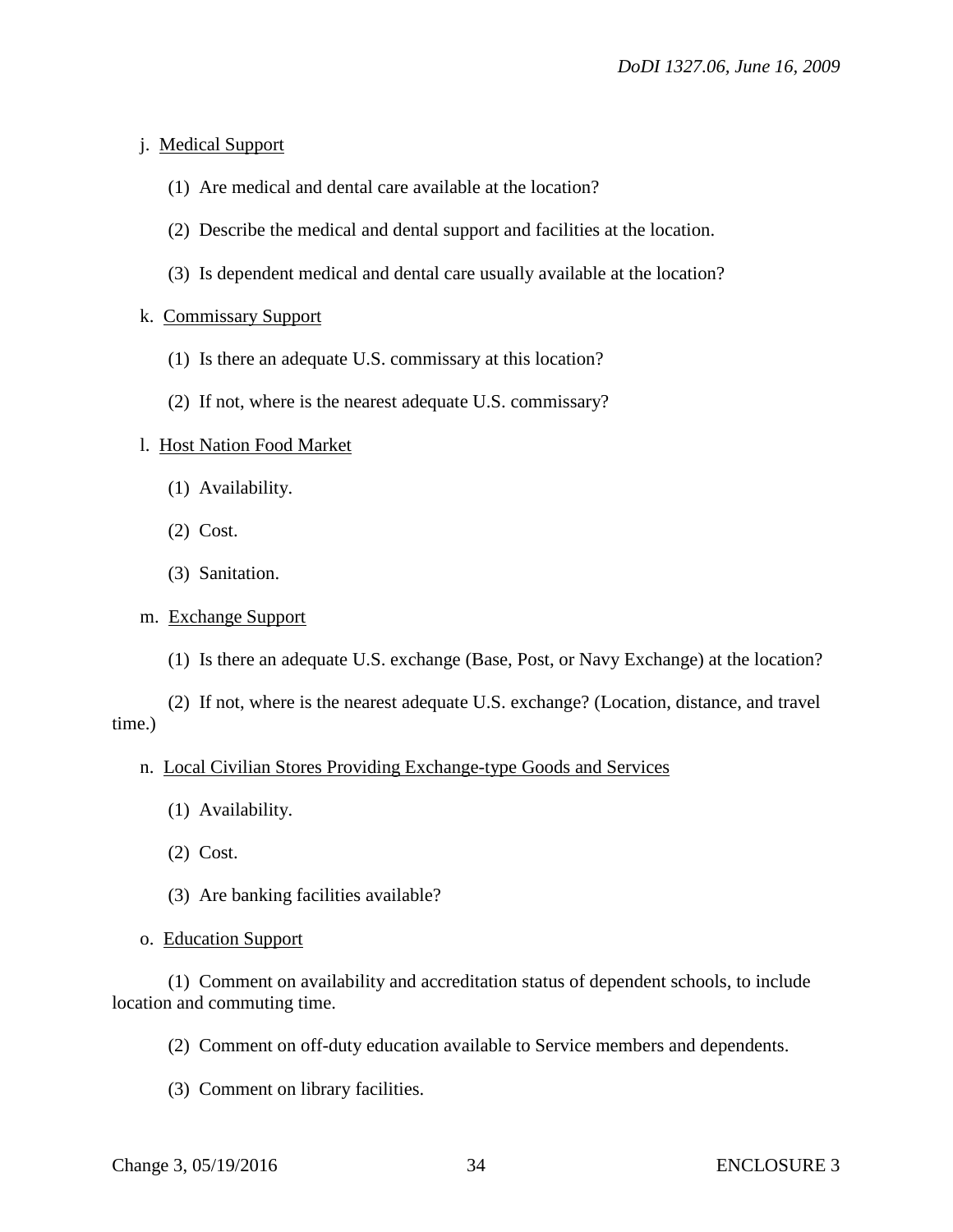p. Religious Support. Comment on available religious facilities and support.

 q. Recreational Support. Comment on available recreational support and facilities both on and off base.

r. Mail Support. What is average mail delivery time to and from the United States (air mail and surface mail)?

 s. Social Life. Describe the nature and extent of any restriction on social life of Service members, single and married, accompanied and unaccompanied, and male and female; local customs, language, attitude of local population, government restrictions, political climate.

t. Transportation Support

(1) Describe the in-country transportation systems.

(2) Comment on the advisability and/or necessity of having a privately owned vehicle.

 (3) Describe the international air support between the proposed FEML duty location and destination.

(4) Is Military Airlift support available? If so, provide a schedule of daily routes.

 (5) What is the distance and travel time between the proposed duty location and the nearest international terminal or U.S. military installation where air support is available?

 (6) What are the costs for civilian transportation between the proposed FEML duty location and destination? Provide a flight itinerary indicating costs from the proposed FEML duty location to relief (round-trip) destination.

(7) Explain any unique difficulties.

2. ADDITIONAL INFORMATION. Add any additional comments that should be considered.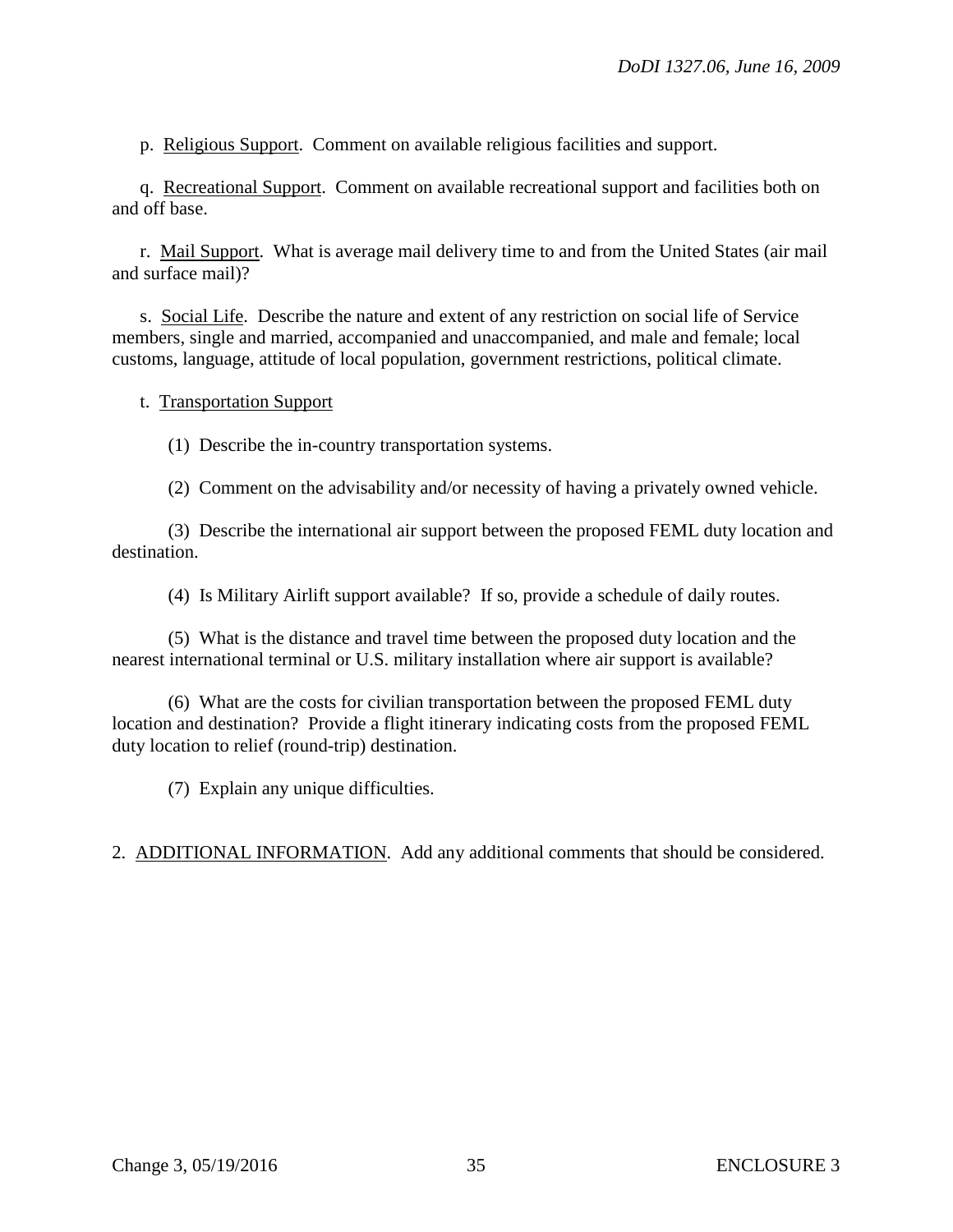#### ENCLOSURE 4

# PDMRA

1. GENERAL. PDMRA is a program to recognize Service members under the Secretary's jurisdiction who are deployed or mobilized beyond DoD rotation frequency thresholds established by Reference (r) by awarding them administrative absence days.

#### 2. PROGRAM GUIDANCE FOR QUALIFYING DEPLOYMENTS AND MOBILIZATIONS ON OR AFTER JANUARY 19, 2007, BUT BEFORE OCTOBER 1, 2011

#### a. Frequency Thresholds

 (1) Active Component (AC) Service members deployed in excess of 12 months during the most recent 36-month period qualify for PDMRA.

 (2) RC Service members mobilized in excess of 12 months during the most recent 72 month period qualify for PDMRA.

#### b. Creditable Time

 (1) Creditable time for AC Service members includes the day of the member's arrival at the deployed location through departure of boots-on-ground.

 (2) Creditable time for RC Service members includes mobilizations under sections 12301(a), 12302, or 12304 of Reference (e). Mobilization for this purpose includes the day the Service member is mobilized through the date the mobilization is terminated.

 (3) The Secretary concerned may include other deployments or mobilizations in conjunction with an expanded program for the Service concerned.

 (4) For Service members of the AC, computation of creditable time commences 36 months prior to the Service member's deployment and continues during the deployment.

 (5) For Service members of the RC, computation of creditable time commences 72 months prior to the Service member's mobilization and continues during the deployment.

 (6) The Secretary concerned shall establish policy on the crediting of time when courtmartial or other adverse administrative actions have been initiated.

 (7) PDMRA days are authorized for each month or portion of a month that a Service member is deployed (AC) or mobilized (RC) beyond the frequency thresholds at paragraph 2 of this enclosure. The number of PDMRA days awarded to AC and RC Service members are: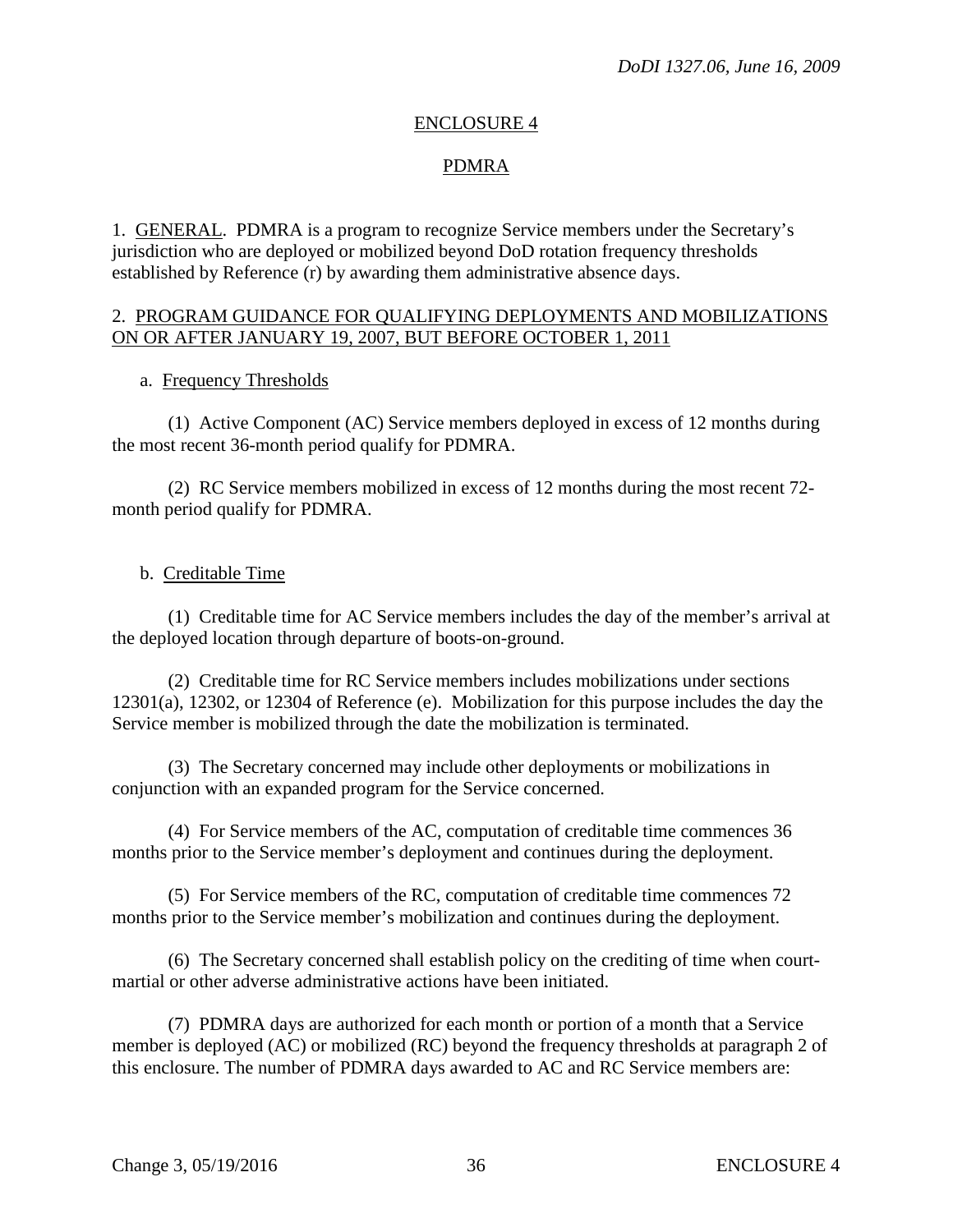(a) One day of administrative absence per month in excess of 12 months during the qualifying period.

 (b) Two days of administrative absence per month in excess of 18 months during the qualifying period.

 (c) Four days of administrative absence per month in excess of 24 months during the qualifying period.

 (8). The Secretary concerned may develop supplementary tables, including other nonmonetary recognition programs, delivering comparable or greater benefits to members meeting the frequency thresholds at paragraph 2 of this enclosure.

 (9) Service members of the RC must be on active duty during the days they take their earned PDMRA days.

 (a) Under current law, Service members of the RC who are also Federal, State, or local government civilian employees are not permitted to receive their civilian pay on the same days they are serving on active duty. Affected Service members may elect to receive assignment incentive pay (AIP) (section 307a of Reference (i)) in lieu of being awarded administrative absence days.

 (b) AIP is valued at \$200 for each day of administrative absence that otherwise would have been authorized, not to exceed \$3,000 monthly as prescribed under section 307a of Reference (i).

 (c) There is no option to cash in administrative absence days already earned. The AIP election must be made by the affected RC Service member prior to the days being earned.

# 3. PROGRAM GUIDANCE FOR QUALIFYING DEPLOYMENTS AND MOBILIZATIONS ON OR AFTER OCTOBER 1, 2011, INCLUDING THAT PORTION OF AN ONGOING DEPLOYMENT OR MOBILIZATION THAT OCCURS ON OR AFTER OCTOBER 1, 2011

# a. Deployment and Mobilization Frequency Requirements and/or Thresholds

 (1) AC Service members who, on the first day of their current deployment, had deployed in excess of 12 months out of the previous 36 months, and who meet the other eligibility criteria contained in this enclosure, qualify for PDMRA days.

 (2) RC Service members who, on the first day of their current qualifying mobilization, had been mobilized pursuant to sections 12301(a), 12302, or 12304 of Reference (d) in excess of 12 months out of the previous 72 months, and who meet the other eligibility criteria contained in this enclosure, qualify for PDMRA days. The 12 month qualifying period may include service pursuant to section 12301(d) of Reference (d) when designated by the Secretary concerned.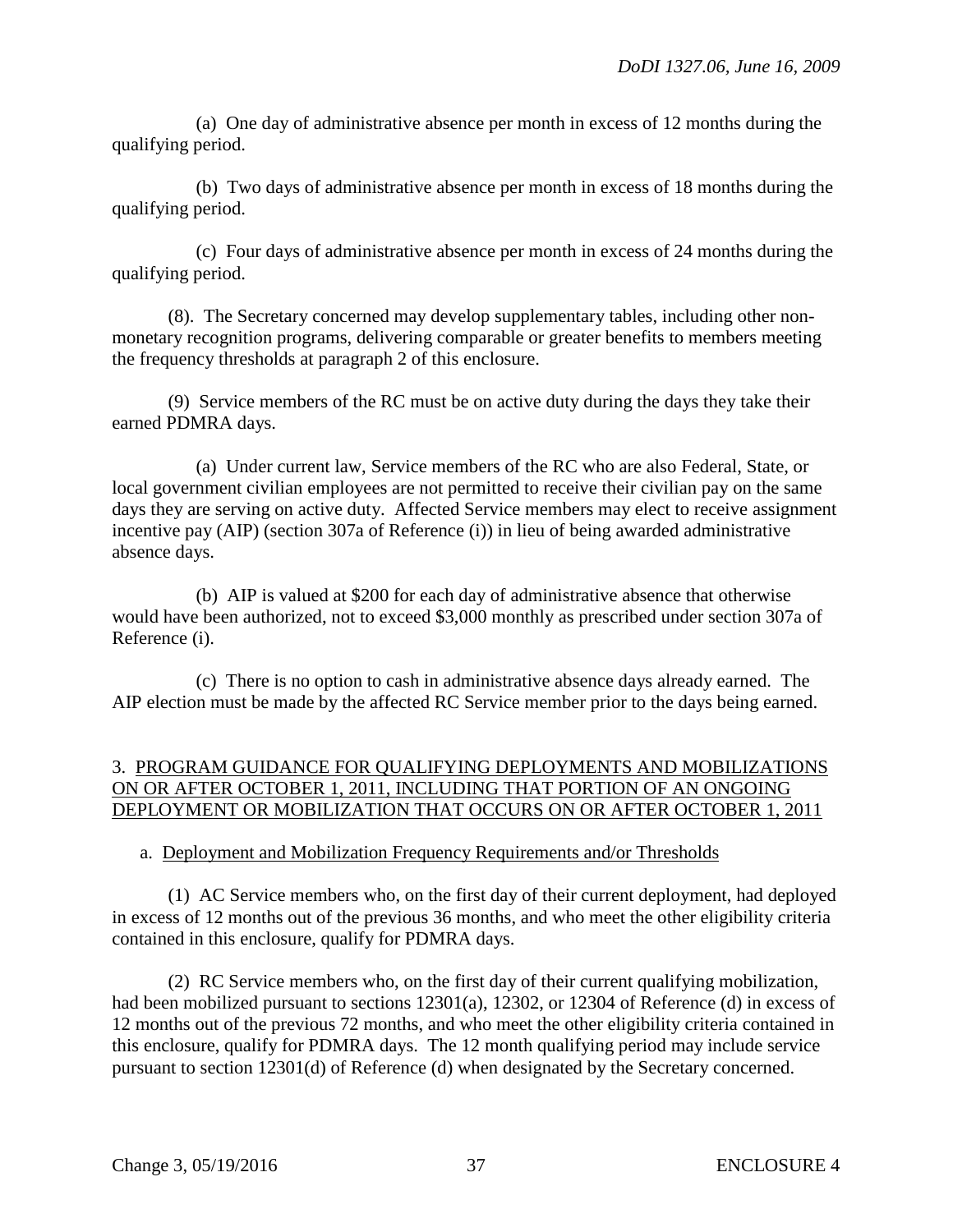(3) The Secretary concerned may utilize the deployment-to-dwell ratio of 1:2 for AC members or mobilization-to-dwell ratio of 1:5 for RC members as the qualifying threshold for providing PDMRA benefits as opposed to the requirements contained in paragraphs 2.a. and 2.b of this enclosure.

#### b. PDMRA Accrual Rates

#### (1) Two Administrative Days Per Month

 (a) AC Service members accrue 2 administrative absence days per month when the deployment threshold established in paragraph 3.a of this enclosure is exceeded and the AC Service member is:

1. Deployed to Iraq or Afghanistan; or

 2. Deployed to a CZTE area when the CZTE area has been designated as a 2-day per month PDMRA accrual location by the Secretary concerned.

 (b) RC Service members accrue 2 administrative absence days per month when the mobilization threshold established in paragraph 3.a of this enclosure is exceeded and the RC Service member is serving:

1. In Iraq or Afghanistan pursuant to sections 12301(a), 12302, or 12304 of Reference (d);

 2. In Iraq or Afghanistan pursuant to section 12301(d) of Reference (d) when designated by the Secretary concerned; or

3. In a CZTE area under the authority of sections  $12301(a)$ ,  $12301(d)$ ,  $12302$ , or 12304 of Reference (d) when the CZTE area has been designated as a 2-day per month PDMRA accrual location by the Secretary concerned.

(2) One Administrative Day Per Month

 (a) AC Service members accrue 1 administrative absence day per month when the deployment threshold established in paragraph 3.a of this enclosure is exceeded for deployments to a qualifying CZTE area when the CZTE area has been designated as a 1-day per month PDMRA accrual location by the Secretary concerned.

 (b) RC Service members accrue 1 administrative absence day per month when the mobilization threshold established in paragraph 3.a of this enclosure is exceeded and the RC Service member is serving:

1. Outside of the United States pursuant to sections 12301(a), 12302, or 12304 of Reference (d);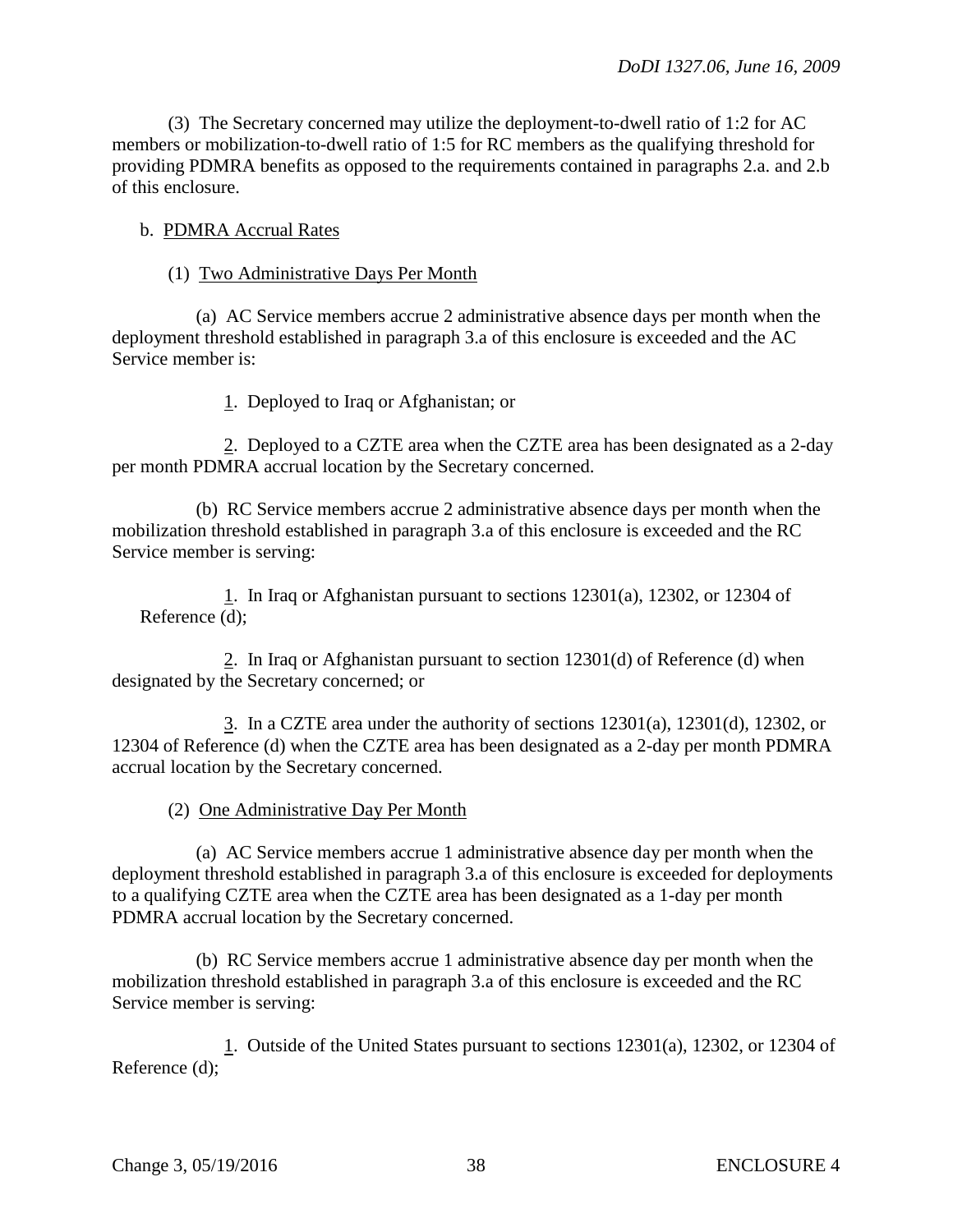2. Outside of the United States pursuant to section 12301(d) of Reference (d) when designated by the Secretary concerned; or

 3. In a CZTE area pursuant to section 12301(d) of Reference (d) when the CZTE area has been designated as a 1-day per month PDMRA accrual location by the Secretary concerned.

 c. PDMRA Day Accrual. Service members, at a minimum, must meet PDMRA eligibility criteria contained in sections 2 and 3 of this enclosure for 30 consecutive days in order to begin accruing PDMRA days. Upon meeting the minimum 30 consecutive day requirement:

 (1) PDMRA accrual for AC Service members includes the day that the member arrives at the deployed location through the day that the member redeploys.

(2) PDMRA accrual rates for RC Service members:

(a) Include the day that the member is ordered to duty pursuant to sections  $12301(a)$ , 12302, or 12304 of Reference (d) through the date that the member's service is terminated under that same authority.

 (b) When designated as qualifying for PDMRA by the Secretary concerned pursuant to subparagraphs  $3.b.(1)(b)2, 3.b.(1)(b)3, 3.b.(2)(b)1, or  $3.b.(2)(b)2$  of this enclosure, include the$ day that the member enters service pursuant to section 12301(d) of Reference (d) through the date that the member's service is terminated under that same authority.

 d. Extensions of Mobilization Orders to Utilize Accrued PDMRA Days. The Secretary concerned may extend the mobilization orders of RC Service members, within statutory limitations, to allow these members to utilize PDMRA days accrued during the mobilization. RC members do not accrue PDMRA days during the time that mobilization orders are extended for the purpose of utilizing PDMRA days.

 e. Election of Payment for PDMRA Days for Select RC Service Members. Under current law, RC Service members who are also Federal, State, or local government civilian employees are not permitted to receive their civilian pay while on active duty utilizing accrued PDMRA days. To resolve this pay restriction, the Secretary concerned may offer such RC Service members a special PDRMA payment which permits such members to elect to receive Assignment Incentive Pay (AIP) pursuant to section 307a of Reference (e), in lieu of being awarded PDMRA administrative absence days. For this purpose, the AIP would be valued at a rate of \$200 for each day of administrative absence that otherwise would have been authorized under the PDMRA program, not to exceed the statutory \$3,000 monthly maximum limit of AIP payable to an individual member pursuant to section 307 of Reference (e). If this option is offered, the AIP election must be made by the RC Service member prior to the PDMRA days being earned. This option may NOT be used to cash in administrative absence days already earned.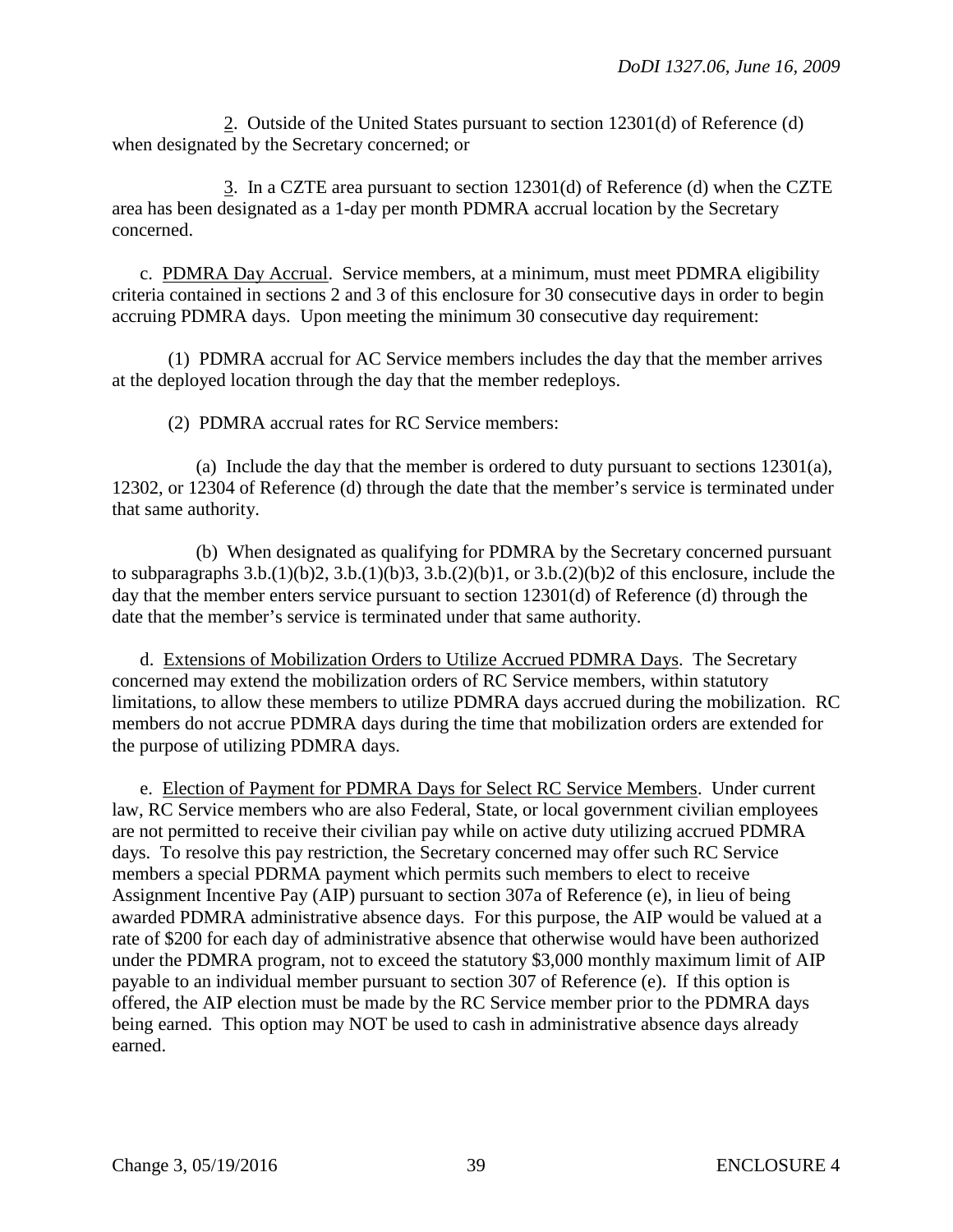f. Crediting PDMRA Time. The Secretary concerned shall establish policy on crediting PDMRA time when court-martial or other adverse administrative actions have been initiated.

 g. RC Use of Administrative Absence Days. RC Service members must be serving pursuant to sections 12301(a), 12301(d), 12302, or 12304 of Reference (d) in order to utilize the administrative absence days accrued under the PDMRA Program.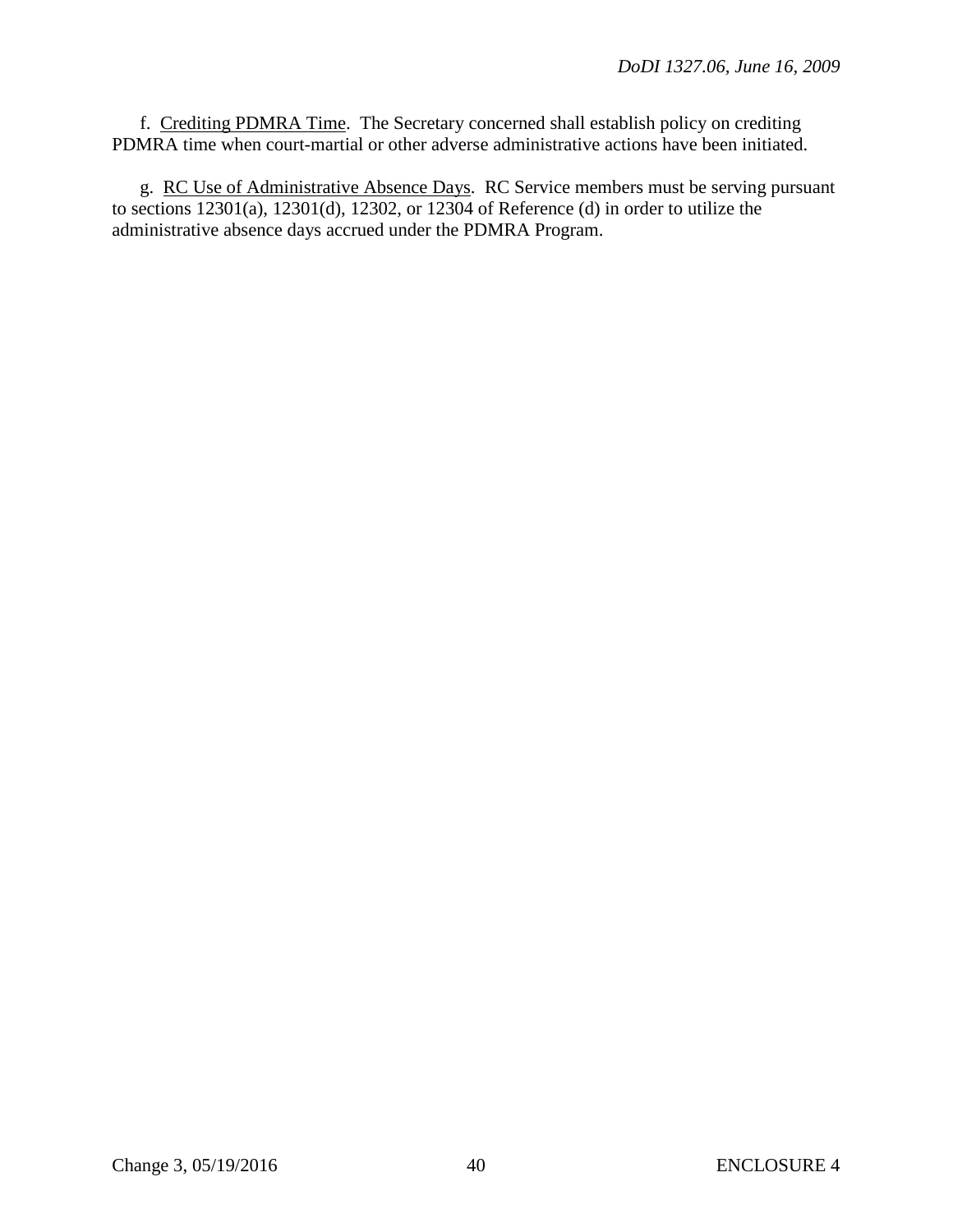# **GLOSSARY**

# PART I. ABBREVIATIONS AND ACRONYMS

| AIP              | assignment incentive pay                                        |
|------------------|-----------------------------------------------------------------|
| AC               | <b>Active Component</b>                                         |
|                  |                                                                 |
| <b>CONUS</b>     | continental United States                                       |
| <b>COT</b>       | consecutive overseas tour                                       |
| <b>CZTE</b>      | combat zone tax exclusion                                       |
|                  |                                                                 |
| <b>DIMHRS</b>    | Defense Integrated Military Human Resources System              |
| DoDD             | Department of Defense Directive                                 |
| DoDI             | Department of Defense Instruction                               |
| DASD(MPP)        | Deputy Under Secretary of Defense for Military Personnel Policy |
|                  |                                                                 |
|                  |                                                                 |
| EML              | environmental morale leave                                      |
| <b>ETS</b>       | expiration term of service                                      |
|                  |                                                                 |
| <b>FEML</b>      | funded environmental morale leave                               |
|                  |                                                                 |
| <b>NAVADMIN</b>  | Naval Administrative (Message)                                  |
|                  |                                                                 |
| <b>MARADMIN</b>  | Marine Administrative (Message)                                 |
|                  |                                                                 |
| <b>OCONUS</b>    | outside the continental United States                           |
|                  |                                                                 |
| <b>PCS</b>       | permanent change of station                                     |
| <b>PDMRA</b>     | post deployment/mobilization respite absence                    |
| PDUSD(P&R)       | Principal Deputy Under Secretary of Defense for Personnel and   |
|                  | Readiness                                                       |
|                  |                                                                 |
| <b>RC</b>        | <b>Reserve Component</b>                                        |
| R&R              | rest and recuperation                                           |
|                  |                                                                 |
| <b>SLA</b>       | special leave accrual                                           |
| <b>SLB</b>       |                                                                 |
|                  | saved leave balance                                             |
| SR&R             | special rest and recuperation                                   |
|                  |                                                                 |
| <b>TAP</b>       | <b>Transition Assistance Program</b>                            |
| <b>TDY</b>       | temporary duty                                                  |
|                  |                                                                 |
| <b>USCENTCOM</b> | <b>United States Central Command</b>                            |
| U.S.C.           | <b>United States Code</b>                                       |
| $USD(P\&R)$      | Under Secretary of Defense for Personnel and Readiness          |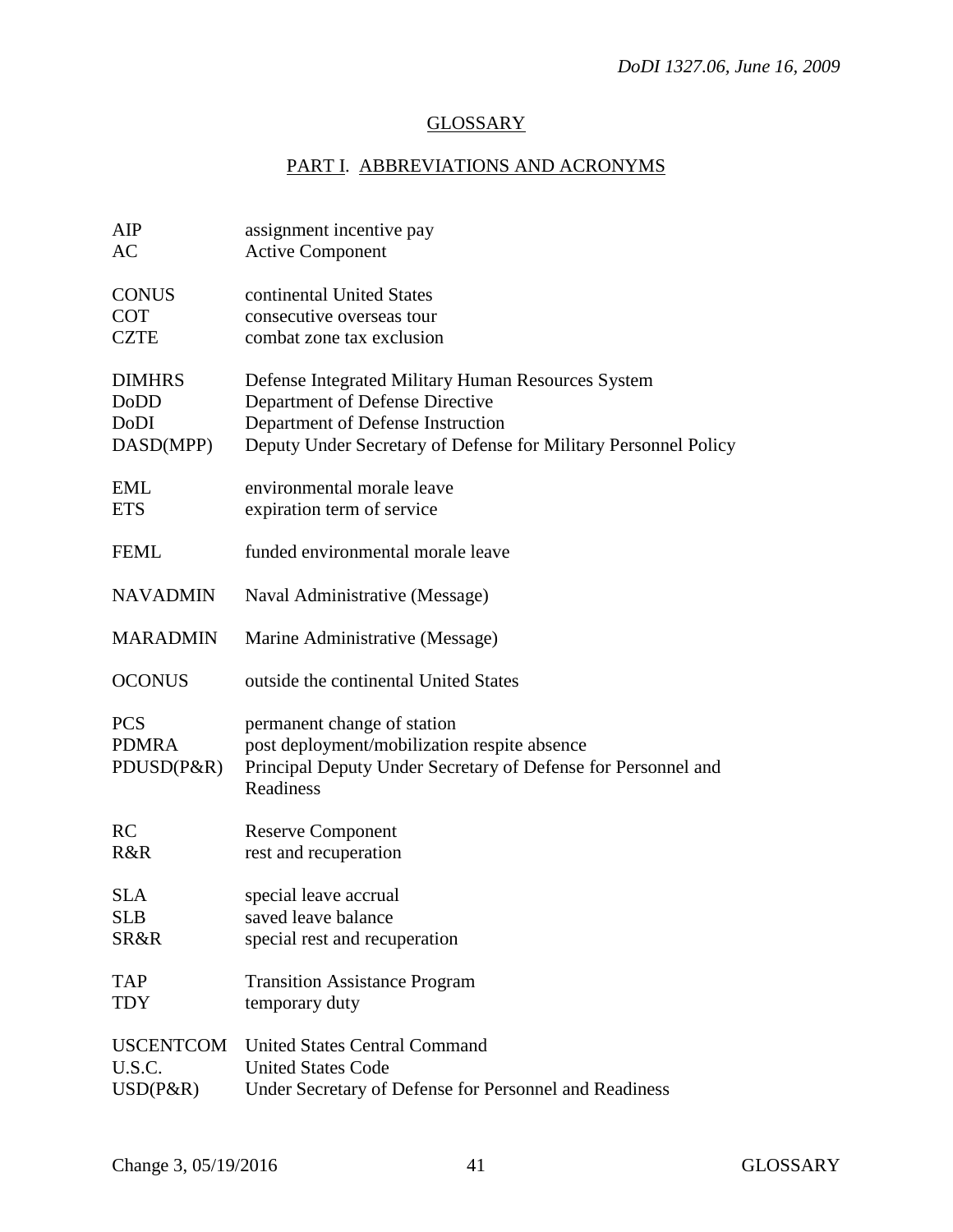# PART II. DEFINITIONS

Unless otherwise noted, these terms and their definitions are for the purposes of this Instruction.

accrued leave. Leave earned by a Service member at a rate of 2 1/2 calendar days for each month of active service and credited to the Service member's leave account. The account balance of accrued leave must be reduced to 60 days (75 days until September 30, 2015) at the end of the fiscal year, except as provided in paragraph 1.h. of Enclosure 2. Accrued leave is also referred to as "earned leave."

active duty. Defined in section 101 of Reference (e).

active service. Defined in section 701 of Reference (e).

administrative absence. A period of authorized absence that is not chargeable to the Service member as leave.

advance leave. Leave granted to the Service member's leave account before its actual accrual. This leave is granted based on a reasonable expectation that it shall be earned by the Service member during the remaining period of active duty.

all-others tour. The tour length that is authorized at a specific location for Service members who are not accompanied by command-sponsored dependents.

annual leave. Leave granted in execution of a commander's leave program, chargeable to the Service member's leave account. This is also referred to as "ordinary leave."

birth event. Any birth of a child(ren) to a female Service member wherein the child(ren) is retained by the mother. For the purpose of policies in this instruction governing maternity leave, multiple children resulting from a single pregnancy (e.g., twins or triplets) will be treated as a single event sol long as the multiple births occur within the same 72-hour period.

command-sponsored dependents. Dependents of a Service member residing with the Service member at a duty station OCONUS, where the accompanied by-dependents tour is authorized (Reference (k)); the Service member is authorized to serve the tour; and the dependents are authorized by the appropriate authority to be at the Service member's duty station; and as a result of their residence in the vicinity of the Service member's duty station, the Service member is entitled to cost of living allowance and temporary lodging allowance at the "with dependents" rate.

CONUS. The contiguous 48 States and the District of Columbia.

convalescent leave. A period of authorized absence granted to Service members under medical care, which is part of the treatment prescribed for recuperation and convalescence. It is also referred to as "sick leave."

COT. A COT occurs when a member transfers from one overseas station to another. The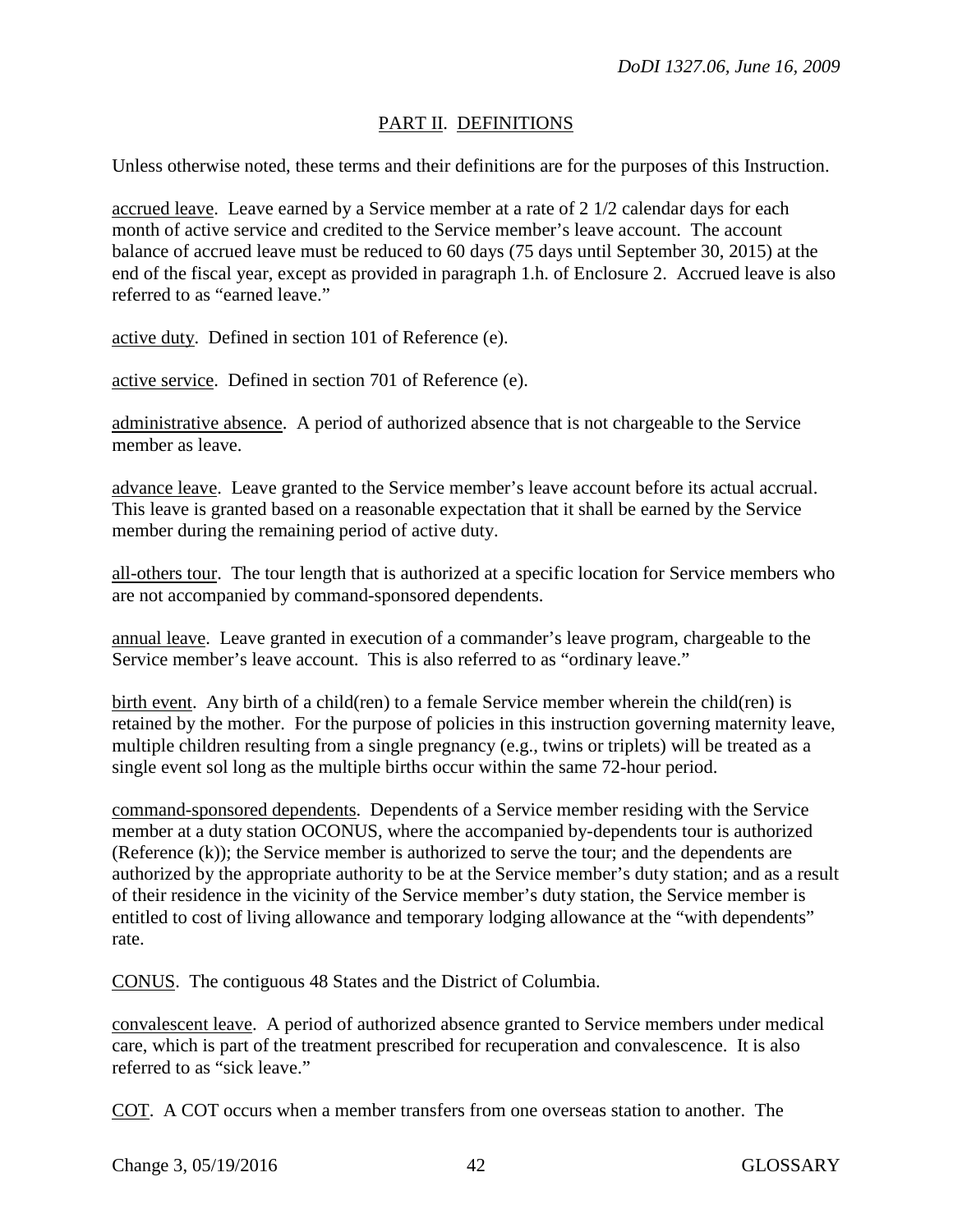transfer may be within the same overseas location.

delay-en-route. Chargeable leave authorized in connection with travel, either PCS or TDY, including a COT.

department (when used with respect to a Military Department). Defined in section 101 of Reference (e).

dependent-restricted tour. Any location OCONUS with an established overseas tour that does not permit command-sponsored dependents. Also referred to as unaccompanied hardship overseas tour or remote tour. (Established overseas tours are outlined in Reference (m).)

emergency leave. Leave granted as a result of an emergency situation (personal or family) that requires the Service member's presence.

EML. Leave granted in conjunction with an EML program.

excess leave. Leave granted that exceeds accrued and advance leave and for which the Service member is not entitled to pay and allowances. Generally, a negative leave balance at the time of release from active military duty, discharge, first extension of an enlistment, desertion, or death shall be considered excess leave regardless of the authority under which the leave resulting in the negative balance was granted.

FEML. Leave granted in conjunction with a FEML program.

four-day liberty (pass). A special liberty period that begins at the end of normal working hours on a given day and expires with the start of normal working hours on the fifth day and includes at least 2 consecutive non-work days (e.g., departure after duty Thursday afternoon until commencement of duty on Tuesday morning).

full time National Guard duty. Defined in section 101 of Reference (e).

graduation leave. A period of authorized absence granted, as a delay in reporting to the first permanent duty station, to graduates of the Service academies who are commissioned as regular officers in the Armed Forces.

household. The Service member and those dependents, as defined by section 401 of Reference (i), who either reside with the Service member or are dependent on the Service member for over one-half of their support.

immediate family. A Service member's parents, persons who have stood in loco parentis, siblings, children, and the spouse's parents and siblings.

in loco parentis. A person who stood in place of a parent for the Service member 24 hours a day for a period of at least 5 years before the Service member became 21 years old or entered military service. The person must have provided home, food, clothing, medical care, and other necessities, as well as furnished moral and disciplinary guidance and affection. A grandparent or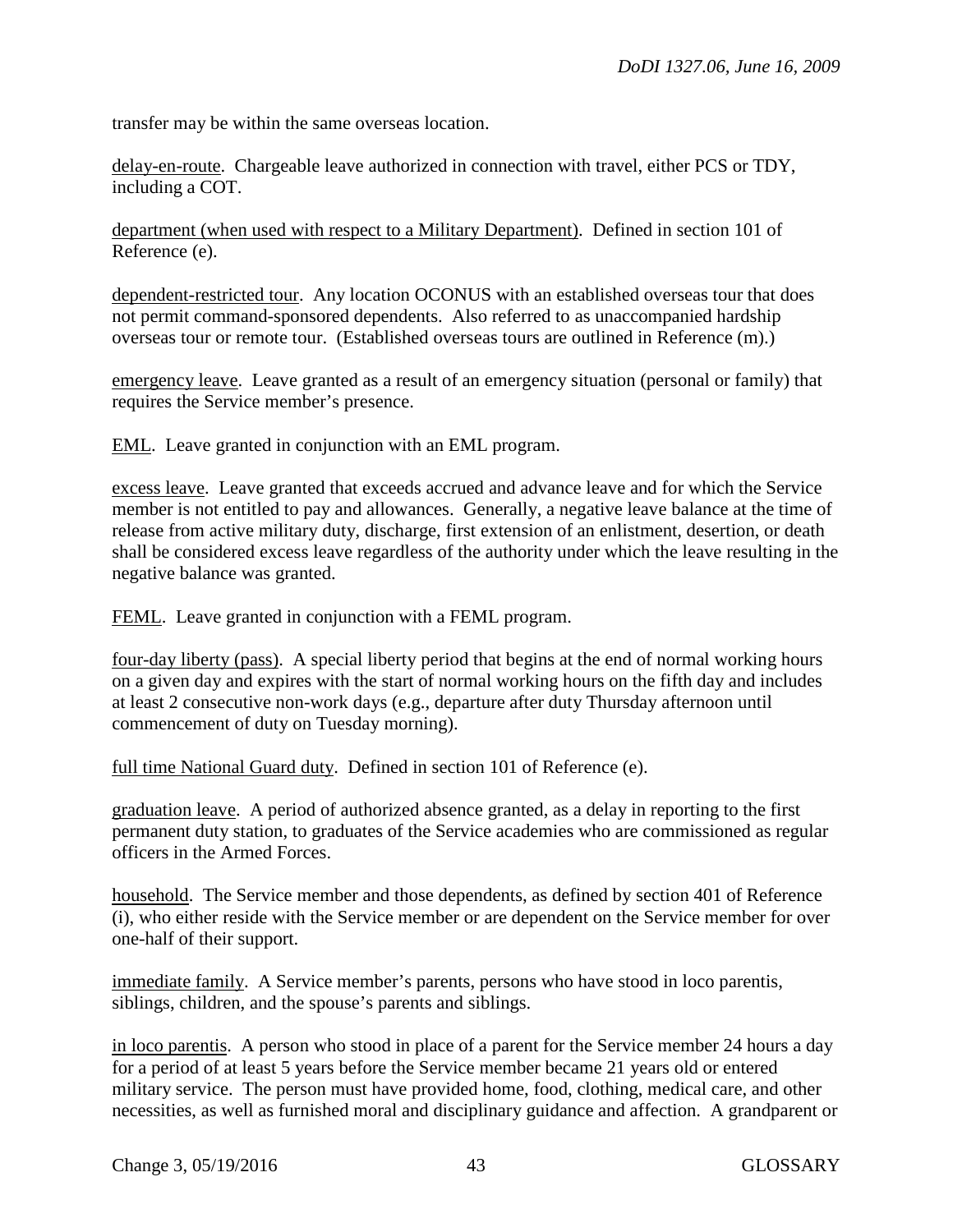other person normally is not considered to have stood in place of a parent when the parent also lived at the same residence. Neither is a person considered in loco parentis for performing babysitting or providing day care service.

leave accrual. See accrued leave.

liberty (pass). An authorized absence, not chargeable as leave, granted for short periods to provide respite from the working environment or for other specific reasons. At the end of this period, Service members are actually on board or in the location from which they regularly commute to work. This includes regular and special liberty periods.

PCS. The transfer or assignment of a Service member or unit from one permanent station to another. This includes the change from home or from the place from which ordered to active duty to the first station upon appointment, call to active duty, enlistment, or induction; and from the last duty station to home, or to the place from which he or she entered the military service; placement upon the temporary disability retired list; and release from active duty or retirement. It also includes a duly-authorized change in homeport of a vessel or mobile unit.

permissive absence. Authority to facilitate transition into civilian life for house and job hunting for Service members being involuntarily separated under honorable conditions or retiring from active duty.

proceed time. A period of authorized absence, not chargeable as leave or travel time, authorized as a delay in executing certain PCS orders, to enable the Service member to attend to the administrative details involved in matters such as disestablishing and/or establishing residences, changing vehicle licensing, and changing residence for taxation and voting purposes.

recruiting assistance leave. A non-chargeable leave period up to 14 days the Secretary concerned may grant to Service members who provide assistance to recruiting.

reenlistment leave. Leave granted to enlisted Service members incident to their reenlistment.

regular liberty (pass). A liberty period, not to exceed 3 days, except when the President authorizes a 4-day weekend in conjunction with a Federal holiday.

R&R leave. Leave granted in circumstances where operational military considerations prevent the full use of ordinary annual leave. R&R programs are established in areas designated for hostile fire or imminent danger pay. Leave granted in connection with authorized R&R programs is chargeable to the Service member's leave account.

sick-in-quarters (quarters status). A period of authorized absence where the member is excused from duty for medical treatment or medically directed self-treatment, in home, barracks, or other non-hospital facilities (e.g., hotel, motel, occupying beds in dispensaries).

special leave accrual. Authority for Service members who are faced with circumstances that prohibited them from taking leave to carry more than 60 days (75 days until September 30, 2015) of leave into the next fiscal year.